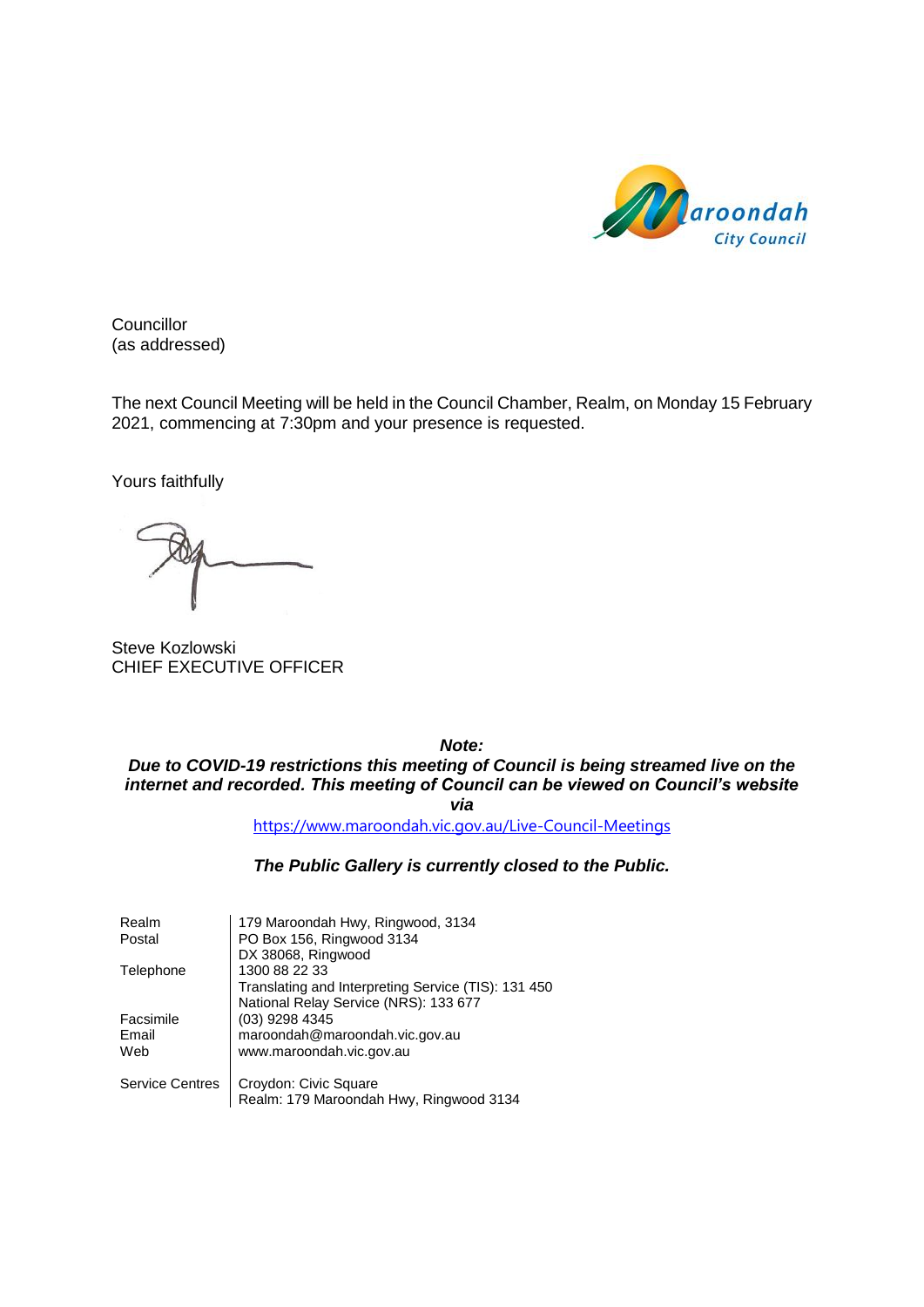# **ORDER OF BUSINESS**

- 1. Prayer
- 2. Acknowledgment of Country
- 3. Apologies
- 4. Declaration of Interests
- 5. Confirmation of Minutes of the Ordinary Council Meeting held on Monday 14 December 2020.
- 6. Public Questions
- 7. Officers' Reports

Director Corporate Services

|    | 1. | <b>Attendance Report</b>                                                                                     | 4  |
|----|----|--------------------------------------------------------------------------------------------------------------|----|
|    | 2. | <b>Reports of Councillor Briefings</b>                                                                       | 6  |
|    | 3. | <b>Councillor Representation Reports</b>                                                                     | 8  |
|    | 4. | Councillors Quarterly Expense and Reimbursement Report - October<br>to December 2020                         | 10 |
|    | 5. | Financial Report: Six Months Ending December 2020                                                            | 13 |
|    | 6. | Final Councillor Code of Conduct - LGA 2020                                                                  | 19 |
|    | 7. | Audit & Risk Committee Report                                                                                | 21 |
|    | 8. | Maroondah Foundation Board Member Appointment                                                                | 24 |
|    | 9. | Draft Maroondah Community Engagement Policy 2021                                                             | 26 |
|    |    | Director Operations, Assets & Leisure                                                                        |    |
|    | 1. | Capital Works Report: Second Quarter 2020/2021 Financial Year                                                | 30 |
|    | 2. | Jubilee Park Cricket and Community Centre - Application to Sport<br>and Recreation Victoria                  | 36 |
|    |    | Director Strategy & Community                                                                                |    |
|    | 1. | Council Plan 2017-2021 (Year 4: 2020/21) Priority Action Progress<br>Report - Quarter 2, 2020/21             | 39 |
|    | 2. | Local Government Performance Reporting Framework - Service<br>Indicator Progress Report - Quarter 2, 2020/21 | 42 |
|    |    | Director Development & Amenity                                                                               |    |
|    | 1. | <b>Emergency Management Arrangements - Legislation Changes</b>                                               | 45 |
| 8. |    | <b>Documents for Sealing</b>                                                                                 |    |
|    | 1. | Telstra Lease - Silcock Reserve                                                                              | 48 |
|    | 2. | Letter Under Seal - Recognition of 2021 Australia Day Honours                                                | 49 |
|    |    |                                                                                                              |    |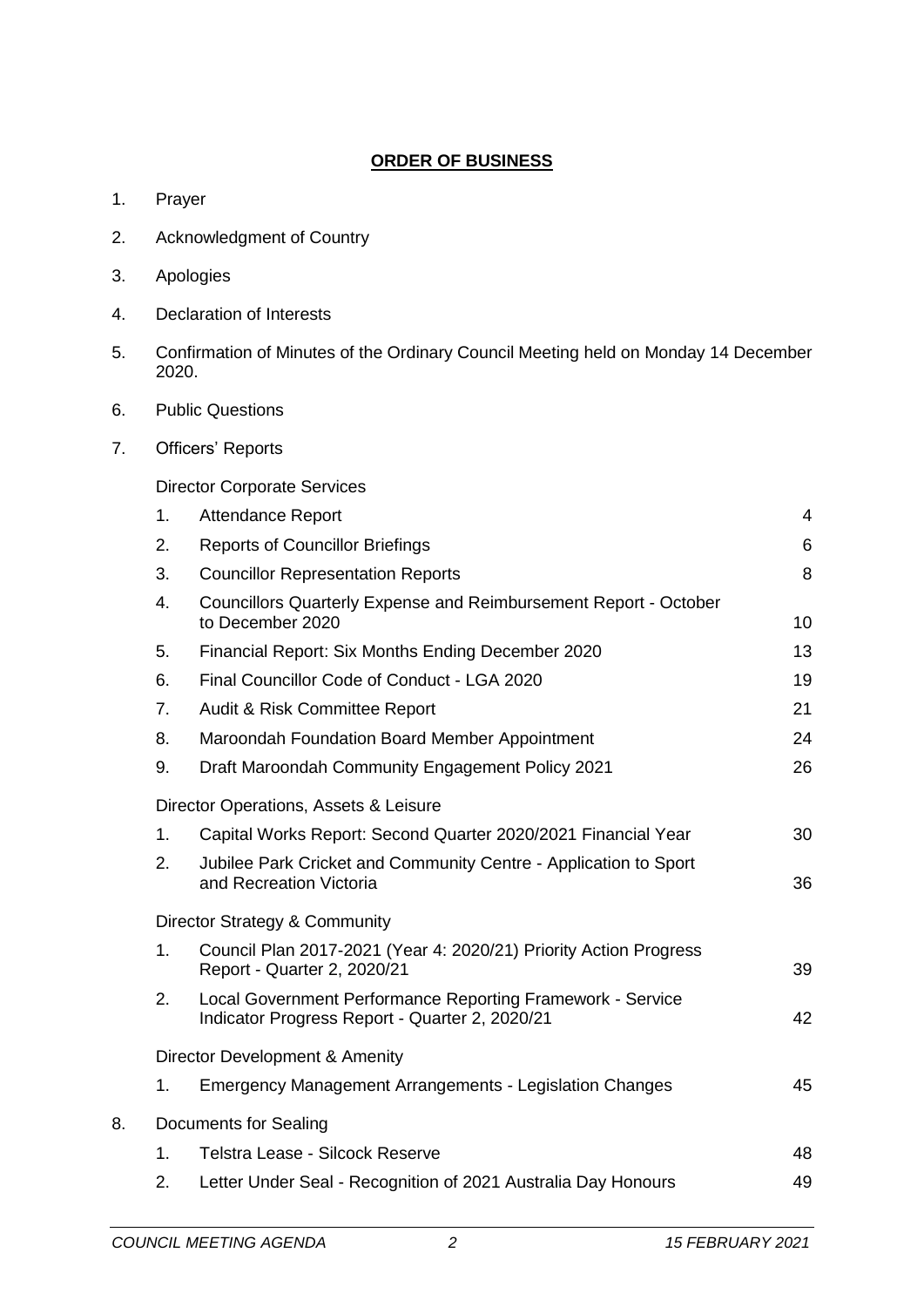- 9. Motions to Review
- 10. Late Item
- 11. Requests / Leave of Absence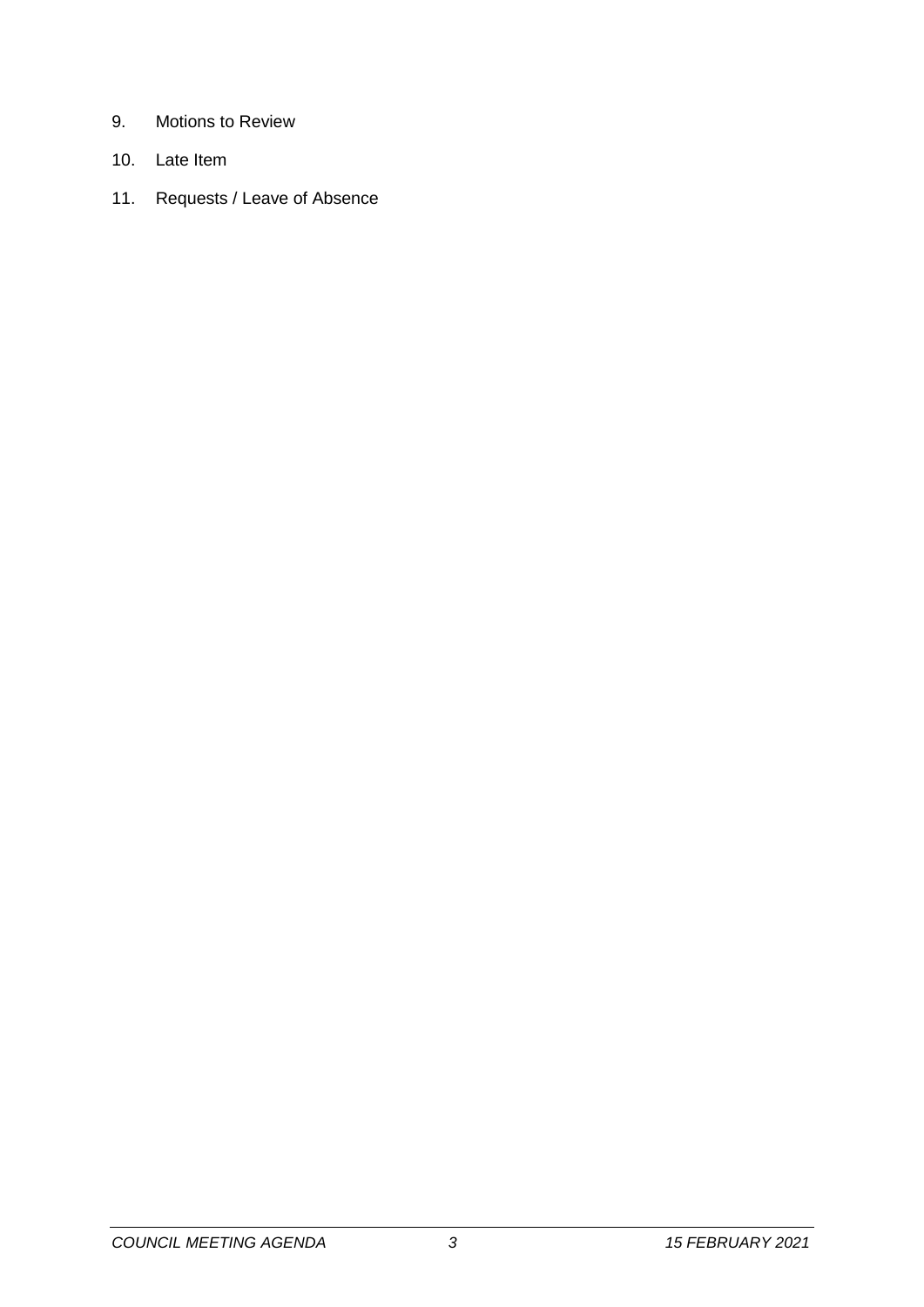# **ATTENDANCE REPORT ITEM 1**

# <span id="page-3-0"></span>**PURPOSE**

To provide an opportunity for Councillors to report on Council activities undertaken since the last Ordinary Meeting of Council and forthcoming ward activities.

# **STRATEGIC / POLICY ISSUES**

The following directions contained in Maroondah 2040: Our Future Together and the Council Plan 2017-2021 (Year 4: 2020-2021) provide the strategic framework that underpins the purpose of this report.

Outcome Area:A well governed and empowered community

Our Vision:Maroondah is an effectively empowered community that is actively engaged in Council decision making through processes that ensure their voice is heard and considered. Council provides strong and responsive leadership, ensures transparent processes and works with the community to advocate and champion their needs

### Key Directions 2020 – 2021:

8.1 Provide enhanced governance that is transparent, accessible, inclusive and accountable

# **BACKGROUND**

Not Applicable

# **ISSUE / DISCUSSION**

It is intended that the Mayor and Councillors be given the opportunity to present a verbal or written report updating Council on the activities they have undertaken in their role as Councillors and forthcoming ward activities.

# **FINANCIAL / ECONOMIC ISSUES**

Not Applicable

# **ENVIRONMENTAL / AMENITY ISSUES**

Not Applicable

# **SOCIAL / COMMUNITY ISSUES**

Not Applicable

# **COMMUNITY CONSULTATION**

Not Applicable

### **CONCLUSION**

It is appropriate that Councillors formally report to Council upon the activities they have undertaken in their role as Councillors.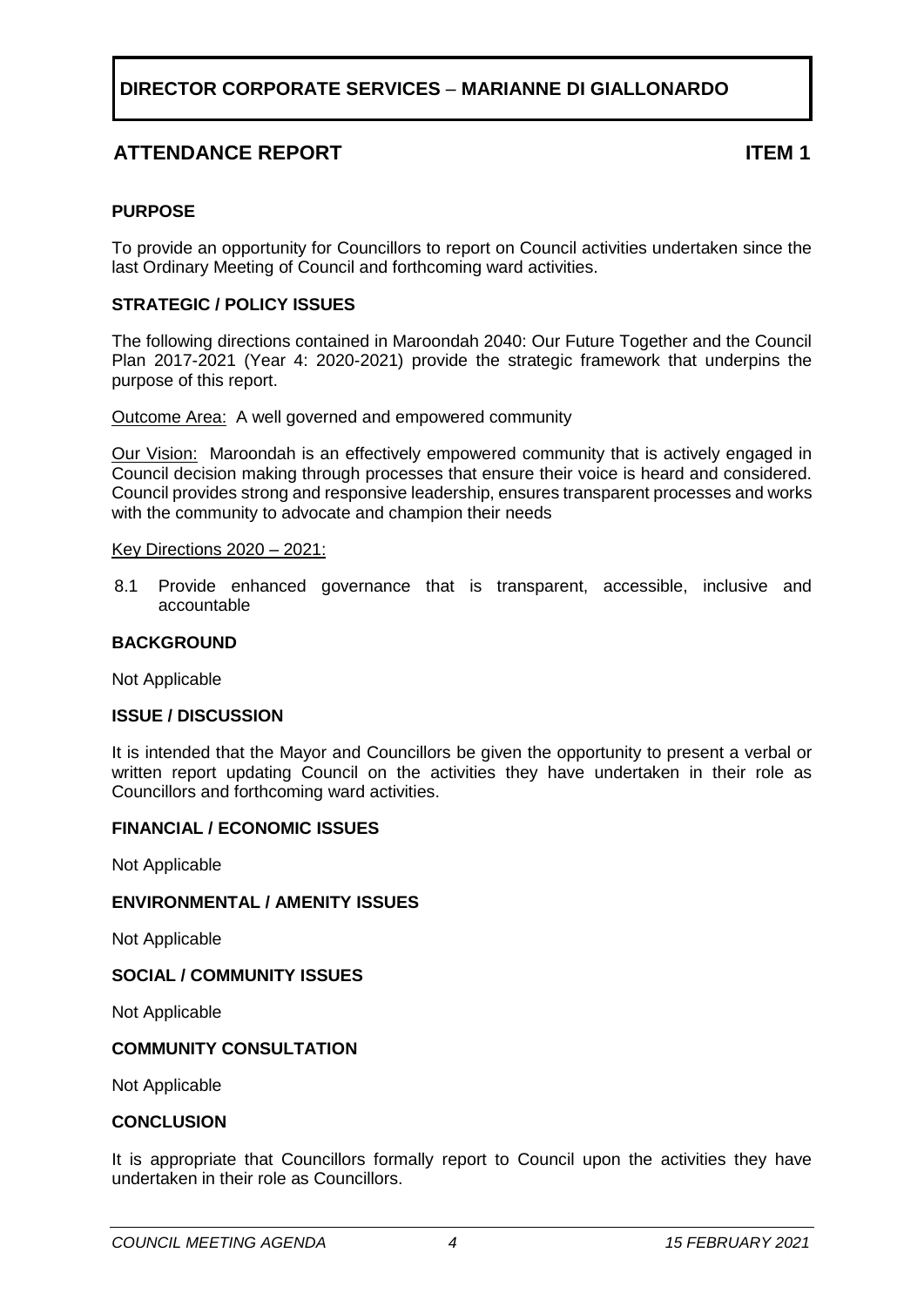# **ATTENDANCE REPORT Cont'd ITEM 1**

# **ATTACHMENTS**

Not Applicable

# **CONFIDENTIALITY**

Not Applicable

# **RECOMMENDATION**

**THAT COUNCIL RECEIVES AND NOTES THE REPORTS AS PRESENTED BY COUNCILLORS**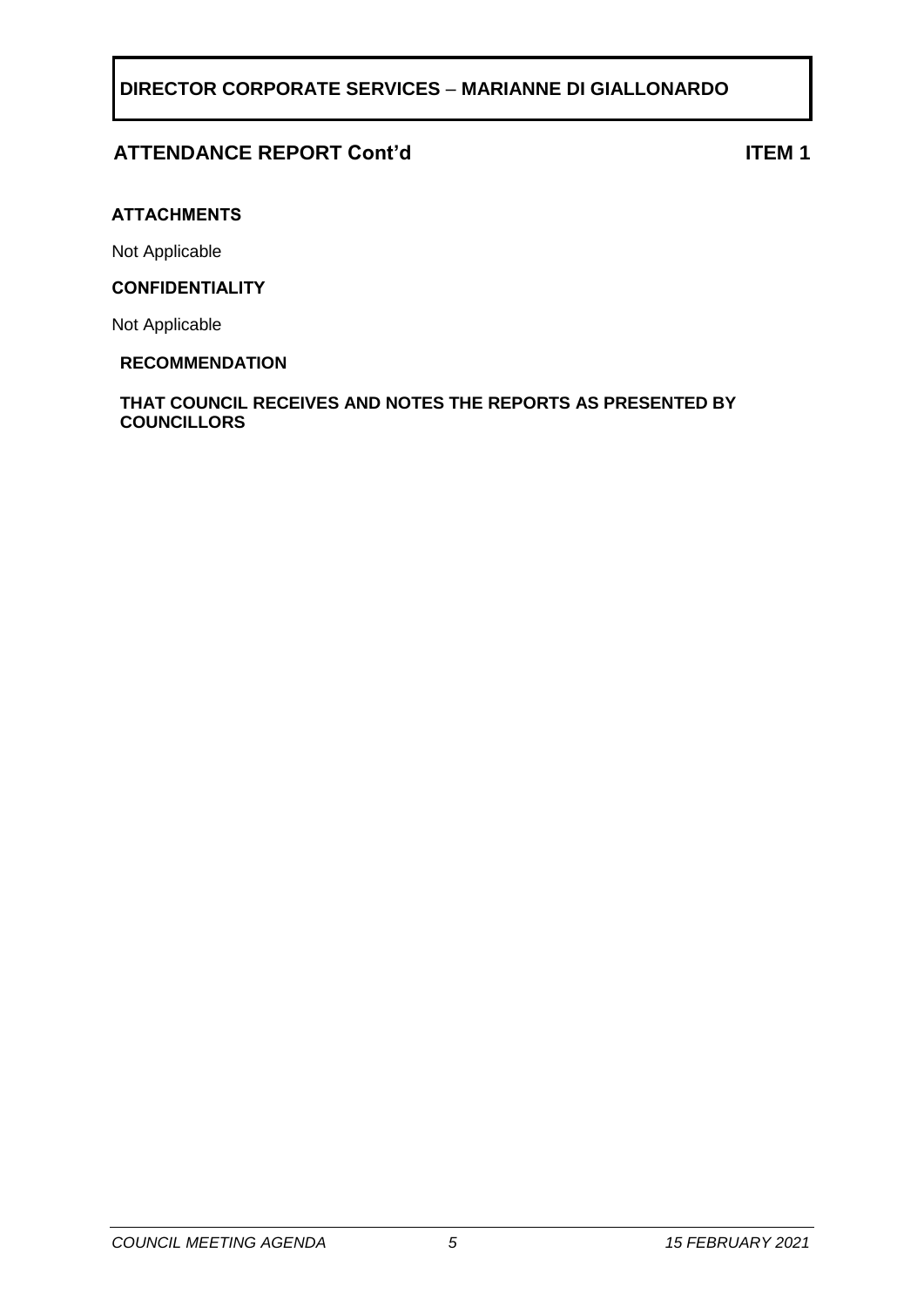# **REPORTS OF COUNCILLOR BRIEFINGS ITEM 2**

# <span id="page-5-0"></span>**PURPOSE**

To present the 'Public Record' of those Councillor Briefings which are attended by all Councillors and generally held on Monday evenings at the City Offices Ringwood, usually two weeks prior to the formal Council Meeting, and to note the issues discussed.

# **STRATEGIC / POLICY ISSUES**

The following directions contained in Maroondah 2040: Our Future Together and the Council Plan 2017-2021 (Year 4: 2020-2021) provide the strategic framework that underpins the purpose of this report.

Outcome Area: A well governed and empowered community

Our Vision:Maroondah is an effectively empowered community that is actively engaged in Council decision making through processes that ensure their voice is heard and considered. Council provides strong and responsive leadership, ensures transparent processes and works with the community to advocate and champion their needs

Key Directions 2020 – 2021:

8.1 Provide enhanced governance that is transparent, accessible, inclusive and accountable

### **BACKGROUND**

As part of decision-making processes at Maroondah, it is essential that Councillors are briefed on a range of issues which come before Council for consideration. As a means of providing this information, Councillor Briefings are conducted.

Councillor Briefings are also attended by Council Officers, and sometimes other specific advisors, to provide Councillors with a detailed knowledge and understanding of issues under consideration to a level of detail that would inhibit timely decision-making, that would not be possible in an open Council meeting, where decision-making related debate is governed by strict meeting procedures.

A Councillor Briefing is a non decision making forum, and as per past good governance practice, is deemed to be a scheduled or planned meeting comprising a majority of Councillors (at least 5) and one (1) Council employee, for the purpose of discussing matters that are intended or likely to be:

- the subject of a decision of the Council; or
- subject to the exercise of a delegated function, duty or power of Council

Examples of a Councillor Briefings may include:

- On-site inspections,
- Consultative Meetings with residents, developers, consultants
- Meetings with local organisations, Government Departments, statutory authorities, and local politicians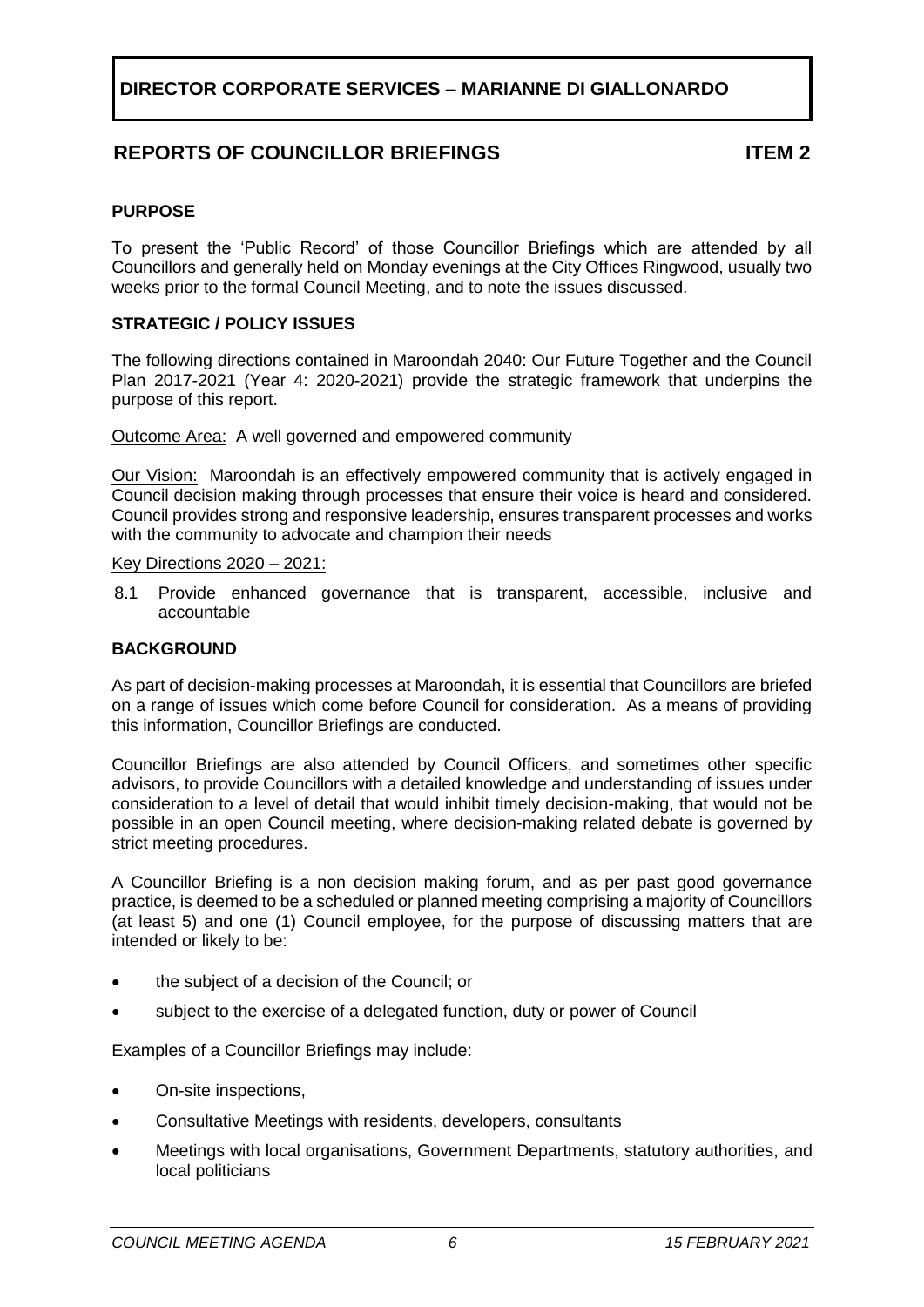# **REPORTS OF COUNCILLOR BRIEFINGS Cont'd ITEM 2**

# **ISSUE / DISCUSSION**

Councillor Briefings are generally held twice a month, on Monday evenings at the City Offices Ringwood, usually two (2) weeks prior to, and on the night of a formal Council meeting.

The intent of this report is to present a 'Public Record' of those Councillor Briefings which are generally attended by all Councillors and typically held on Monday evenings, and to note the items discussed.

The 'Public Record' of the Councillor Briefing held on the 14 December 2020 and 1 February 2021 are attached for information.

# **FINANCIAL / ECONOMIC ISSUES**

Not Applicable

# **ENVIRONMENTAL / AMENITY ISSUES**

Not Applicable

# **SOCIAL / COMMUNITY ISSUES**

Not Applicable

# **COMMUNITY CONSULTATION**

Not Applicable

# **CONCLUSION**

Councillor Briefings are important forums for advice and discussion, on what are often complex issues facing the municipality, in the lead up to formal decisions being made by Councillors at Council Meetings. At Councillor Briefings, or outside them, Councillors also have the opportunity of requesting additional information to assist in the decision-making process.

It is appropriate that the 'Public Record' of those Councillor Briefings, which are attended by a majority of Councillors, i.e. at least five (5) Councillors and one (1) employee of Council, be noted.

# **ATTACHMENTS**

- 1. **2020 December 14 Councillor Briefing Public Record**
- 2. **2021 February 01 Councillor Briefing Public Record**

### **CONFIDENTIALITY**

Not Applicable

### **RECOMMENDATION**

**THAT COUNCIL RECEIVES AND NOTES THE PUBLIC RECORD OF THE COUNCILLOR BRIEFING HELD ON 14 DECEMBER 2020 AND 1 FEBRUARY 2021**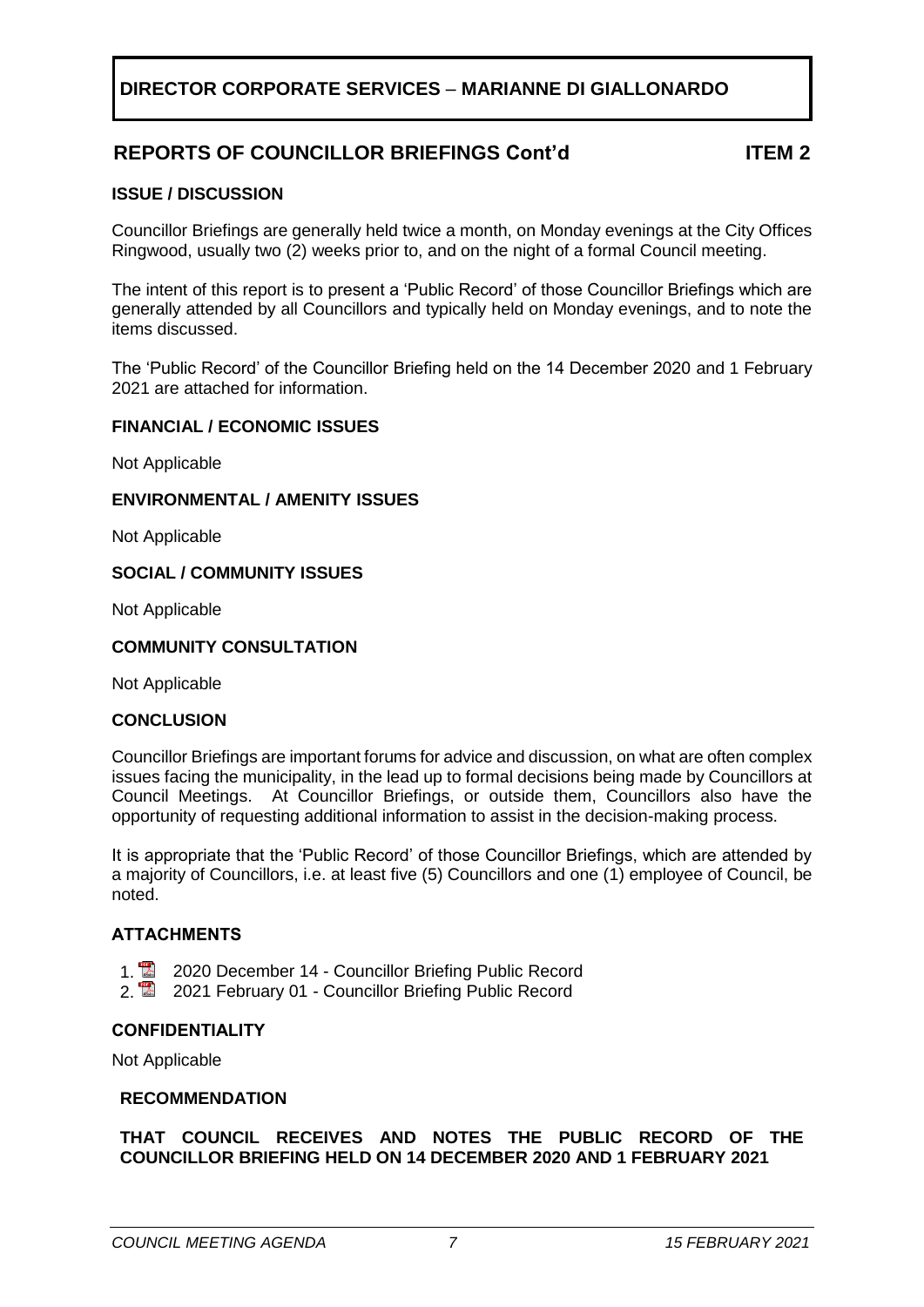# **COUNCILLOR REPRESENTATION REPORTS ITEM 3**

# <span id="page-7-0"></span>**PURPOSE**

To receive and note the minutes of the Eastern Transport Coalition Meeting held on the 17 December 2020.

# **STRATEGIC / POLICY ISSUES**

The following directions contained in Maroondah 2040: Our Future Together and the Council Plan 2017-2021 (Year 4: 2020-2021) provide the strategic framework that underpins the purpose of this report.

Outcome Area: A well governed and empowered community

Our Vision:Maroondah is an effectively empowered community that is actively engaged in Council decision making through processes that ensure their voice is heard and considered. Council provides strong and responsive leadership, ensures transparent processes and works with the community to advocate and champion their needs.

Key Directions 2020 – 2021:

8.1 Provide enhanced governance that is transparent, accessible, inclusive and accountable

### **BACKGROUND**

As part of Council's commitment to the principles and practice of good governance, it is appropriate that Councillors and the Community are formally updated on the actions and activities of the various organisations bodies/advisory groups upon which it is represented.

# **ISSUE / DISCUSSION**

Council is represented on numerous Boards and Organisations. Appointments are made annually by Council at the commencement of the new Mayoral term.

Crs Graham and Damante are Council's representatives on the Eastern Transport Coalition Committee.

### **FINANCIAL / ECONOMIC ISSUES**

Not Applicable

# **ENVIRONMENTAL / AMENITY ISSUES**

Not Applicable

# **SOCIAL / COMMUNITY ISSUES**

Not Applicable

# **COMMUNITY CONSULTATION**

Not Applicable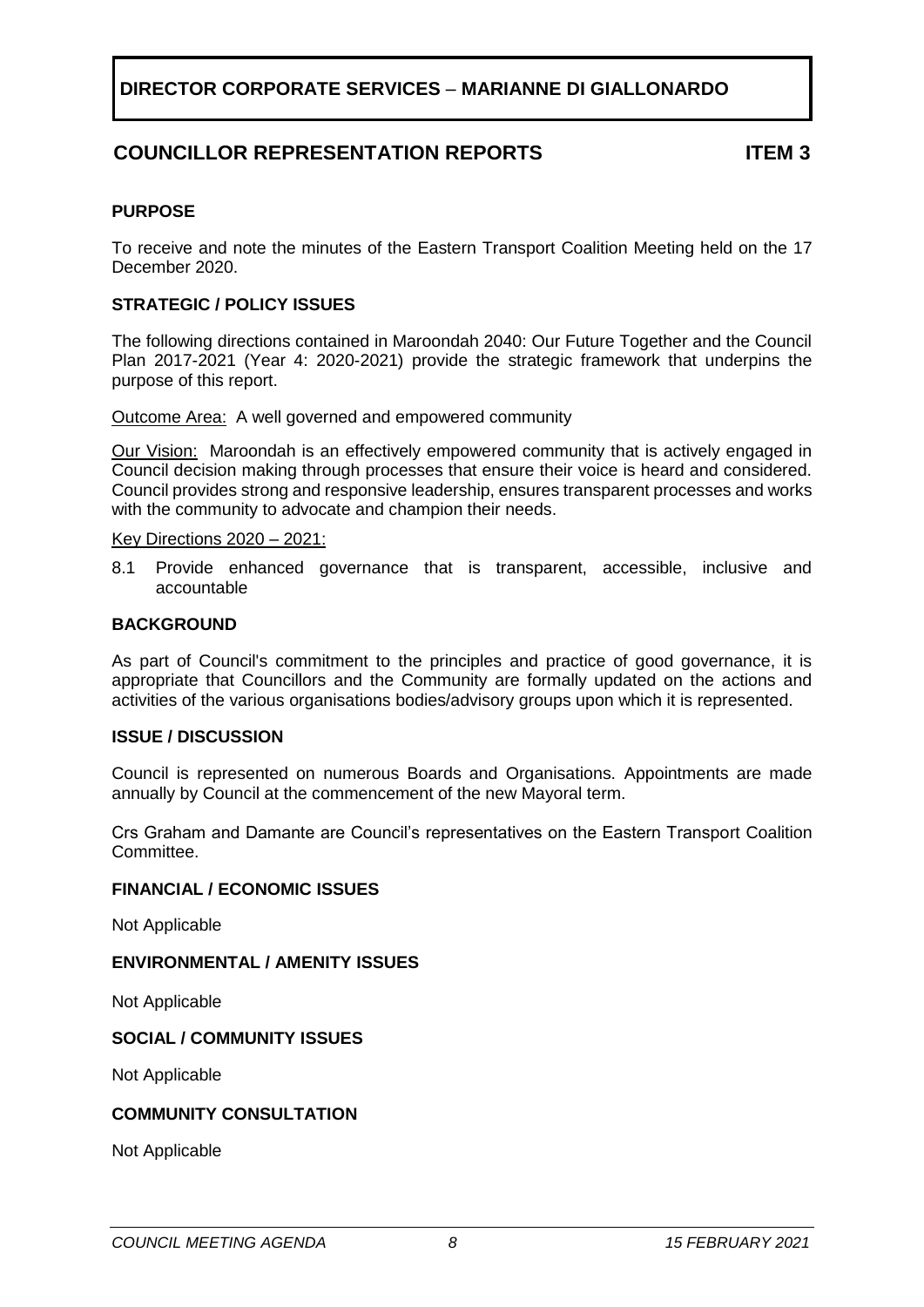# **COUNCILLOR REPRESENTATION REPORTS Cont'd ITEM 3**

# **CONCLUSION**

It is appropriate that Councillors and the Community are formally updated on the actions and activities of the various organisations bodies/advisory groups upon which Council is represented.

# **ATTACHMENTS**

1. **E** Eastern Transport Coalition Minutes - 17 December 2020

# **CONFIDENTIALITY**

Not Applicable

# **RECOMMENDATION**

# **THAT COUNCIL RECEIVES AND NOTES MINUTES OF THE EASTERN TRANSPORT COALITION MEETING HELD ON THE 17 DECEMBER 2020**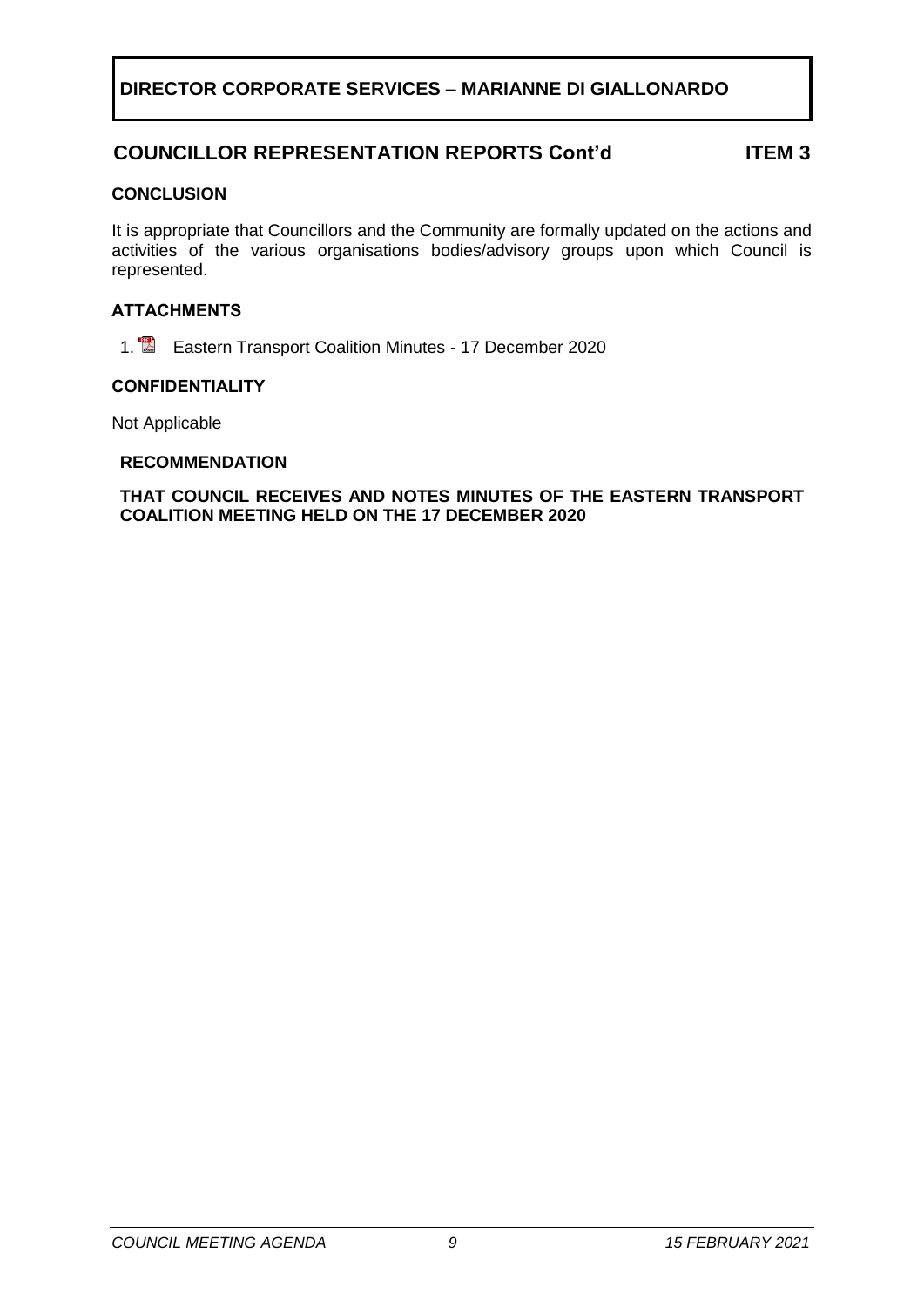# **COUNCILLORS QUARTERLY EXPENSE AND REIMBURSEMENT REPORT - OCTOBER TO DECEMBER 2020**

**ITEM 4**

# <span id="page-9-0"></span>**PURPOSE**

To provide the regular quarterly report to the community on Councillor expenses.

# **STRATEGIC / POLICY ISSUES**

The following directions contained in Maroondah 2040: Our Future Together and the Council Plan 2017-2021 (Year 4: 2020-2021) provide the strategic framework that underpins the purpose of this report.

Outcome Area:A well governed and empowered community.

Our Vision:In 2040, Maroondah will be an empowered community that is actively engaged in Council decision making through processes that consider the needs and aspirations of all ages and population groups. Council will provide strong and responsive leadership, ensuring transparency, while working with the community to advocate for and 'champion' local needs.

### Key Directions 2020 – 2021:

8.1 Provide enhanced governance that is transparent, accessible, inclusive and accountable.

# **BACKGROUND**

In accordance with Section 40 and 42 of the *Local Government Act 2020* (the Act), Council is required to:

- reimburse a Councillor for expenses reasonably incurred in the performance of their role as a Councillor;
- make available to the Mayor and Councillors the resources and facilities reasonably necessary to enable them to effectively perform their role.

Council is also required to adopt and maintain an Expenses Policy in relation to the reimbursement of expenses for Councillors (Section 41 of the Act). The Policy provides guidance for the payment of reimbursements of expenses and the provision of resources, facilities and other support to the Mayor and Councillors to enable them to perform their duties.

The Council Expenses Policy was adopted by Council on 31 August 2020.

Council also publishes in its Annual Report the details of the expenses for each Councillor and member of a Council Committee paid by the Council. The details of the expenses for the past financial year are set out in the 2019/20 Annual Report.

# **ISSUE / DISCUSSION**

This is a standard Governance reporting item in line with legislative requirements and sector Best Practice and an opportunity to be transparent to the Maroondah Community regarding these matters.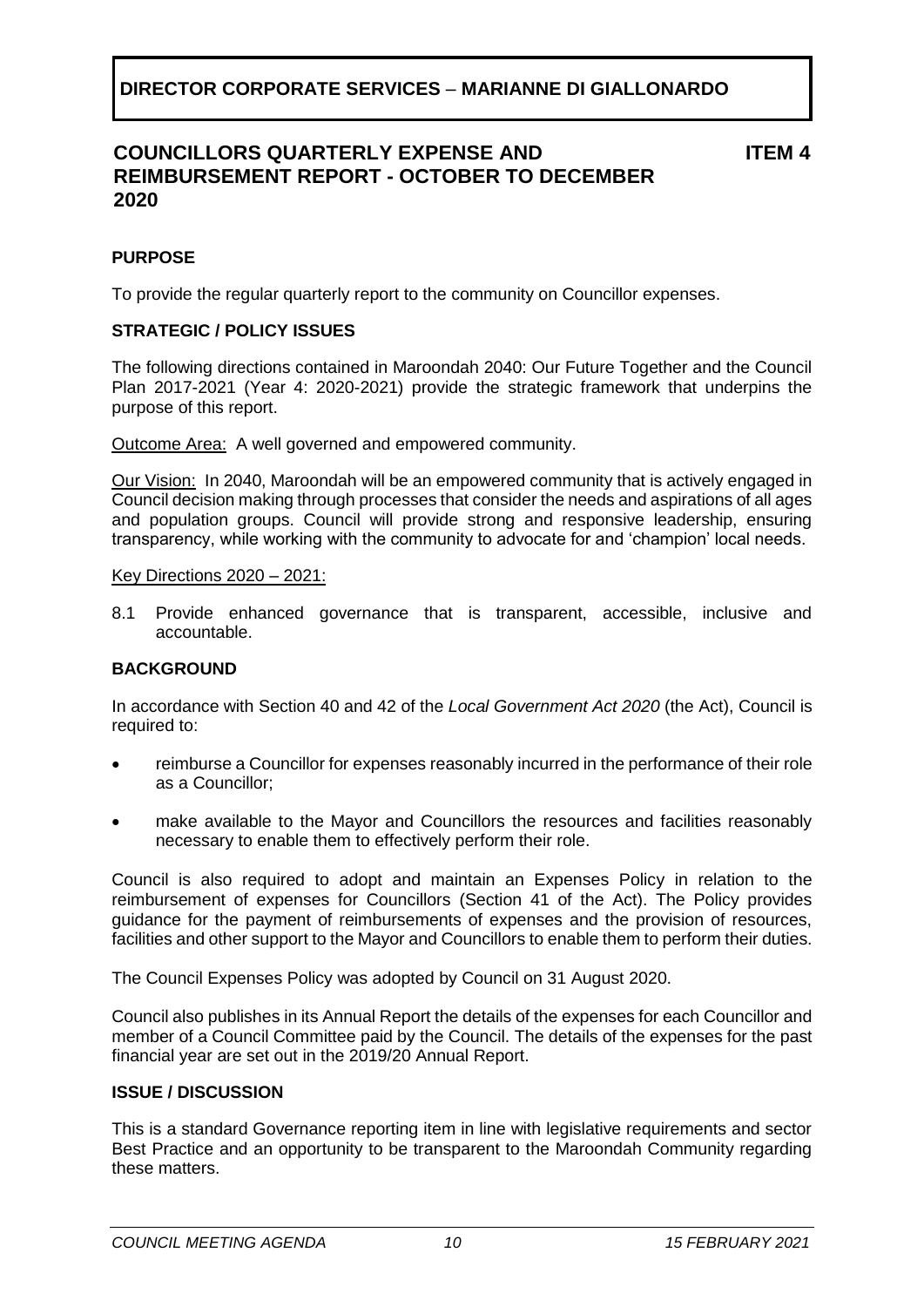# **COUNCILLORS QUARTERLY EXPENSE AND REIMBURSEMENT REPORT - OCTOBER TO DECEMBER 2020 Cont'd**

**ITEM 4**

During the October to December 2020 reporting period, Council elections were held on October 24. This report notes former Councillor Samantha Mazzuchelli who ceased her role as Councillor at this time, and Councillor Suzy Stojanovic who commenced on Council, following the formal declaration of the election by the Victorian Electoral Commission on November 5, 2020.

# **FINANCIAL / ECONOMIC ISSUES**

A budget of \$102k in the 2020/21 financial year exists for the expenses and reimbursement of Councillors. A budget of \$12k is allocated to the Office of the Mayor for the provision of a vehicle during the Mayoral term (November to November). All expenditure identified is within budget, policy and legislative parameters.

| <b>Councillor</b>                                                    | <b>TR</b><br>( \$) | <b>CM</b><br>( \$) | CC<br>$($ \$) | IC<br>( \$) | CТ<br>( \$) | <b>CCA</b><br>( \$) | <b>Total</b><br>1 October to<br>31 December<br>2020<br>$($ \$) | <b>YTD</b><br>1 July to<br>31 December<br>2020<br>( \$) |
|----------------------------------------------------------------------|--------------------|--------------------|---------------|-------------|-------------|---------------------|----------------------------------------------------------------|---------------------------------------------------------|
| Tony Dib OAM JP                                                      | $\Omega$           | $\Omega$           | $\Omega$      | 381.77      | $\Omega$    | $\Omega$            | 381.77                                                         | 713.85                                                  |
| Paul Macdonald                                                       | $\Omega$           | $\Omega$           | $\Omega$      | 424.19      | $\Omega$    | $\Omega$            | 424.19                                                         | 774.75                                                  |
| <b>Kylie Spears</b><br>Mayor 11 November 2020<br>to 10 November 2021 | $\mathbf 0$        | #1,633.33          | 0             | 429.84      | $\Omega$    | $\Omega$            | #2,063.17                                                      | #2,592.17                                               |
| Nora Lamont                                                          | $\Omega$           | $\Omega$           | $\Omega$      | 298.37      | $\Omega$    | $\Omega$            | 298.37                                                         | 666.61                                                  |
| Samantha Mazzuchelli<br>1 October to 24 October<br>2020              | $\Omega$           |                    | $\Omega$      | 99.09       | $\Omega$    | $\Omega$            | 99.09                                                          | 772.62                                                  |
| Suzy Stojanovic<br>5 November to 31<br>December 2020                 |                    |                    |               | 281.94      |             |                     | 281.94                                                         | 281.94                                                  |
| Mike Symon<br>Mayor 13 November 2019<br>to 24 October 2020           | $\Omega$           | #741.94            | $\mathbf{0}$  | 335.34      | $\Omega$    | $\Omega$            | #1,077.28                                                      | #5,042.28                                               |
| <b>Tasa Damante</b>                                                  | $\Omega$           | $\overline{0}$     |               | 305.86      | $\Omega$    | $\Omega$            | 305.86                                                         | 809.13                                                  |
| Marijke Graham                                                       | $\Omega$           | $\Omega$           | $\Omega$      | 449.90      | 90.00       | $\Omega$            | 539.90                                                         | 1,169.78                                                |
| <b>Rob Steane</b>                                                    | $\mathbf 0$        | $\mathbf 0$        | 0             | 411.80      | $\Omega$    | 0                   | 411.80                                                         | 776.54                                                  |
| <b>TOTAL</b>                                                         | $\mathbf 0$        | #2,375.27          | $\mathbf 0$   | 3,418.10    | 90.00       | $\mathbf 0$         | 5,883.37                                                       | 13,599.67                                               |

Legend: TR-Travel, CM-Car Mileage (# a budget allocation of \$12k is allocated to the Office of the Mayor for the provision of a vehicle during the Mayoral term - November to November), CC-Child Care, IC-Information and Communication expenses, CT- Conferences and Training expenses, CCA-Civic and Community Attendance.

Note: No expenses were paid by Council including reimbursements to members of Council Committees during the year

# **ENVIRONMENTAL / AMENITY ISSUES**

Not Applicable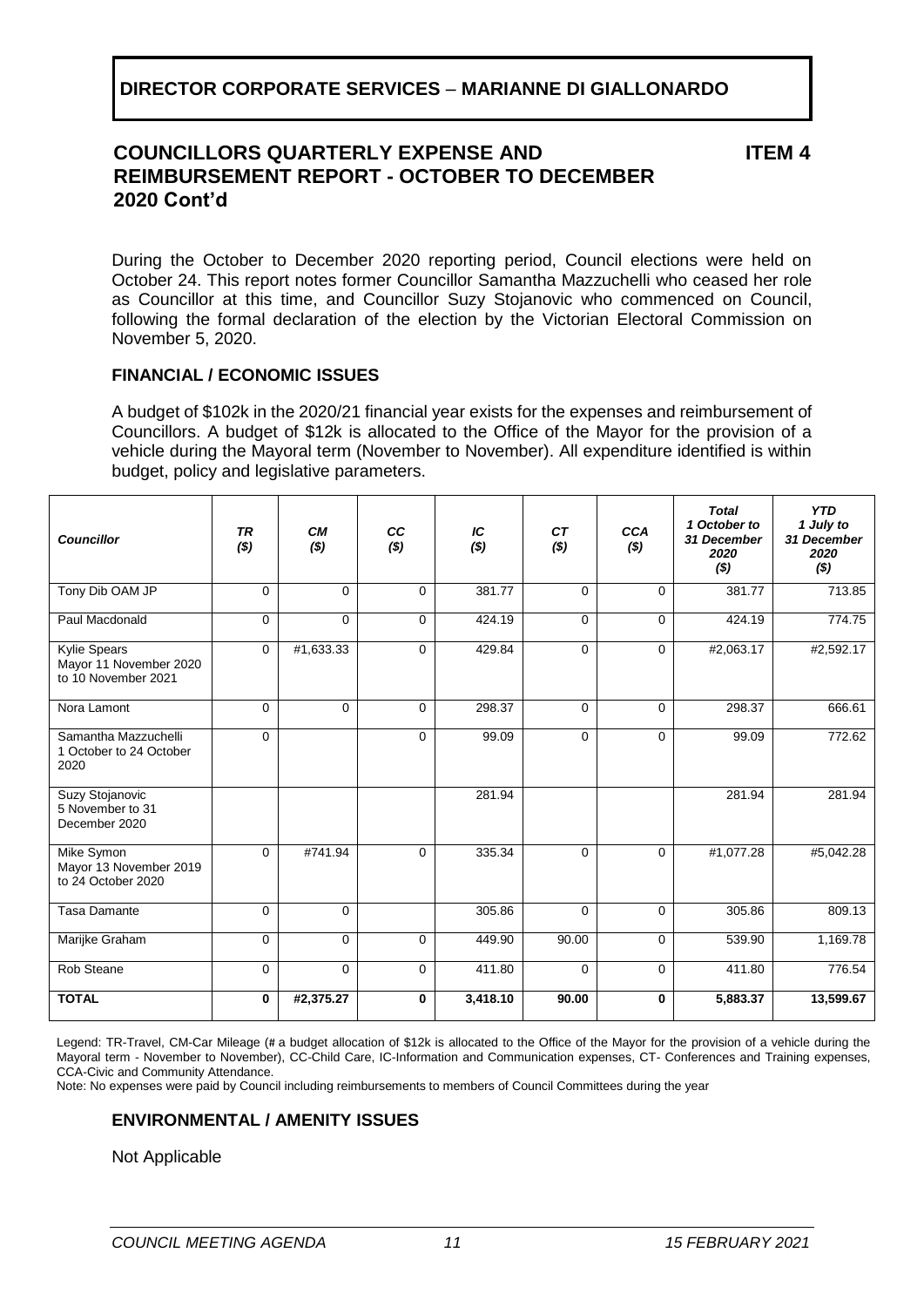# **COUNCILLORS QUARTERLY EXPENSE AND REIMBURSEMENT REPORT - OCTOBER TO DECEMBER 2020 Cont'd**

**ITEM 4**

# **SOCIAL / COMMUNITY ISSUES**

Not Applicable

# **COMMUNITY CONSULTATION**

Not Applicable

# **CONCLUSION**

As this is a routine governance/administrative report demonstrating transparency on these matters to the Maroondah Community, the information is in line with State Government legislative requirements, Maroondah City Council Policy and the figures for which are within budget, the recommendation is right for Council determination.

# **ATTACHMENTS**

Not Applicable

### **CONFIDENTIALITY**

Not Applicable

# **RECOMMENDATION**

# **THAT COUNCIL NOTES THE COUNCILLORS EXPENSE AND REIMBURSEMENT REPORT FOR OCTOBER TO DECEMBER 2020**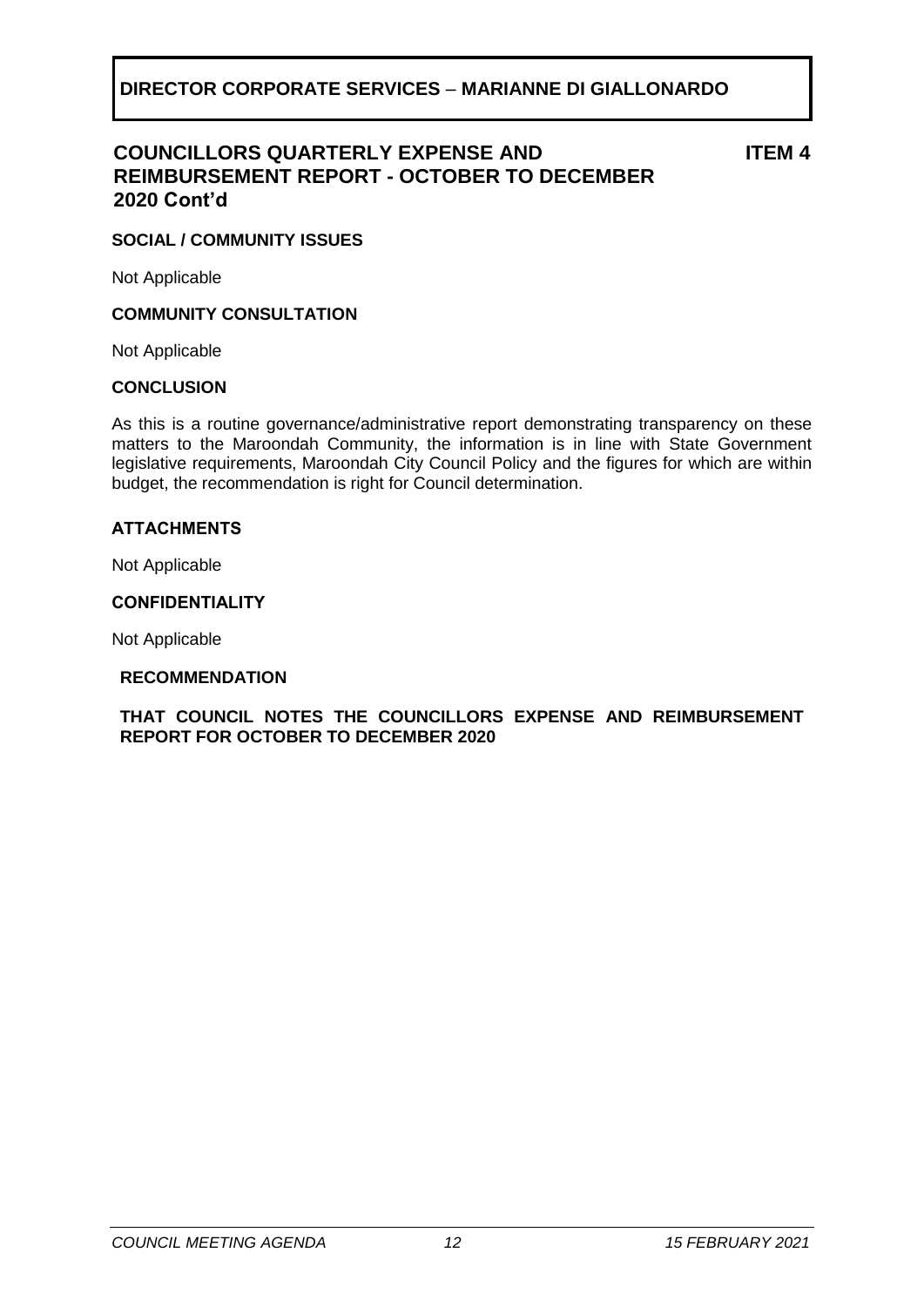# **FINANCIAL REPORT: SIX MONTHS ENDING DECEMBER 2020**

**ITEM 5**

# <span id="page-12-0"></span>**PURPOSE**

To present Council with a snapshot of Council's financial performance for the six months ending 31 December 2020. These figures have considered the significant impact to Council services due to the COVID-19 pandemic with associated instructions from the Federal and State Chief Health Officers, Prime Minister and Victorian Premier. Attachment 1 provides the full financial report.

# **STRATEGIC / POLICY ISSUES**

The following directions contained in Maroondah 2040: Our Future Together and the Council Plan 2017-2021 (Year 4: 2020-2021) provide the strategic framework that underpins the purpose of this report.

Outcome Area:A well governed and empowered community.

Our Vision:In the year 2040, Maroondah will be an effectively empowered community that is actively engaged in Council decision making through processes that ensure their voice is heard and considered. Council provides strong and responsive leadership, ensures transparent processes and works with the community to advocate and champion their needs.

Key Directions 2020 – 2021:

8.1 Provide enhanced governance that is transparent, accessible, inclusive and accountable.

# **BACKGROUND**

In accordance with Section 97 of the Local Government Act 2020, Council is required each quarter to consider the financial performance of the municipality against budget for the year to date (YTD).

This requirement is not a substitute for the more frequent range of detailed financial reports that continue to be provided to Council management and the Audit and Risk Advisory Committee.

The attached financial statements contain an Income Statement (Operating Statement); Balance Sheet; Statement of Cash Flows and a Statement of Capital Works. The Income Statement is presented per accounting standards by nature.

The statements provide comparisons between actual results and the YTD forecast budget.

# **ISSUE / DISCUSSION**

The following is a summary of the financial position for the six months ending 31 December 2020. A detailed report is attached to this document.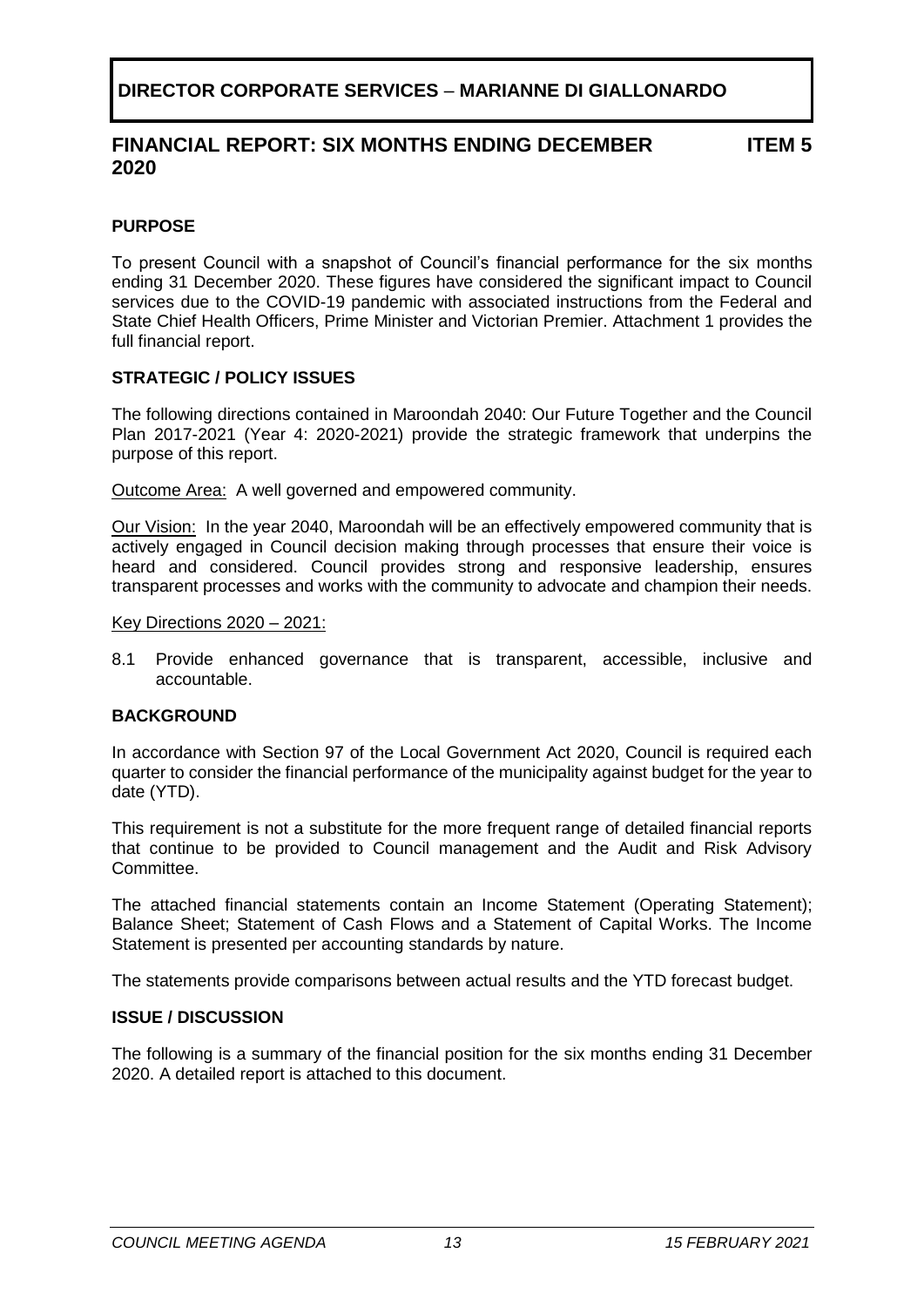# **FINANCIAL REPORT: SIX MONTHS ENDING DECEMBER 2020 Cont'd**

**ITEM 5**

# **1. OPERATING PERFORMANCE**

# **1.1 Overall Operating Performance**

|                                                           | <b>YTD</b><br><b>Forecast</b><br>\$'000 | <b>YTD</b><br><b>Actual</b><br>\$'000 | YTD<br>Var<br>\$'000 | <b>Forecast</b><br><b>Budget</b><br>\$'000 | <b>Adopted</b><br><b>Budget</b><br>\$'000 |
|-----------------------------------------------------------|-----------------------------------------|---------------------------------------|----------------------|--------------------------------------------|-------------------------------------------|
| <b>Operating</b>                                          |                                         |                                       |                      |                                            |                                           |
| Income                                                    | 125,671                                 | 124.675                               | (995)                | 162,080                                    | 147,668                                   |
| <b>Expenses</b>                                           | 64.729                                  | 63,358                                | 1,371                | 148,815                                    | 134,265                                   |
| Underlying surplus (deficit)                              | 60,941                                  | 61,317                                | 375                  | 13,265                                     | 13,402                                    |
| Capital<br>Grants - capital (recurrent and non-recurrent) |                                         |                                       |                      |                                            |                                           |
| <b>Comprehensive result</b>                               | 6,517                                   | 6,445                                 | (72)                 | 32,637                                     | 26,755                                    |
|                                                           | 67,458                                  | 67,761                                | 303                  | 45,902                                     | 40,157                                    |

For the six months ended 31 December 2020, Council has recorded an underlying surplus before capital revenues of \$61.32 million, which is \$375k ahead of the year to date forecast budget. This is primarily related to unexpended funds during the period, as outlined in section 1.3 of the report.



# **1.2 Income – YTD Forecast Budget variances**

The table at 1.2 illustrates how each income stream is performing year to date against forecast, by variance. Key variances of note include: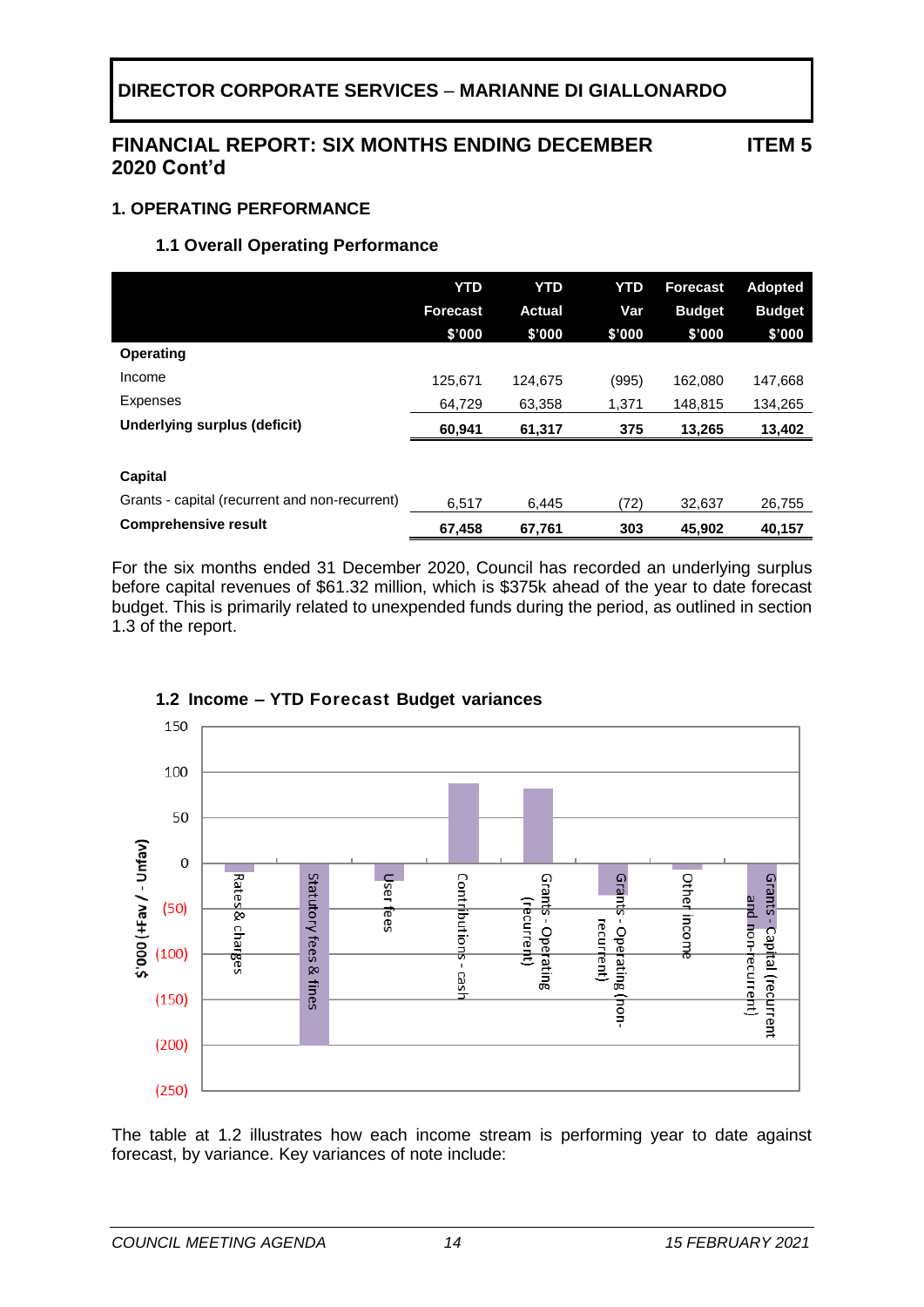#### **FINANCIAL REPORT: SIX MONTHS ENDING DECEMBER 2020 Cont'd ITEM 5**

Favourable Variances:

- − Cash Contributions \$87k Variance is mainly due to \$65k Bayswater Business Precinct contribution and \$13k EAGA contribution.
- − Capital Grants Recurrent \$81k Variance is predominantly due to the timing of the grants received in Youth and Children Services \$59k and Maternal Child & Health \$25k.

Unfavourable Variances:

Statutory Fees & Fines (\$201k) - The timing variance is mainly related to Community Health registration fees (\$177k)



# **1.3 Expenses – YTD Forecast Budget variances**

The table at 1.3 illustrates how each expense stream is tracking year to date against forecast, by variance. Key variances of note include:

Favourable Variances:

- − Contractors \$253k Driven by differences in the timing of expenses across the organisation. Areas of Council contributing to this are: Leisure \$78k, Finance & Governance \$73K, Integrated Planning \$57k, Revenue, Property & Customer Services \$34k, Assets \$29k, Community Services \$25k and Operations (\$86k).
- Materials and Services \$819k Driven by differences in the timing of expenses across the organisation. Areas of Council contributing to this are: Leisure \$209k, Community Services \$198k, Operations \$153k, Integrated Planning \$94k, Finance & Governance \$87k, Workplace, People & Culture \$78k, Communications & Engagement \$61k, Business & Activity Centre \$53k, Health, Local Laws &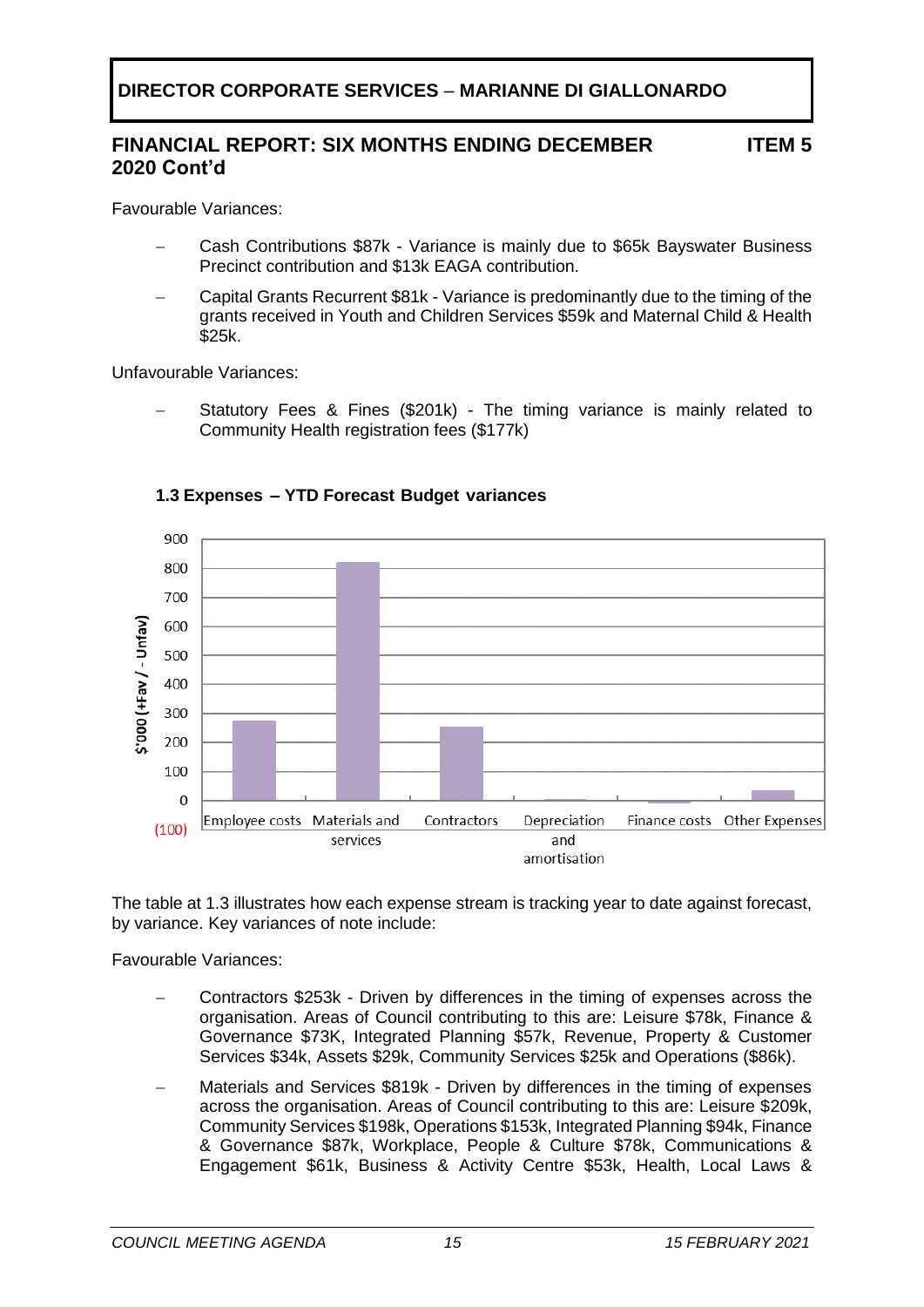#### **FINANCIAL REPORT: SIX MONTHS ENDING DECEMBER 2020 Cont'd ITEM 5**

Emergency \$33k, Revenue, Property & Customer Service \$22k, Chief Executive's Office \$21k and Assets (\$189k).

Employee Costs \$273k - Driven by differences in the timing of expenses across the organisation. Areas of Council contributing to this are: Community Services \$122k, Leisure \$114k, Finance & Governance \$46k, Health, Local Laws & Emergency Services \$35k, Workplace People & Culture \$25k and Operations (\$103k).

# **2. CAPITAL WORKS**



# **2.1 CAPITAL WORKS YTD EXPENDITURE CUMULATIVE**

\*\* Forecast Budget expenditure includes Carried Forwards

The Forecast Capital Expenditure program for 2020/21 is \$100.396 million. A carry forward amount from 2019/20 of \$2.512 million is included in the forecast for the current period.

The chart above indicates how Council is performing year to date against the forecast, as well as how we are tracking to achieve the period end target of \$46.39 million. Council has spent 49.09% of its forecast at the end of the second quarter.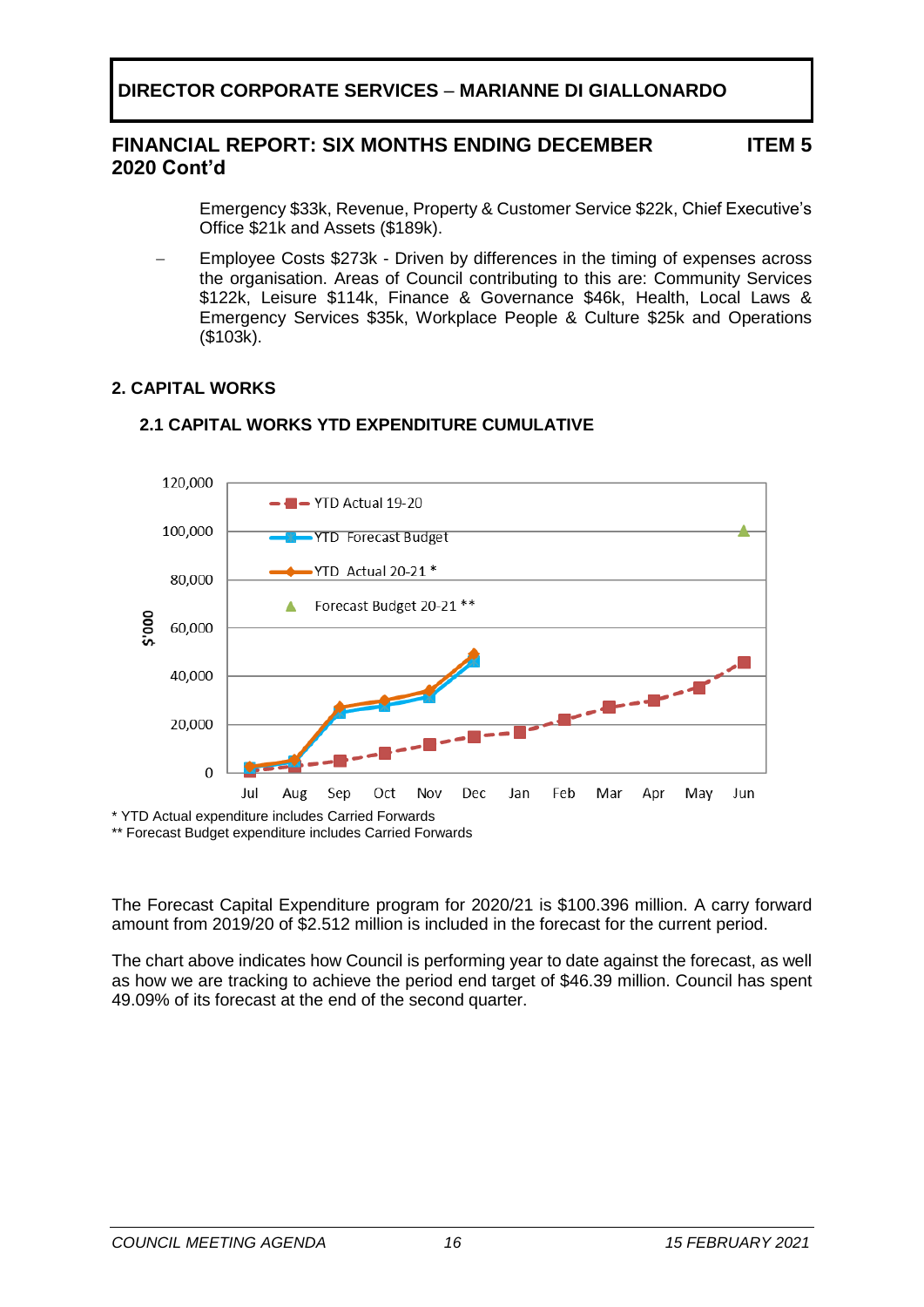# **FINANCIAL REPORT: SIX MONTHS ENDING DECEMBER 2020 Cont'd**

**ITEM 5**

# **3. RATES**

# **3.1 ACTUAL RATES OUTSTANDING BALANCE BY MONTH**



The chart above compares the rates outstanding as at 31 December 2020 to the same time last financial period. Our collection rate follows a similar pattern to previous periods, based on rate instalments occurring at set times throughout the financial period. Council has one of the highest debt recovery performances in comparison to other local government authorities.

# **FINANCIAL / ECONOMIC ISSUES**

As presented in this report and accompanying financial statements. As per section 97 of the *Local Government Act 2020*, the accompanying financial statements provide a comparison of actual and budgeted results to date with any variances deemed to be material commented on accordingly. On this basis, it is deemed that as at 31 December 2020, a revised budget for the 2020/21 financial year is not required.

# **ENVIRONMENTAL / AMENITY ISSUES**

Not Applicable

# **SOCIAL / COMMUNITY ISSUES**

Not Applicable

# **COMMUNITY CONSULTATION**

Not Applicable

# **CONCLUSION**

Council has worked on a revised year end projection with the expectation that we will continue to operate under the current COVID-19 pandemic conditions until 31 December 2020. The 31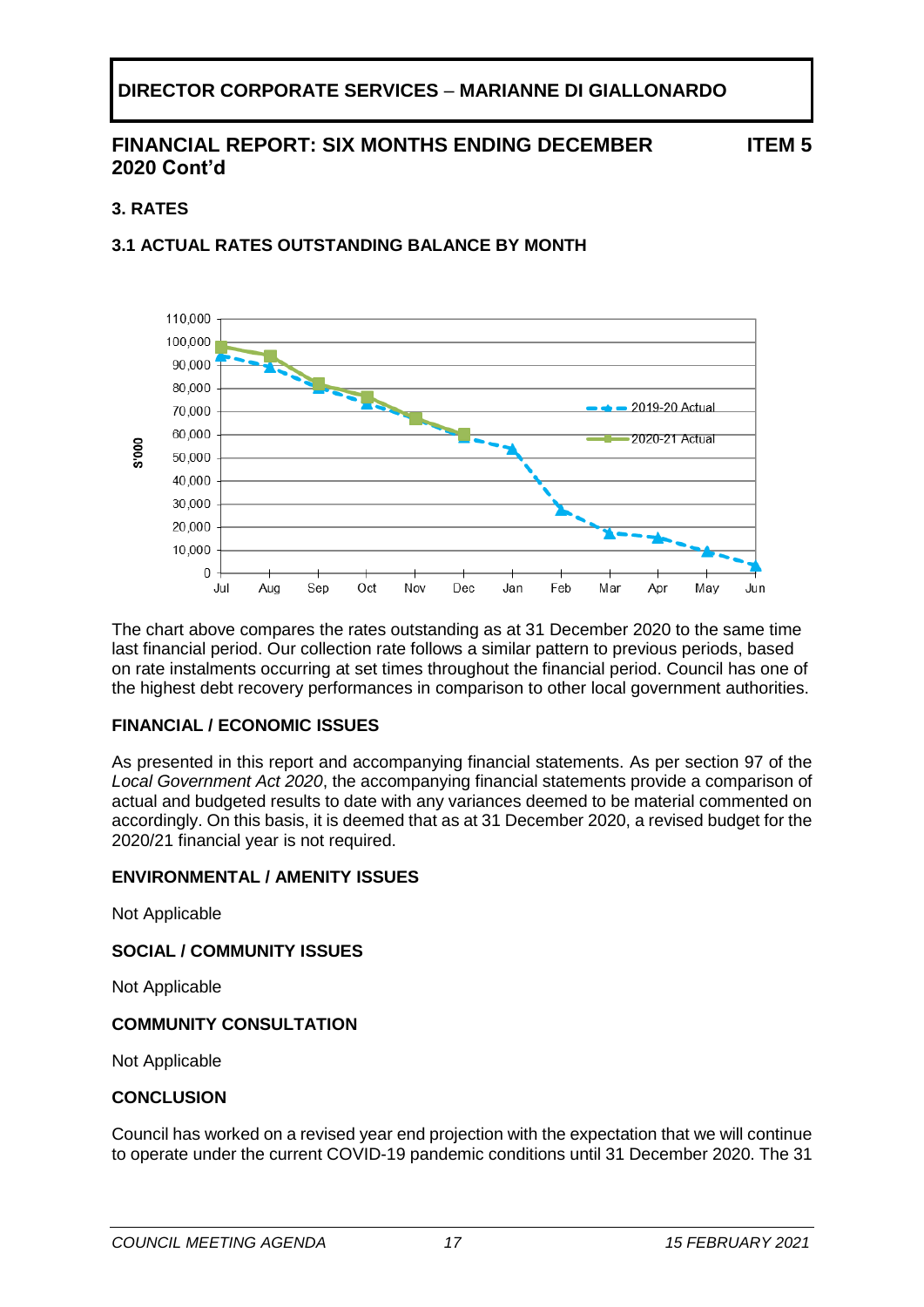#### **FINANCIAL REPORT: SIX MONTHS ENDING DECEMBER 2020 Cont'd ITEM 5**

December 2020 YTD results are favourable and provide a solid foundation for achieving Council's 2020/2021 services and advocacy programs.

# **ATTACHMENTS**

- 1. **Z** Quarterly Reporting Council meeting Dec 2020
- 2. Quarterly Finance Report 31 December 2020 Appendix Analytics

# **CONFIDENTIALITY**

Not Applicable

### **RECOMMENDATION**

**THAT COUNCIL RECEIVES AND NOTES THE REPORT ON THE FINANCIAL PERFORMANCE AGAINST BUDGET FOR THE SIX MONTHS ENDING 31 DECEMBER 2020**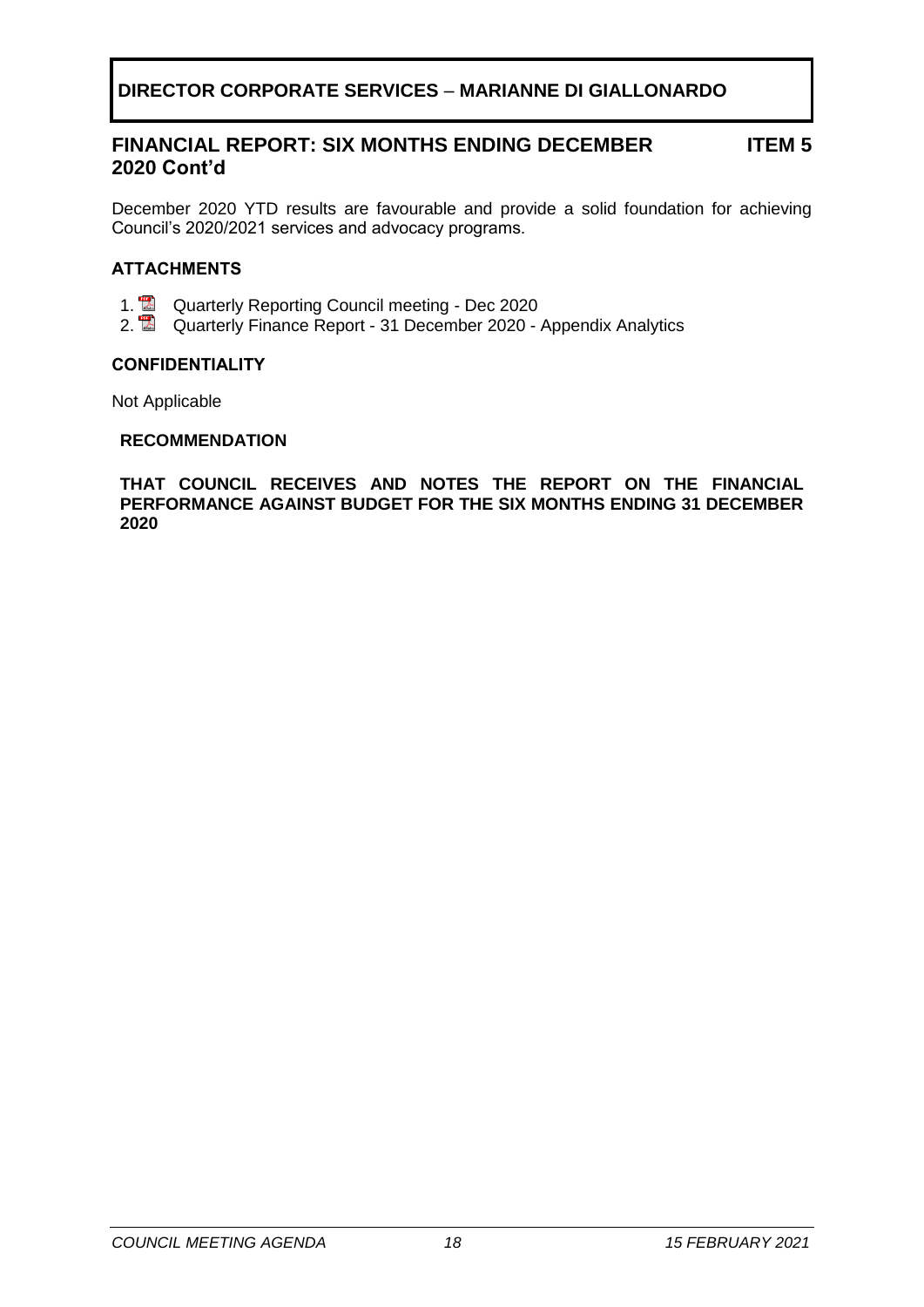# **FINAL COUNCILLOR CODE OF CONDUCT - LGA 2020 ITEM 6**

# <span id="page-18-0"></span>**PURPOSE**

To adopt the 2021 Councillor Code of Conduct in line with State Government legislative requirements as outlined in the Local Government Act 2020 and associated regulations.

# **STRATEGIC / POLICY ISSUES**

The following directions contained in Maroondah 2040: Our Future Together and the Council Plan 2017-2021 (Year 4: 2020-2021) provide the strategic framework that underpins the purpose of this report.

Outcome Area: A well governed and empowered community

Our Vision:Maroondah is an effectively empowered community that is actively engaged in Council decision making through processes that ensure their voice is heard and considered. Council provides strong and responsive leadership, ensures transparent processes and works with the community to advocate and champion their needs

### Key Directions 2020 – 2021:

8.1 Provide enhanced governance that is transparent, accessible, inclusive and accountable

# **BACKGROUND**

As part of the ongoing roll out of the Local Government Act 2020 (the Act), Council is required to adopt a number of key strategic documents within specified timeframes; one being a revised Councillor Code of Conduct in accordance with section 139 of the Act which is to be adopted by Council by 15 February 2021. Overall, the Act in relation to the Councillor Code of Conduct is raised to Maroondah City Council's 2017 document standard and further specifies details for which Maroondah is already well practiced and seen by Local Government Victoria as a sector exemplar.

A Councillor Code of Conduct, under the Act, must include the Standards of Conduct expected to be observed by Councillors as prescribed in Local Government (Governance and Integrity) Regulations 2020, and may include any other matters which Council considers appropriate. In the interim, Councillors must comply with the existing Councillor Code of Conduct, as adopted by Council on 20 February 2017, pursuant to the provisions of section 76C of the old 1989 Local Government Act.

# **ISSUE / DISCUSSION**

A Final Draft Councillor Code of Conduct has been prepared and is attached for Council's final consideration. The Draft is based upon Council's existing Councillor Code of Conduct, which has been amended to reflect new requirements under the Act and associated Regulations, including incorporation of the prescribed Standards of Conduct. The draft Code of Conduct has also been benchmarked against the Engage Victoria list of topics that the sector considers is best practice to consider and which have been adopted where considered appropriate by a small working group of Maroondah Councillors, the Mayor Cr Spears and Cr Symons. This checklist helped to demonstrate the key elements Local Government Victoria communicated as key guidance for Council's to consider as appropriate for the sector.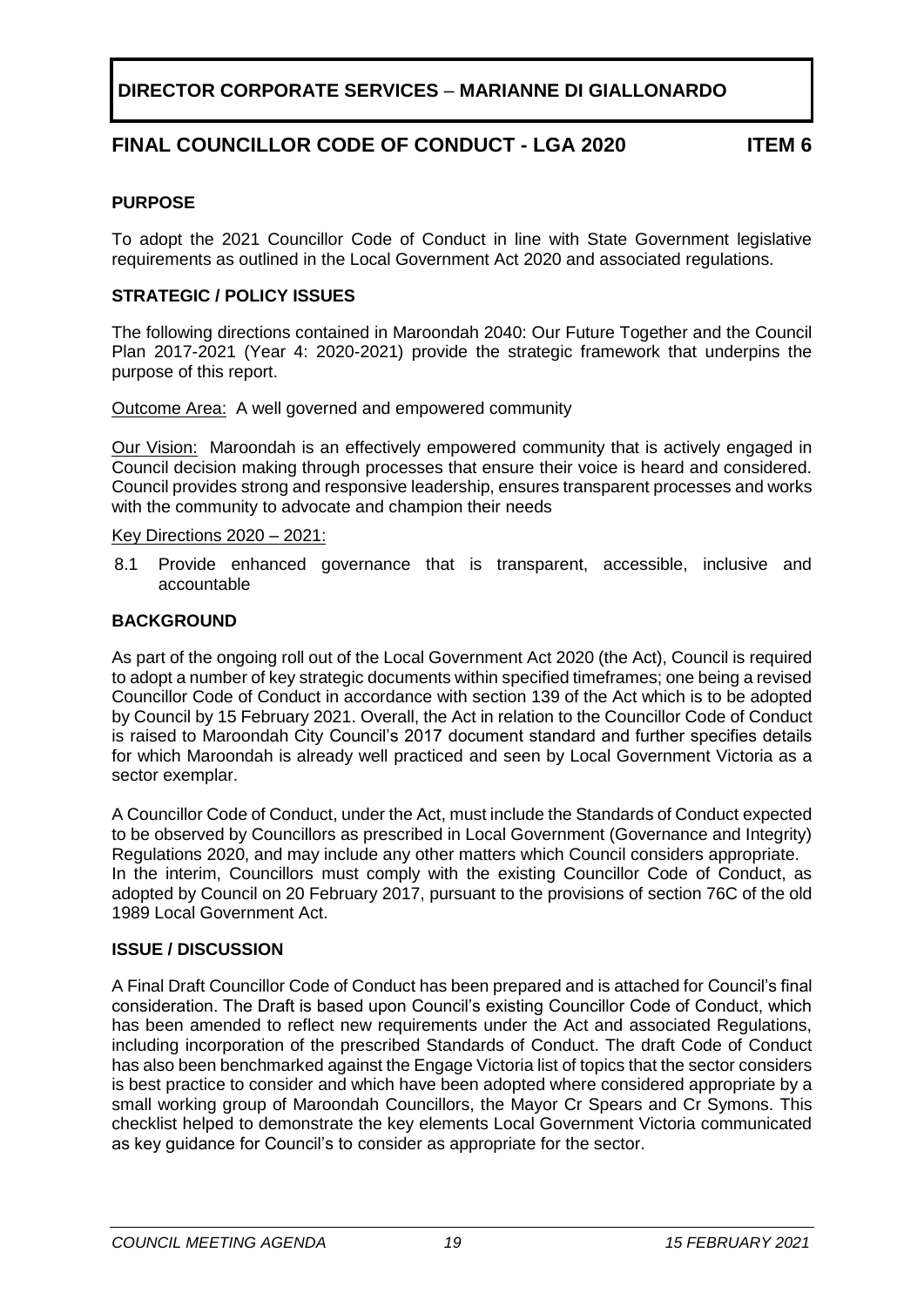# **FINAL COUNCILLOR CODE OF CONDUCT - LGA 2020 Cont'd**

**ITEM 6**

Reference to the relevant Act sections and regulations are also included. Process timeframes for endorsement and adoption of the Draft Code were as follows:

- Councillor Briefing 14 December 2020
- Community Consultation 15 December 2020 to 17 January 2021. There was no submissions during this time, however, there was 57 unique visits to the page and 30 downloads
- Councillor working group 9 February 2021, for which minor additions and suggestions to the document were proposed and which were supported by officers and which are included in the attached (FINAL).

# **FINANCIAL / ECONOMIC ISSUES**

This work is contained within current budget.

# **ENVIRONMENTAL / AMENITY ISSUES**

Not Applicable

# **SOCIAL / COMMUNITY ISSUES**

Not Applicable

# **COMMUNITY CONSULTATION**

As described above, the Draft Code of Conduct 2021 has been published for Community Consultation with no submissions or feedback received by Council.

# **CONCLUSION**

Given that Council has undertaken the update for the Councillor Code of Conduct in line with State Government requirements, sector benchmarking and has reviewed Council's own previous Policy to meet current Governance expectations, Council is clear to adopt the recommendation to meet required timeframes.

# **ATTACHMENTS**

1. **2** Councillor Code of Conduct 15 February 2021

# **CONFIDENTIALITY**

Not Applicable

### **RECOMMENDATION**

# **THAT COUNCIL ADOPT THE 2021 COUNCILLOR CODE OF CONDUCT**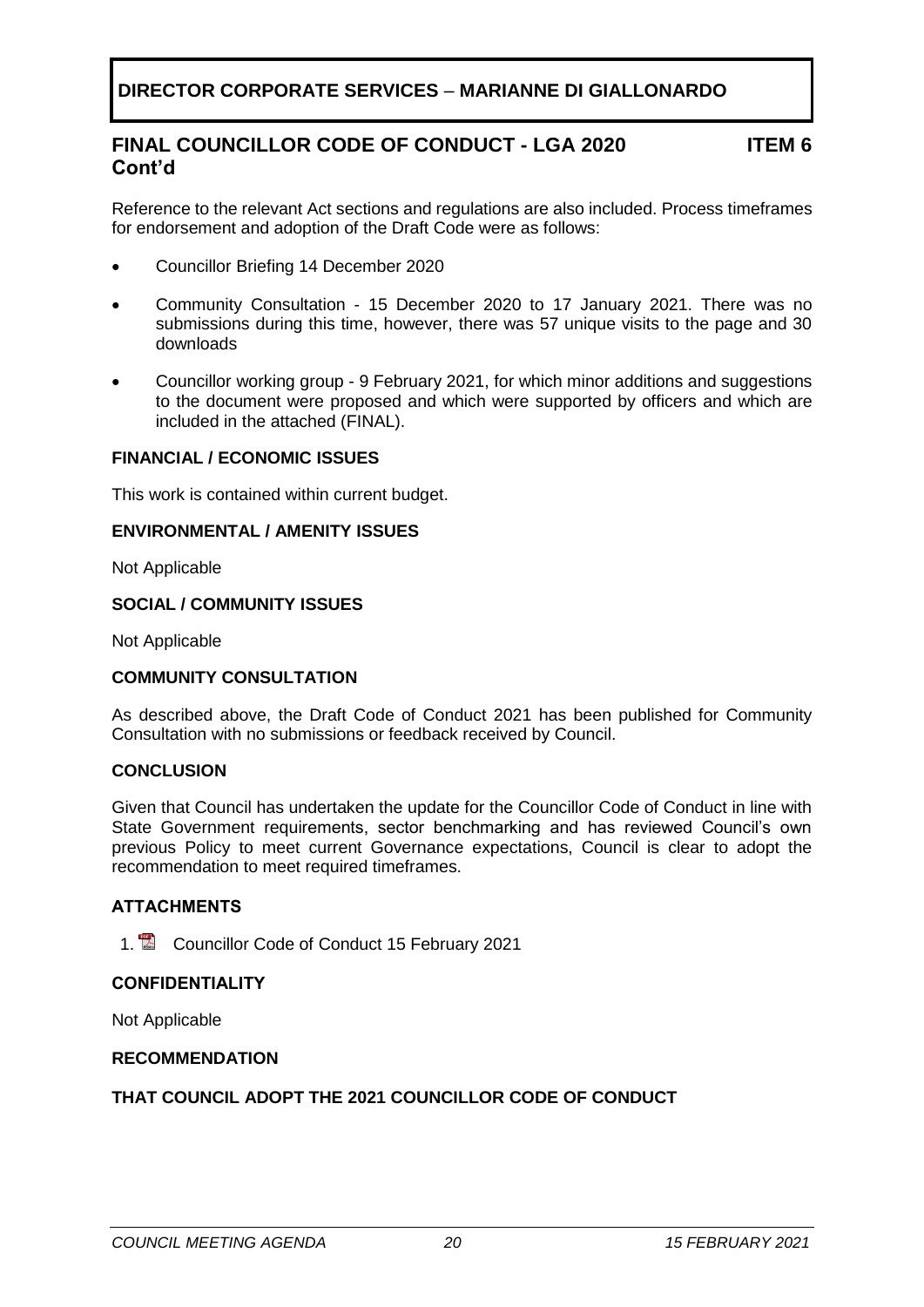# **AUDIT & RISK COMMITTEE REPORT ITEM 7**

# <span id="page-20-0"></span>**PURPOSE**

To report to Council the outcomes of the Audit and Risk Committee Meeting held on 11 February 2021.

# **STRATEGIC / POLICY ISSUES**

*Section 53* of the Local Government Act 2020 prescribes that Council must establish an Audit and Risk Committee and that such a Committee will be advisory in nature. The Audit and Risk Committee provides a mechanism for Council to strategically examine various aspects of the Council operations to ensure risk management, legal compliance, financial control, and governance measures are in place, acted upon and continually improved.

# **BACKGROUND**

Council's Audit and Risk Committee consists of both Council and external representatives. The Mayor of the day, Councillor Kylie Spears, and Councillor Mike Symon, are Council representatives on the Committee.

The external members are Mr John Watson (Chair), Mr Bruce Potgieter and Mr Michael Ulbrick who are highly regarded and well recognised sector leaders in the Audit and Risk space.

The Audit and Risk Committee Charter requires that this Committee report to Council on the findings and recommendations from its meetings. This report provides a summary of matters under consideration by the Audit and Risk Committee of the meeting held on 11 February 2021. Many items on the Agenda are regular reports such as the CEO's Report which covers State-wide Integrity Agencies activity and Report Findings, MCC's Internal Audit Progress Report, quarterly Finance Report, Risk and Insurance Report, Internal Audits Actions Register, Local Government Act Implementation Update and sector related agencies reports.

# **ISSUE / DISCUSSION**

The details associated with some of the regular reports as well as other specific items considered by the Audit and Risk Committee and the Committee's assessment included:

- The Audit Committee discussed the requirements of the new *Local Government Act 2020,* section 54 (5) which requires and Audit and Risk Committee to report formally biannually on its findings and recommendations and that the report is then provided to the Chief Executive Officer for tabling at the next Council Meeting. It was agreed that the report that Council Officers have completed in the past is quite comprehensive, and that this would be tailored so that it would be a report that is presented by the Audit and Risk Committee Chair on the biannual basis. This will take place for the next Audit Committee meeting;
- Internal Audit Tracking Report Summary as well as the Internal Audit Actions Register for the 2nd Quarter 31 December 2020. Feedback was that the Committee was satisfied with how the organisation is progressing with implementing internal audit recommendations in a timely manner. Given there were no new internal audits presented, it is likely that new open findings will be presented at the next Audit and Risk Committee meeting;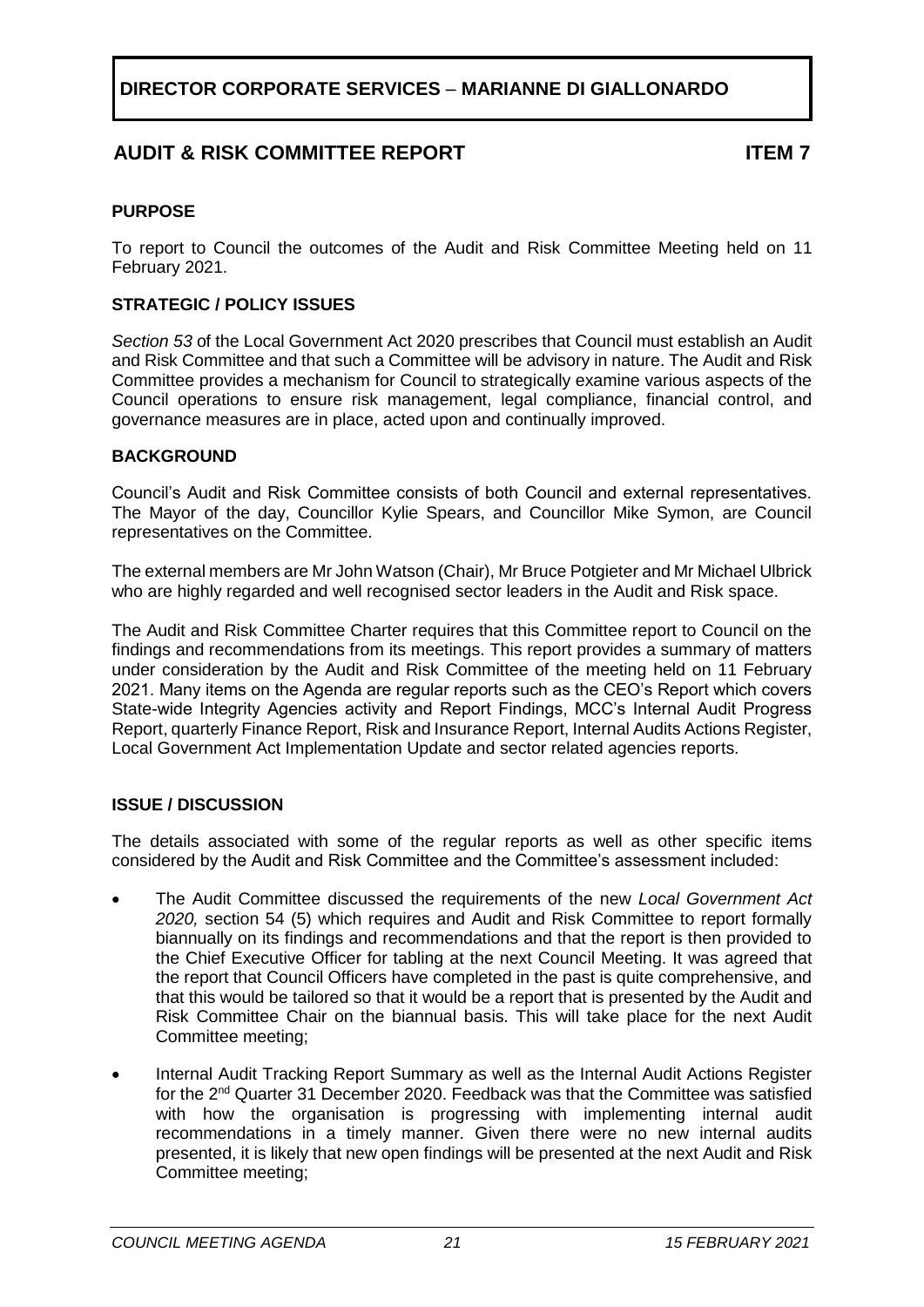# **AUDIT & RISK COMMITTEE REPORT Cont'd ITEM 7**

- Internal Auditors HLB Mann Judd provided a general update of how the internal audit program is progressing. They also discussed their issues paper, that provides general sector guidance and trends. It was noted by the Committee that they are pleased that both Maroondah and Yarra Ranges Shire Councils are working together to continue to identify opportunities for the first joint internal audit review;
- The Finance Report for the six months ending 31 December 2020 was discussed and the Committee was satisfied with the level of detail provided for the first half of the year under what has been unprecedented, unforeseeable and generally unpredictable in the months ahead, with the impacts of COVID-19 on the organisation relating to Council's facilities capacity to be open and consequently on Council's financial position. These were noted and will continue to be monitored and discussed at future meetings. Feedback provided on the Financial Reporting was that it was well presented and provided all the necessary information for decision making. The Committee particularly found the Executive Summary useful with one minor suggestion to further tailor the Income Statement, to contextualise the restricted components more specifically to assist those in the community who may not be as financially saavy;
- An updated Risk Management and Insurance Report for the period ending 31 December 2020 noting the organisation's current operational and strategic risks and the controls that are currently in place to mitigate those risks outlining that there is only one remaining significant residual risk in the organisation's risk register. One element for further consideration was the development of a strategic risk in relation to pandemic implications so that the organisation can best prepare for these potential challenges across all organisational risk registers going forward;
- Update on the Local Government Act 2020 Implementation noting that good progress in the implementation of the Act is being demonstrated. It was noted that as part of future internal audits, that the scope documents by the Internal Auditors include the capacity to review the organisation's compliance with the new Act, where applicable; and
- The Audit and Risk Committee Chair acknowledged the great work by the relevant Council Officers who assisted the organisation in achieving ISO9001: 2015 Quality Management System Accreditation for Immunisation Services as well as all Management for the high quality of material presented to the Committee reflecting a progressively mature imbedding of Risk Management across all Council's operations well on the way becoming a sector exemplar.

# **FINANCIAL / ECONOMIC ISSUES**

Council's current budget provides for the operation of the Audit and Risk Committee, the completion of an Internal Audit Program and associated duties and responsibilities.

# **ENVIRONMENTAL / AMENITY ISSUES**

Not Applicable.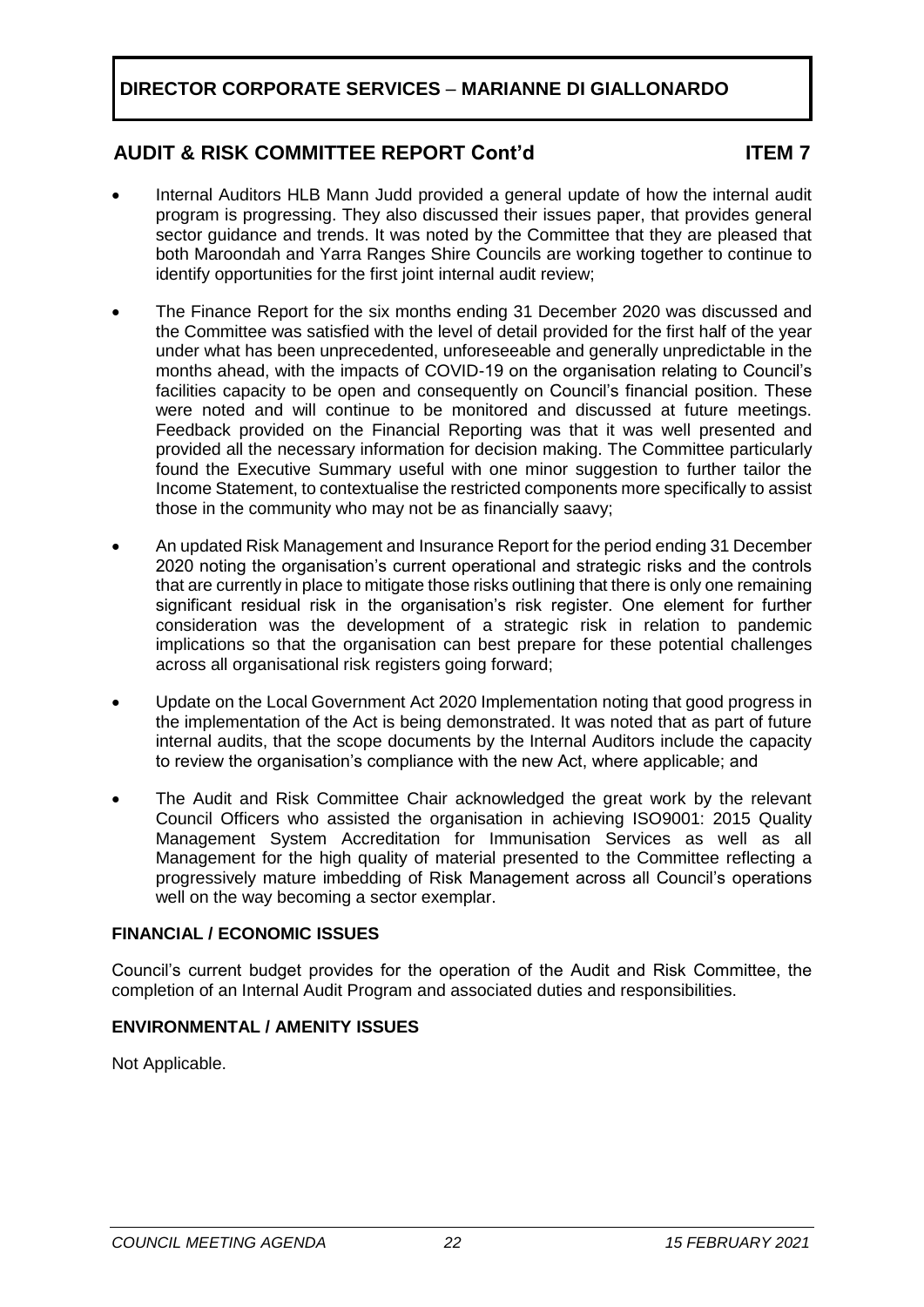# **AUDIT & RISK COMMITTEE REPORT Cont'd ITEM 7**

# **SOCIAL / COMMUNITY ISSUES**

Not Applicable.

# **COMMUNITY CONSULTATION**

Not Applicable.

### **CONCLUSION**

This Report provides a summary of the outcomes of the Audit and Risk Committee meeting held on 11 February 2021 as an opportunity to provide transparency to the Maroondah Community and stakeholders that Council has a high level of sophistication in managing its risks.

### **ATTACHMENTS**

Not Applicable

### **CONFIDENTIALITY**

Not Applicable

### **RECOMMENDATION**

**THAT COUNCIL RECEIVES AND NOTES THE REPORT FROM THE AUDIT & RISK COMMITTEE MEETING HELD ON 11 FEBRUARY 2021**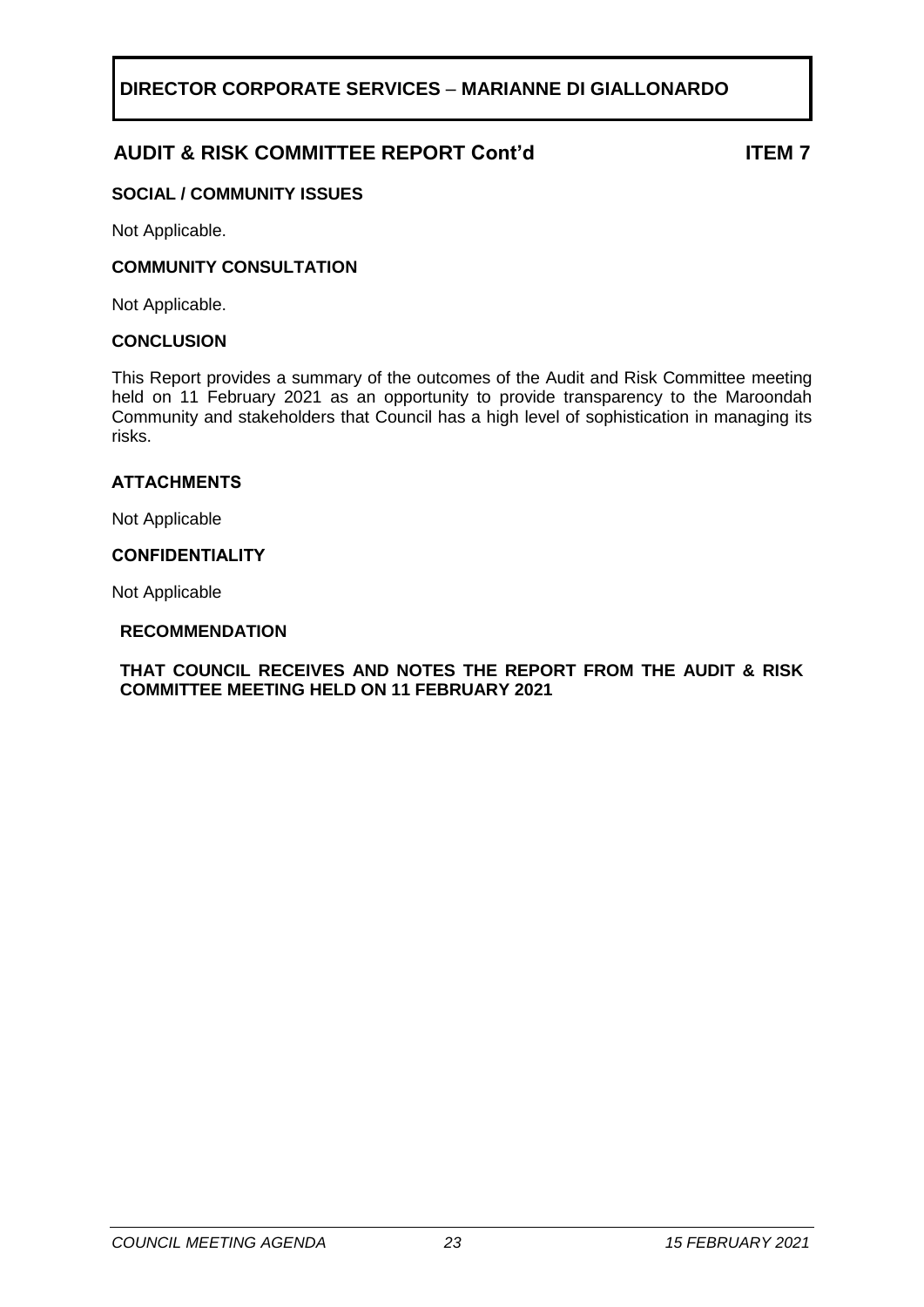# **MAROONDAH FOUNDATION BOARD MEMBER APPOINTMENT**

**ITEM 8**

# <span id="page-23-0"></span>**PURPOSE**

The purpose of this report is to appoint a new Member to The Maroondah Foundation to replace an outgoing member.

# **STRATEGIC / POLICY ISSUES**

The following directions contained in Maroondah 2040: Our Future Together and the Council Plan 2017-2021 (Year 4: 2020-2021) provide the strategic framework that underpins the purpose of this report.

Outcome Area**:** A well governed and empowered community

Our Vision:Maroondah will be a vibrant and diverse city with a healthy and active community, living in green and leafy neighbourhoods which are connected to thriving and accessible activity centres contributing to a prosperous economy within a safe, inclusive and sustainable environment.

### Key Directions 2020 – 2021:

- 8.9 Create opportunities for shared decision making through active community involvement.
- 8.11 Foster a Council culture of collaboration and partnerships with individuals, community groups, businesses, service providers and other levels of government.
- 8.13 Encourage individuals, groups and organisations to proactively connect with and contribute to their local community.
- 8.14 Work in partnership to deliver services that recognise and are responsive to the interests and needs of the community.

# **BACKGROUND**

The Maroondah Foundation was established in May 2015, as a Public Ancillary Trust through which donors, be they individuals, families, businesses, community groups or local governments can fulfil their philanthropic interests. Contributions to The Maroondah Foundation are invested and funds available from these contributions and interest earned on investments can then be distributed to Maroondah charities.

The Constitution of Maroondah Foundation Trustee Limited Item 18 provides for Directors. The current Directors are existing members of the Maroondah City Council, with the expectation that all or a majority of the Directors will be members of Maroondah City Council. Due to the recent retirement of previous Councillor Samantha Mazzuchelli from Council a single vacancy has been created on the Board. It is appropriate to consider the appointment of Cr Suzanne Stojanovic to a position of Director on the Board.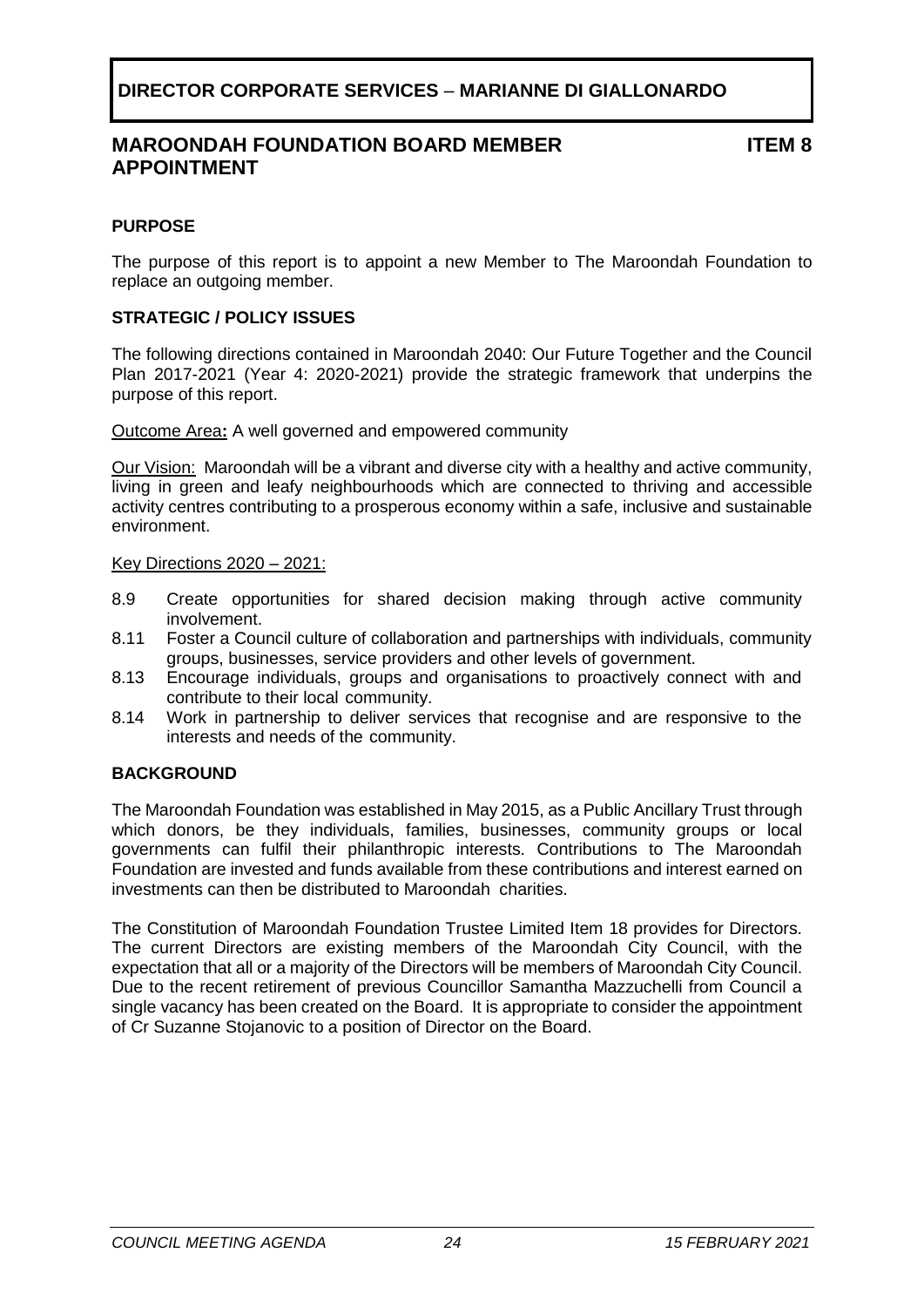# **MAROONDAH FOUNDATION BOARD MEMBER APPOINTMENT Cont'd**

**ITEM 8**

### **ISSUE / DISCUSSION**

As noted in the Constitution of Maroondah Foundation Trustee Limited (Item 19.1.5), the office of a Director will be vacated if:

*in the case of a Director who was appointed at a time when he or she was a member of Maroondah City Council, the Director ceases to be a member of Maroondah City Council by reason of the expiry of his term of office as a Councillor and in addition is not re-elected.*

Item 18.3 of the Constitution of Maroondah Foundation Trustee Limited states that:

*new or additional Directors of the Company are appointed by the Board with the prior approval of Maroondah City Council.*

Following the election held on 24 October 2020, it is proposed that Cr Suzanne Stojanovic be appointed as a Director of The Maroondah Foundation Trustee Limited filling the vacant position last held by former Councillor Samantha Mazzuchelli.

### **FINANCIAL / ECONOMIC ISSUES**

Given that this is a governance matter, there are no financial or economic issues associated with this item.

### **SOCIAL / COMMUNITY ISSUES**

Similarly, given that this is a governance matter, there are no social or community issues associated with this item.

# **ATTACHMENTS**

Not Applicable

### **CONFIDENTIALITY**

Not Applicable

### **RECOMMENDATION**

**THAT COUNCIL APPOINTS CR SUZANNE STOJANOVIC AS A DIRECTOR OF THE MAROONDAH FOUNDATION TRUSTEE LIMITED**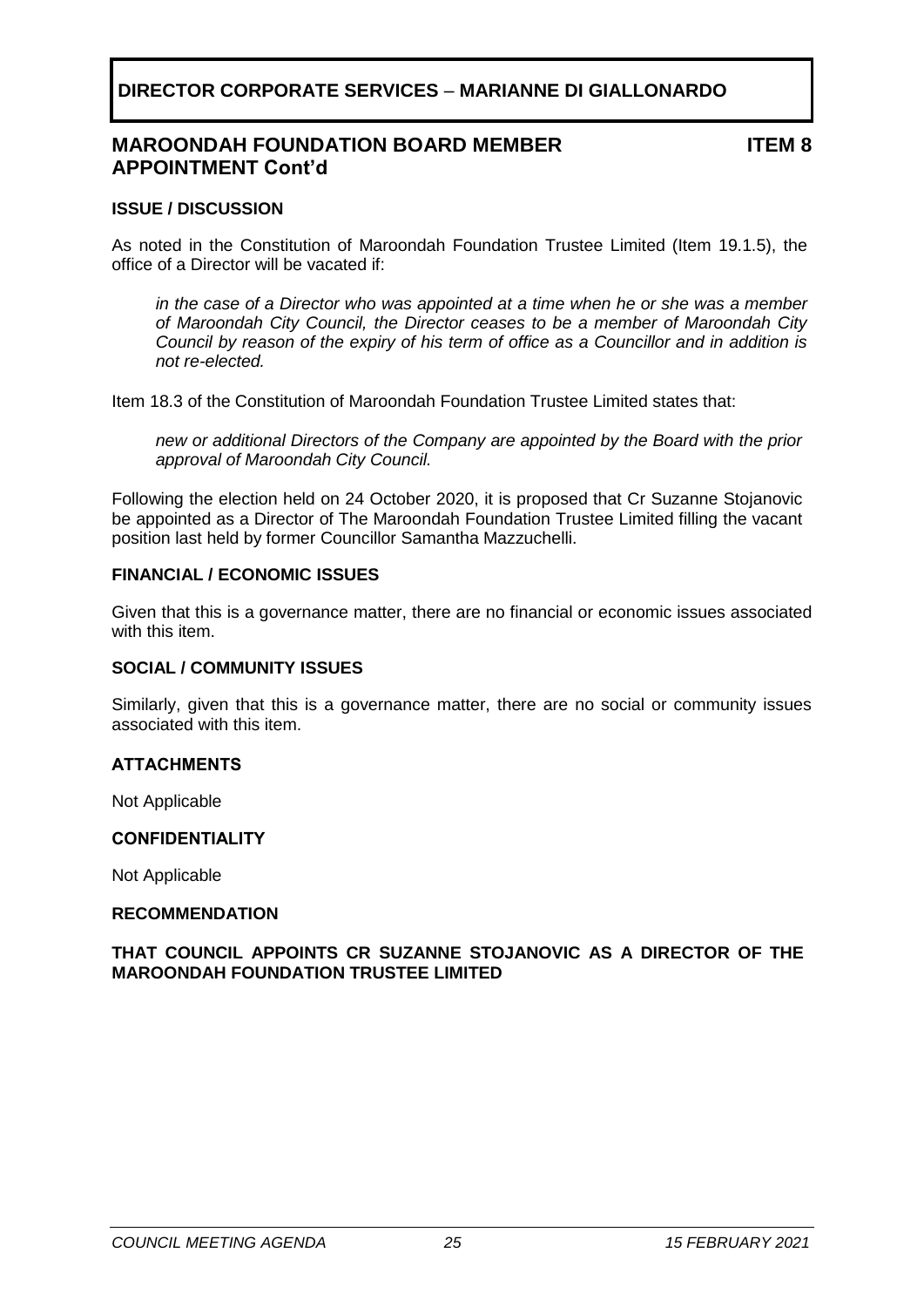#### **DRAFT MAROONDAH COMMUNITY ENGAGEMENT POLICY 2021 ITEM 9**

# <span id="page-25-0"></span>**PURPOSE**

To consider the adoption of the draft Community Engagement Policy 2021 in accordance with Section 55 of the *Local Government Act 2020* (the Act).

# **STRATEGIC / POLICY ISSUES**

The following directions contained in Maroondah 2040: Our Future Together and the Council Plan 2017-2021 (Year 4: 2020-2021) provide the strategic framework that underpins the purpose of this report.

Outcome Area:A well governed and empowered community

Our Vision:In 2040, Maroondah will be an empowered community that is actively engaged in Council decision making through processes that consider the needs and aspirations of all ages and population groups. Council will provide strong and responsive leadership, ensuring transparency, while working with the community to advocate for and 'champion' local needs.

Key Directions 2020 – 2021:

- 8.8 Ensure that all community members have access to, and are informed on, matters that affect them, including the provision of tailored information for under-represented and hard-to-reach groups
- 8.9 Undertake inclusive engagement and consultation using accessible and tailored approaches to consider the needs and aspirations of different age and population groups
- 8.10 Create opportunities for shared decision making through active community involvement

Priority Action 2020-2021:

Implement the new Local Government Act 2020 following its enactment.

### **BACKGROUND**

The new Act, which received Royal Assent on 24 March 2020, is being progressively implemented from 6 April 2020 through until 1 July 2021.

The Act requires Council to adopt a number of key strategic documents, including a Community Engagement Policy, by 1 March 2021.

### **ISSUE / DISCUSSION**

The Community Engagement Policy is a formal expression of Council's commitment to engaging the Maroondah community through the use of appropriate, effective and inclusive practices.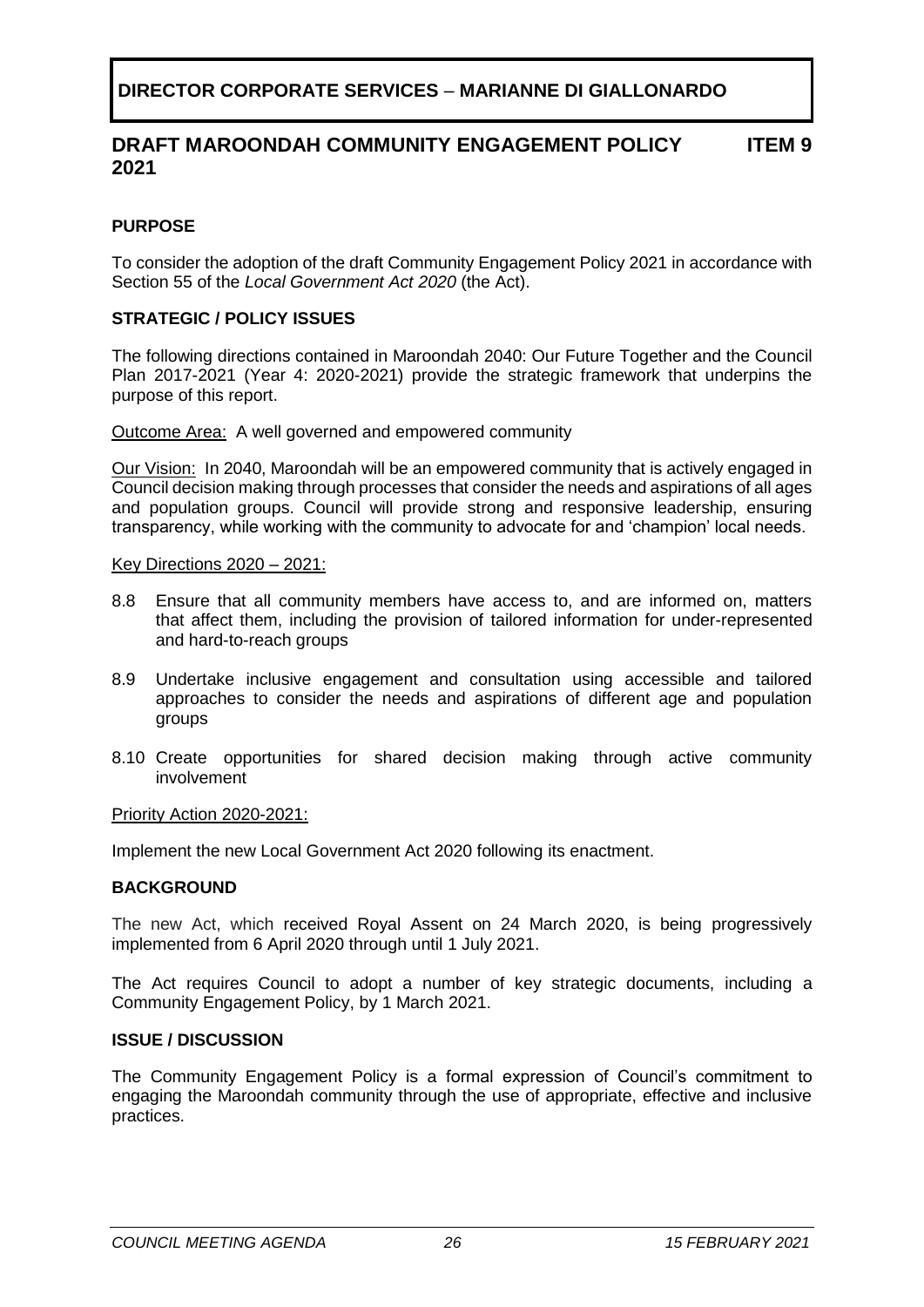#### **DRAFT MAROONDAH COMMUNITY ENGAGEMENT POLICY 2021 Cont'd ITEM 9**

In March 2020 the new Local Government Act (the Act) was implemented in Victoria. Under Section 55 of the Act, Councils are required to adopt and maintain a Community Engagement Policy on or before 1 March 2021.

Council's previous Community Engagement Policy was adopted by Council in August 2015 after extensive consultation with internal stakeholders and the broader community. This policy was reviewed as part of the VAGO Public Participation and Community Engagement Audit in 2016, with Maroondah acknowledged as having a better practice and toolkit, and meeting all Audit requirements.

Over the past 18 months Council has undertaken an extensive number of community engagement activities across a broad range of projects. Outcomes from each of these consultation activities, and community engagement evaluations, have informed the draft Community Engagement Policy 2021.

Council also hosted an engagement activity at the Maroondah Festival Café Consult precinct in November 2019. Members of the community provided their thoughts on engagement and shared insights on how they would like Council to engage with them.

These results indicated that while traditional engagement methods are still relevant the community is keen to continue to engage with Council through events, SMS, email, online and social media.

In developing this draft Policy, Council considered a broad range of information across a range of jurisdictions, including Local Government Victoria (LGV), International Association of Public Participation (IAP2) and the Victorian Auditor General's Office Public Participation Guidelines.

Council participated in a series of co-design workshops hosted by LGV for the development of the Community Engagement Policy and specifically, to further explore deliberative engagement practice as set out in Section 55 of the Act, which requires Councils to undertake deliberative engagement practices capable of being applied to the development of the Community Vision, Council Plan, Financial Plan and Asset Plan.

Council is committed to engaging with its community in a meaningful, accountable, responsive and equitable way. The draft Policy continues Council's engagement processes and outcomes through encouraging a consistent approach and continual learning through evaluation, and through expanding the range of engagement methods used.

Some of the objectives incorporated in the draft Policy include:

- Clarifying the scope and objectives of the community engagement policy
- Broadening the definition of community engagement to reflect the breadth of related activities, including deliberative engagement
- Strengthening our set of community engagement commitments based on the IAP2 values
- Encouraging a best practice approach to community engagement across all Council's activities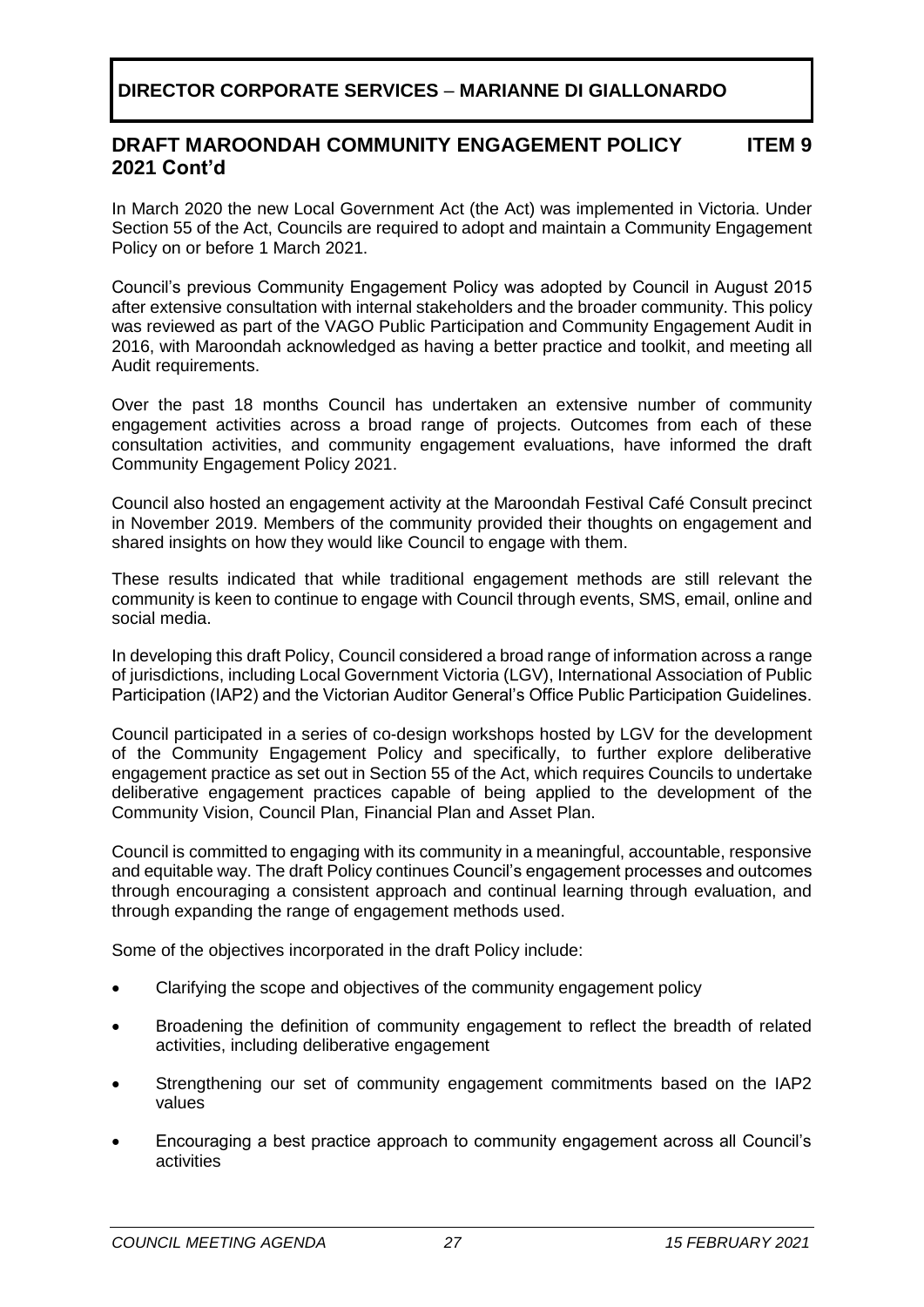#### **DRAFT MAROONDAH COMMUNITY ENGAGEMENT POLICY 2021 Cont'd ITEM 9**

- Providing a definition for deliberative engagement practice and when this may be used
- Simplifying the language to ensure readability and understanding

The draft Community Engagement Policy 2021 is supported by a comprehensive community engagement toolkit that guides Council employees, ensuring the effective application of engagement principles and processes.

# **FINANCIAL / ECONOMIC ISSUES**

The resources for Council to develop this policy in accordance with Victorian Government legislation is contained within Council's current budget.

# **ENVIRONMENTAL / AMENITY ISSUES**

Not Applicable

# **SOCIAL / COMMUNITY ISSUES**

Not Applicable

# **COMMUNITY CONSULTATION**

The Draft Community Engagement Policy 2021 was placed on Public Exhibition from 8 December 2020 to 24 January 2021.

Community feedback was invited using a range of Council's communication channels over the period, including the Your Say Maroondah consultation portal, the Maroondah website, Maroondah in focus Summer edition, fortnightly eNewsletter, social media and database emails. Due to the COVID-19 restrictions, face to face methods of engagement could not be implemented.

A total of 49 submission were received with the majority of respondents stating that the Policy was comprehensive and supporting its intent and commitments.

# **CONCLUSION**

Council is committed to engaging with its community in a meaningful, accountable, responsive and equitable way. This revised Community Engagement Policy 2021 outlines Council's position, role and commitments to ensure community engagement is integrated into Council activities to support decision making, build relationships and strengthen communities.

As Council has reviewed its existing Policy and practices, benchmarked with the sector and undertaken an extensive seven week public consultation process, it is appropriate for Council to now consider adoption of the draft Community Engagement Policy 2021 in line with legislative obligations.

# **ATTACHMENTS**

1. DRAFT Community Engagement Policy 2021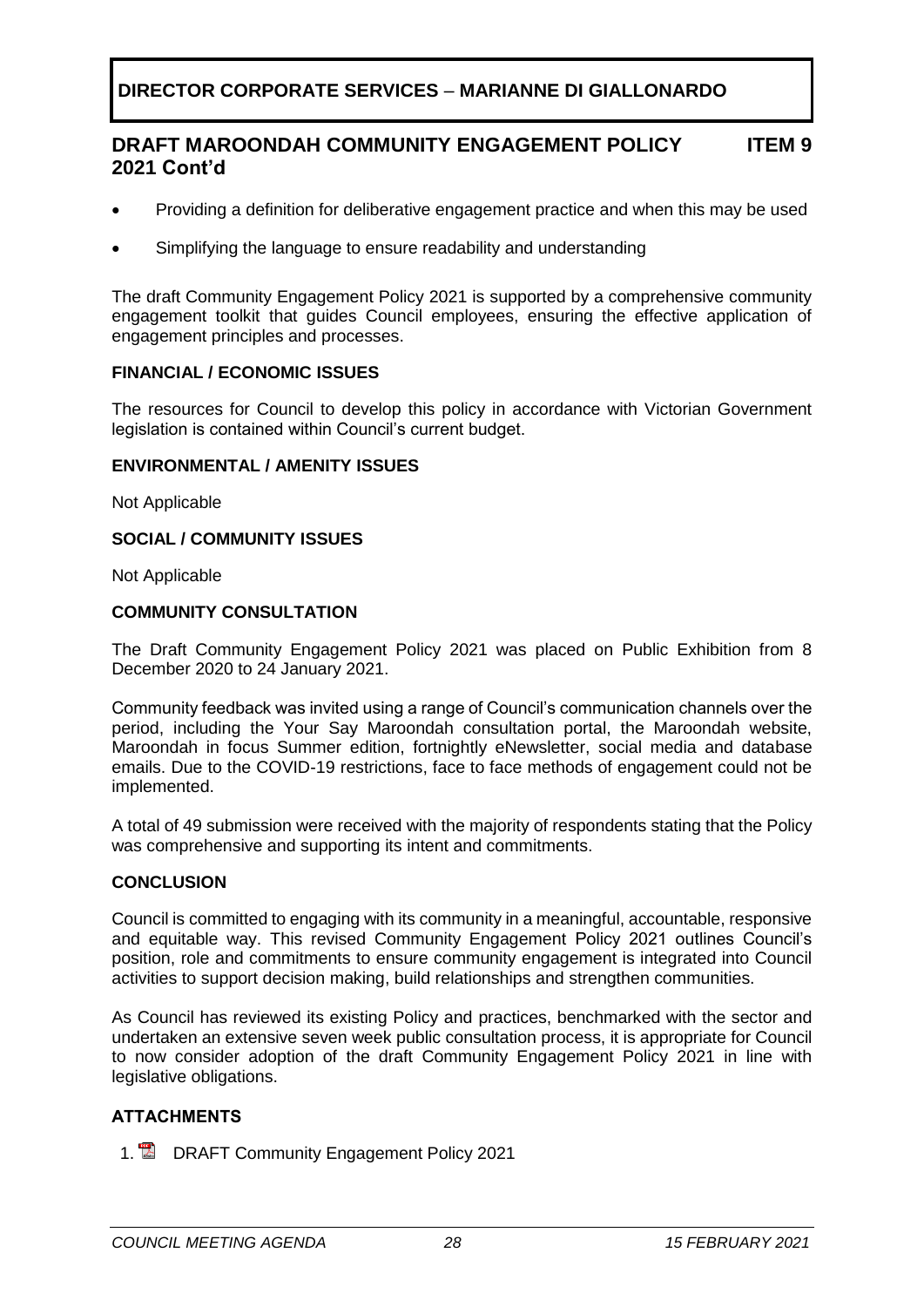#### **DRAFT MAROONDAH COMMUNITY ENGAGEMENT POLICY 2021 Cont'd ITEM 9**

# **CONFIDENTIALITY**

Not Applicable

# **RECOMMENDATION**

**THAT COUNCIL ADOPTS THE DRAFT COMMUNITY ENGAGEMENT POLICY 2021, PURSUANT TO SECTION 55 OF THE LOCAL GOVERNMENT ACT 2020**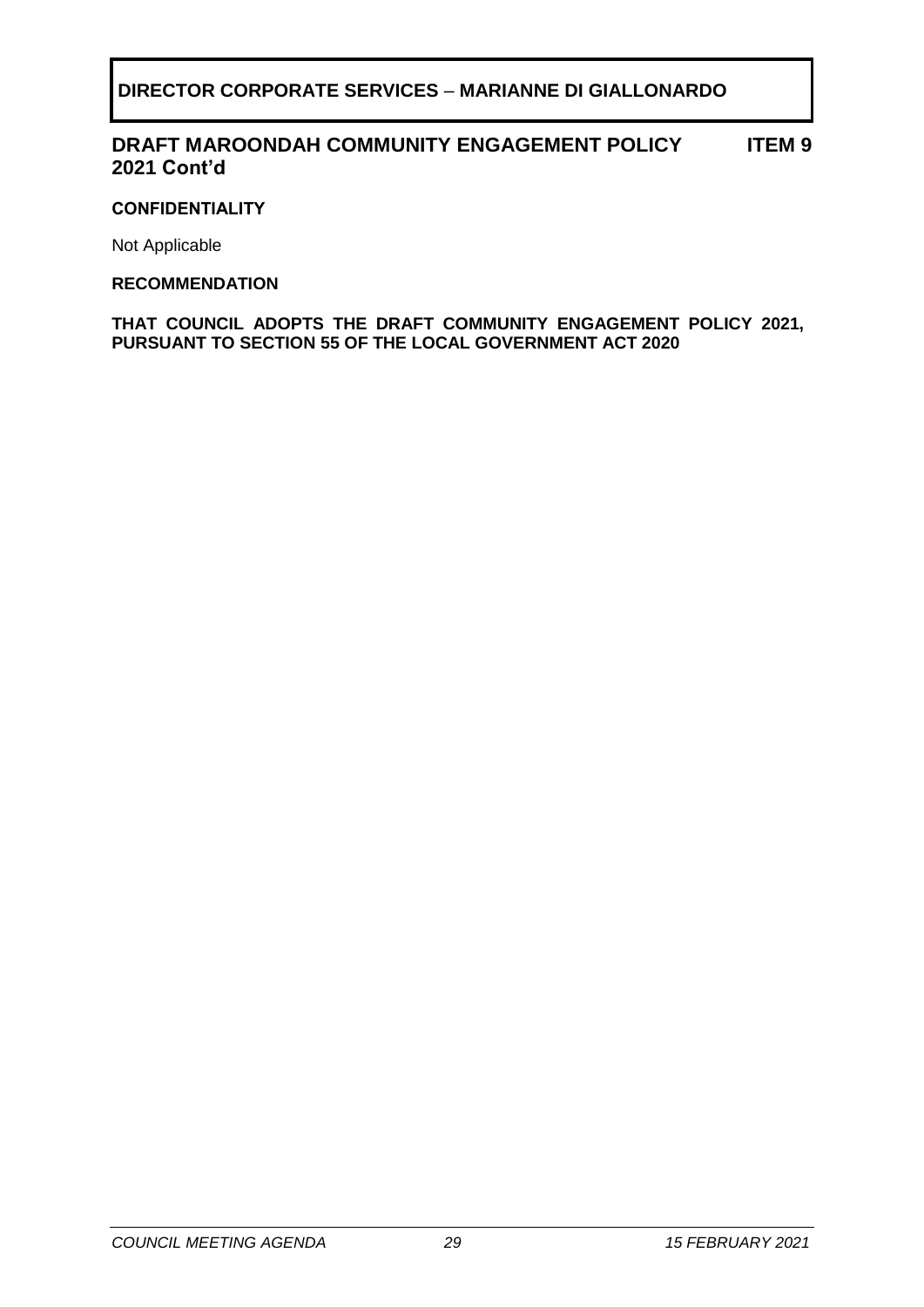### **CAPITAL WORKS REPORT: SECOND QUARTER 2020/2021 FINANCIAL YEAR ITEM 1**

# <span id="page-29-0"></span>**PURPOSE**

To present the financial and operational status of major Capital Works programs for the second quarter of the 2020/2021 financial year.

# **STRATEGIC / POLICY ISSUES**

The following directions contained in Maroondah 2040: Our Future Together and the Council Plan 2017-2021 (Year 4: 2020-2021) provide the strategic framework that underpins the purpose of this report.

Outcome Area: A well governed and empowered community

Our Vision:In 2040, Maroondah will be an empowered community actively engaged in local decision making, led by an innovative community inspired Council that collaborates regionally and proactively champions local needs.

### Key Directions 2020 – 2021:

8.1 Provide community inspired governance that is transparent, accessible, inclusive and accountable.

# **BACKGROUND**

Council, as part of its Adopted Budget 2020/2021, allocated \$85.47m to Capital Works projects, including some significant State and Federal grant funding previously received. Council also carried forward \$2.49m from the 2019/20 capital works budget. The total adjusted forecast budget for 2020/21, taking account of additional external funding received, is therefore \$100.39m as of 31 December 2020.

Capital Works program status reports are prepared by management and reviewed monthly at the Capital Works Implementation Group (CWIG) and presented quarterly to the Audit and Risk Advisory Committee (ARAC).

Provided in this report is an overview of Capital Expenditure on Council's major program areas for the period 1 July to 31 December 2020.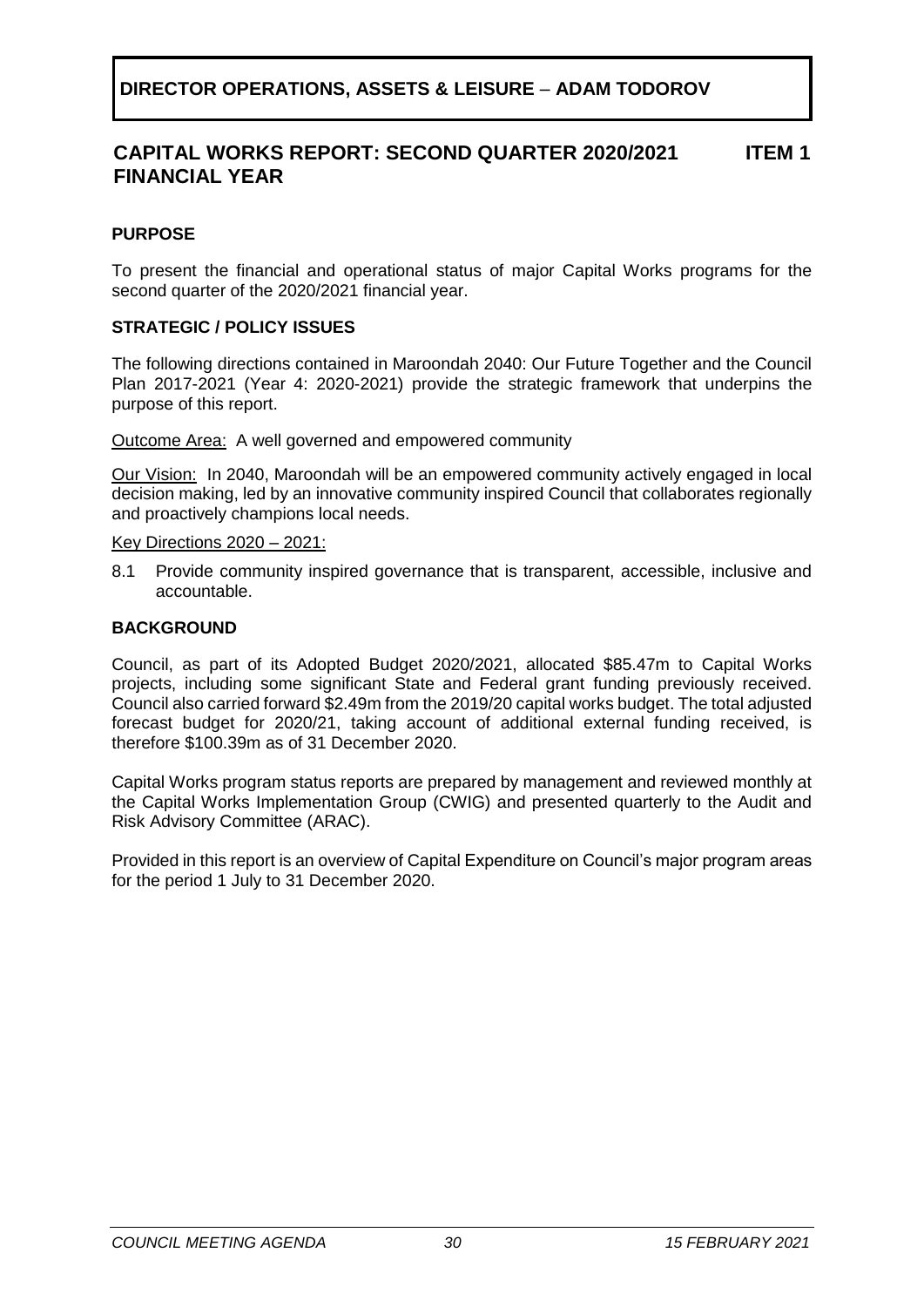### **CAPITAL WORKS REPORT: SECOND QUARTER 2020/2021 FINANCIAL YEAR Cont'd ITEM 1**

### **ISSUE / DISCUSSION**

The following is a summary of the status of Council's major program areas at the end of the second quarter of the 2020/2021 financial year:

|                                                                                       | <b>YTD</b>                       | <b>YTD</b>    | <b>YTD</b>        | <b>Forecast</b>        | <b>Amount</b>                    | <b>Adopted</b> |
|---------------------------------------------------------------------------------------|----------------------------------|---------------|-------------------|------------------------|----------------------------------|----------------|
|                                                                                       | <b>Forecast</b><br><b>Budget</b> | <b>Actual</b> | <b>Bud</b><br>Var | <b>Budget</b><br>$***$ | <b>Carried</b><br><b>Forward</b> | <b>Budget</b>  |
|                                                                                       | \$'000                           | \$'000        | \$'000            | \$'000                 | \$'000                           | \$'000         |
| <b>Classification</b>                                                                 |                                  |               |                   |                        |                                  |                |
| Buildings <sup>1</sup>                                                                | 23,789                           | 25,643        | (1, 854)          | 39,079                 | 1,306                            | 36,524         |
| Roads <sup>2</sup>                                                                    | 3,149                            | 3,302         | (152)             | 5,405                  | 575                              | 2,890          |
| Footpaths and Cycleways <sup>3</sup>                                                  | 1,310                            | 1,314         | (4)               | 2,882                  | (45)                             | 3,051          |
| Carparks <sup>4</sup>                                                                 | 4,927                            | 5,009         | (82)              | 30,655                 | 385                              | 30,000         |
| Drainage <sup>5</sup>                                                                 | 860                              | 963           | (103)             | 3,408                  | 841                              | 2,576          |
| Waste Management                                                                      | 20                               | 20            | 0                 | 57                     | 57                               | 0              |
| Capital<br>Roads<br>Other<br>and<br>Drainage <sup>6</sup><br>Recreational Leisure and | 61                               | 59            | 1                 | 960                    | 451                              | 603            |
| Community Facilities <sup>7</sup>                                                     | 1,604                            | 1,831         | (226)             | 3,689                  | (49)                             | 4,212          |
| Parks and Open Space <sup>8</sup>                                                     | 514                              | 507           | 7                 | 2,055                  | 696                              | 1,395          |
| Fittings<br>Fixtures.<br>and<br>Furniture<br>Plant.<br>Machinery<br>and               | 15                               | 22            | (7)               | 126                    | 61                               | 65             |
| Equipment <sup>9</sup><br>Computers and                                               | 1,186                            | 930           | 256               | 2,324                  | 372                              | 1,952          |
| Telecommunications <sup>10</sup>                                                      | 131                              | 112           | 19                | 2,185                  | 1,461                            | 678            |
| <b>Property Sales</b>                                                                 | 8,310                            | 8,267         | 43                | 8,310                  | 0                                | 0              |
| Building Renewal <sup>11</sup>                                                        | 495                              | 1,285         | (791)             | (1,066)                | (3,599)                          | 1,520          |
| <b>Total capital works</b>                                                            | 46,389                           | 49,282        | (2,893)           | 100,396                | 2,512                            | 85,466         |

### **CAPITAL PERFORMANCE – SIX MONTHS ENDING 31 DECEMBER 2020**

\* YTD Actual expenditure includes Carried Forwards

\*\* Forecast Budget expenditure includes Carried Forwards

### **Explanation of variations between forecast budget and adopted budget:**

- **<sup>1</sup> Buildings** – Variation between adopted \$36.52m and forecast \$39.079m budgets is due primarily to:
	- \$1.306m in carried forwards from 19/20 relating to major projects commenced in 19/20 and continuing into 20/21;
	- \$2.0m grant funding for Dorset Sporting Pavilion; and
	- \$300k allocated from energy efficiency funds to works at Karralyka;
	- **<sup>2</sup> Roads** Variation between adopted \$2.890m and forecast \$5.405m budgets is due primarily to:
		- \$575k in carried forwards from 19/20;
		- − \$1.2m of future funding brought forward for the Lincoln Road, Roads to Recovery project;

•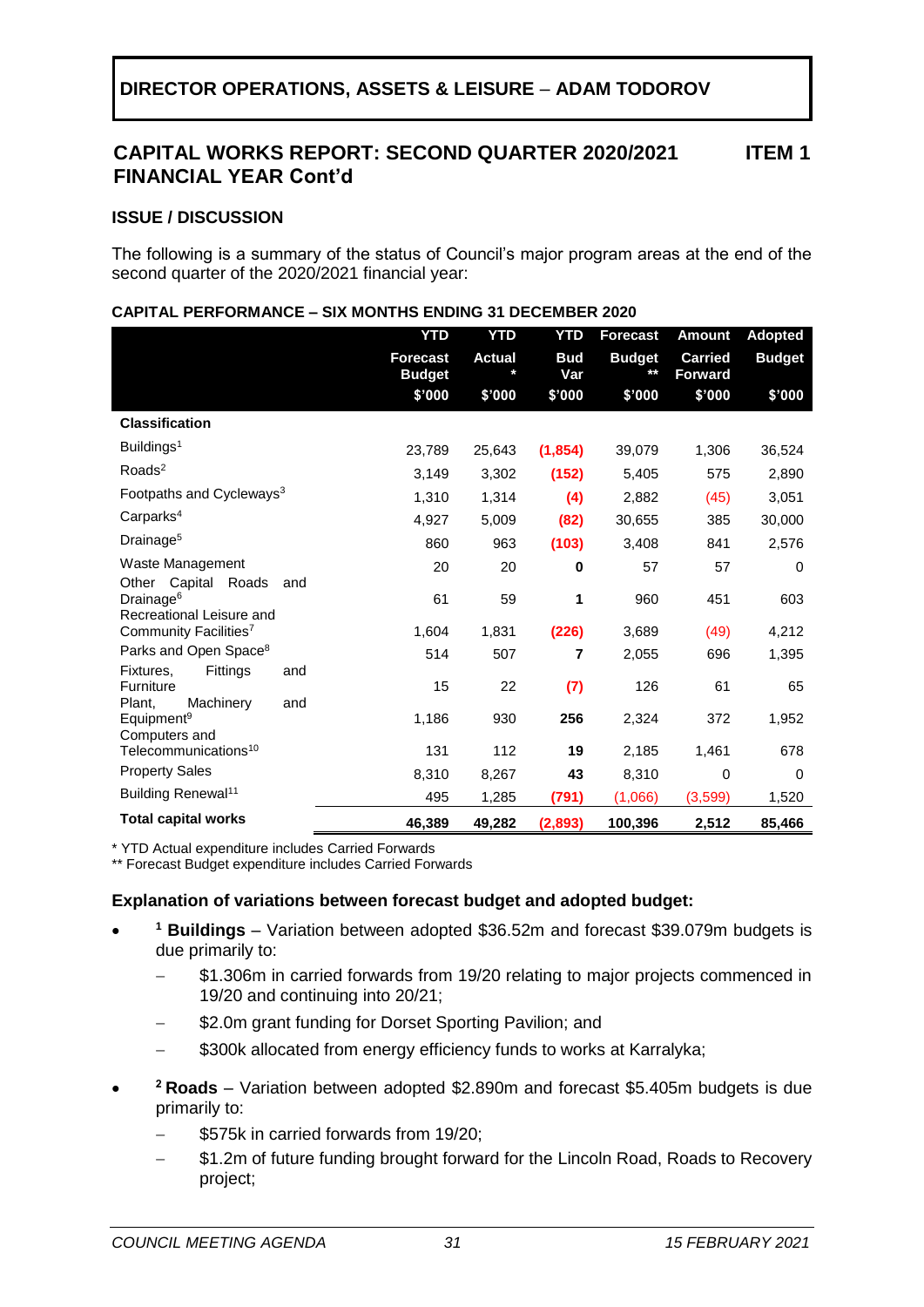### **CAPITAL WORKS REPORT: SECOND QUARTER 2020/2021 FINANCIAL YEAR Cont'd ITEM 1**

- \$350k contribution from the drainage budget to New Street Road Renewal;
- \$350k grant funding from the Federal Government Local Roads and Community Infrastructure Program for the Laurence Grove project;
- \$245k contribution to McAlpin Reserve Car Park Improvements;
- − \$51k grant for Dublin Road/Knaith Road Blackspot funding;
- \$48k from the Footpath replacement program to the New Street renewal project: and
- \$47k transferred to Drainage projects for Landau Drive
- **<sup>3</sup>Footpaths & Cycleways** – Variation between adopted \$3.051m and forecast \$2.882m budgets is due primarily to:
	- − Negative carried forward of \$45k from 19/20;
	- \$50k allocated to the Open Space Improvement Program; and
	- \$96k transferred to New Street and Stormwater drainage projects;
- **<sup>4</sup>Carparks** – Variation between adopted \$30m and forecast \$30.655m budget is due primarily to:
	- \$385k in carried forwards from 19/20;
	- \$245k transferred from the Roads' budget to the McAlpin, North Ringwood and HE Parker Reserves Carpark Improvement projects; and
	- \$25k transferred from drainage projects
- **<sup>5</sup>Drainage** – Variation between adopted \$2.576m and forecast \$3.408m budgets is due primarily to:
	- − \$841k in carried forwards from 19/20;
	- \$350k transferred to New Street Road Renewal:
	- \$218k transferred from the Golf budget for fairway drainage works;
	- \$96k transferred from Footpaths and Cycleways for New Street and Stormwater renewal projects; and
	- \$47k transferred from the Roads budget for the Landau Drive bank stabilisation project
- **<sup>6</sup>Other Capital Roads and Drainage** – Variation between adopted \$603k and forecast \$960k is due primarily to:
	- − \$451k in carried forwards from 19/20; and
	- \$80k transferred to Ringwood East Place Activation project; and
	- \$25k transferred to Croydon South Neighbourhood Activity Centre project.
- **<sup>7</sup>Recreational Leisure and Community Facilities** – Variation between adopted \$4.212m and forecast \$3.689m budgets due primarily to:
	- \$500k grant income for the Cheong Multipurpose Pavilion;
	- \$218k transferred to Golf drainage projects;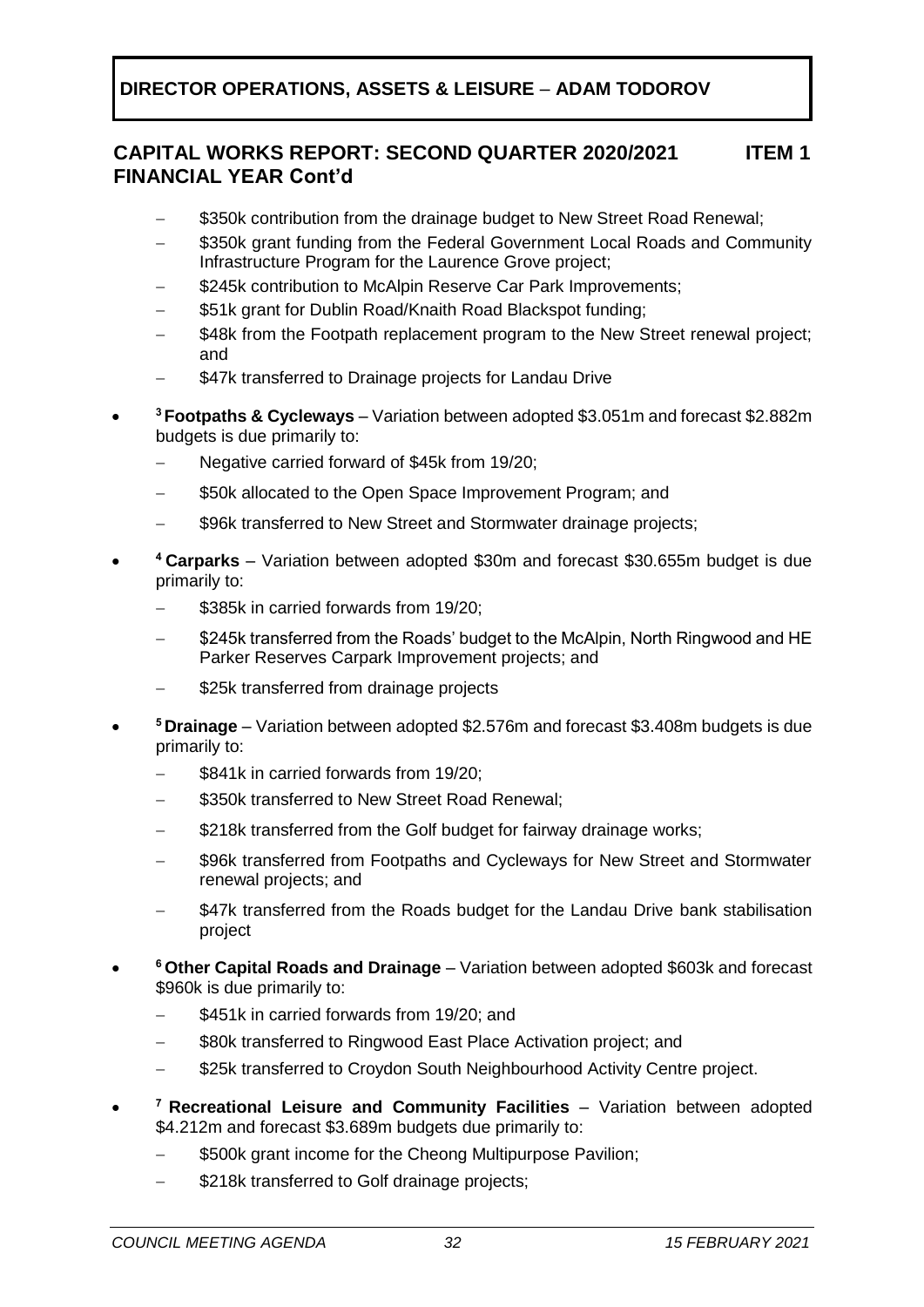### **CAPITAL WORKS REPORT: SECOND QUARTER 2020/2021 FINANCIAL YEAR Cont'd ITEM 1**

- \$125k grant income for Silcock Sportsfield Lighting; and
- − \$50k grant income for Silcock Reserve Cricket Nets.
- **<sup>8</sup>Parks and Open Space** – Variation between adopted \$1.395m and forecast \$2.055m budgets is due primarily to:
	- − \$696k in carried forwards from 19/20.
- **<sup>9</sup>Plant Machinery and Equipment** – Variation between adopted \$1.952m and forecast \$2.324m budgets is due to:
	- \$372k in carried forwards from 19/20.
- **<sup>10</sup>Computers and Telecommunication** – Variation between adopted \$678k and forecast \$2.185m budgets is primarily due to:
	- \$1.461m in carried forwards from 19/20;
	- \$149k contribution from Buildings into Realm Network Lease Equipment;
	- \$103k transferred to operational accounts for equipment lease; and
	- \$60k transferred to operational accounts for equipment lease.
- **<sup>11</sup>Building Renewal** – Variation between adopted \$1.520m and forecast -\$1.066m budgets is primarily due to:
	- Negative carried forward amount of \$3.599m from 19/20 (i.e., relating to projects that were brought forward and completed in 2019/20 but were funded in 2020/21); and
	- \$1.013m allocated from future years for projects that will be undertaken during 2020/21.

# **FINANCIAL / ECONOMIC ISSUES**

# **CARRIED FORWARDS FROM 2019/2020**

Council carried forward an amount of \$2.491m into the 2020/2021 financial year, which primarily related to major projects that were underway at the end of the 2019/2020 financial year.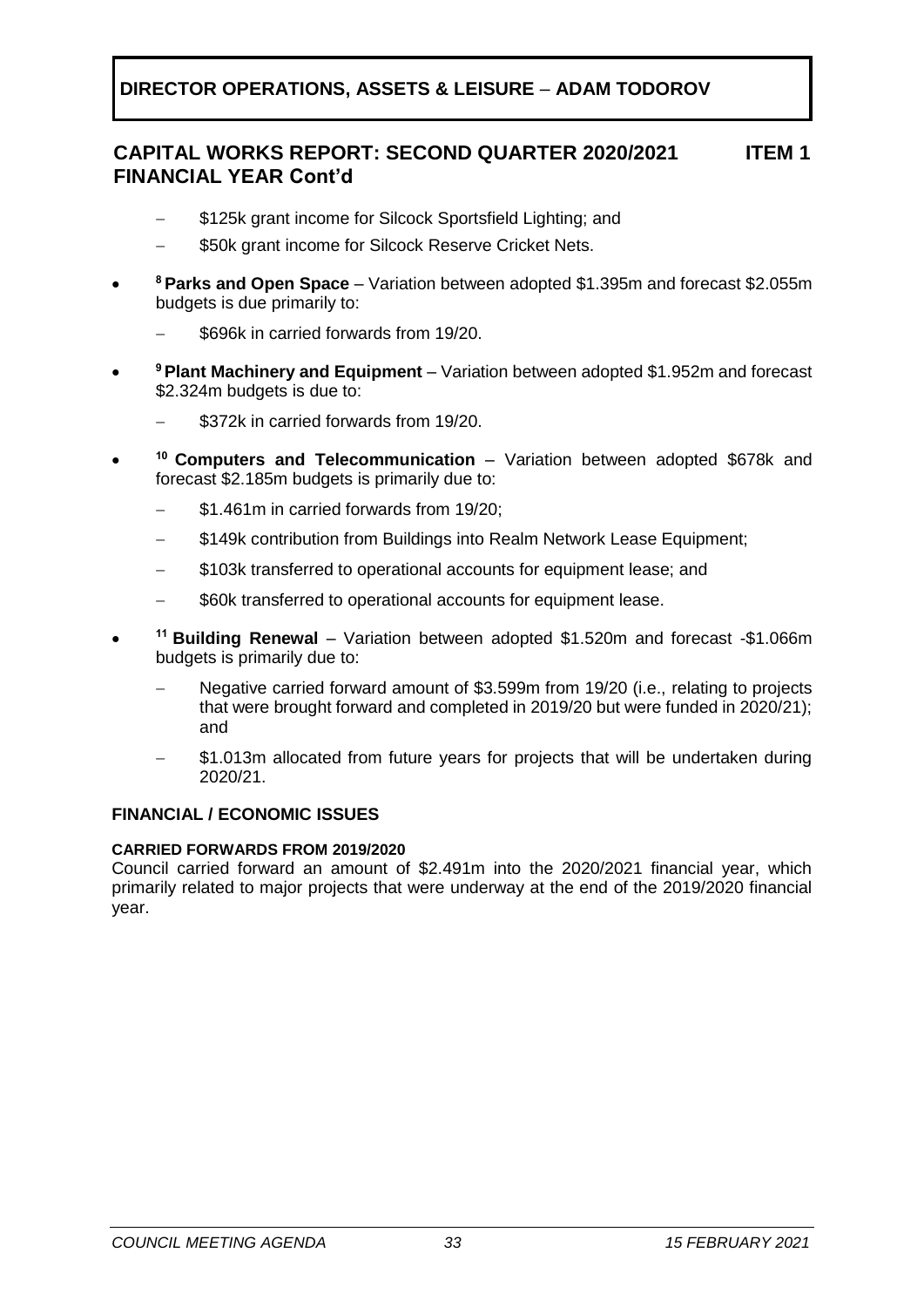### **CAPITAL WORKS REPORT: SECOND QUARTER 2020/2021 FINANCIAL YEAR Cont'd ITEM 1**



### **CAPITAL WORKS YTD – EXPENDITURE (CUMULATIVE)**

\*YTD Actual expenditure includes Carried Forwards

\*\*Forecast Budget expenditure includes Carried Forwards and future years' projects brought forward

# **ENVIRONMENTAL / AMENITY ISSUES**

Not Applicable

# **SOCIAL / COMMUNITY ISSUES**

Not Applicable

# **COMMUNITY CONSULTATION**

Not Applicable

### **CONCLUSION**

Council has a total Capital Works forecast budget for 2020/2021 of \$100.39m, including \$2.491m carried forward from 2019/20 and grant funding from State and Federal Governments. Key variations between adopted and forecast budgets for the period 1 July 2020 to 31 December 2020 are noted within this report.

# **ATTACHMENTS**

Not Applicable

### **CONFIDENTIALITY**

Not Applicable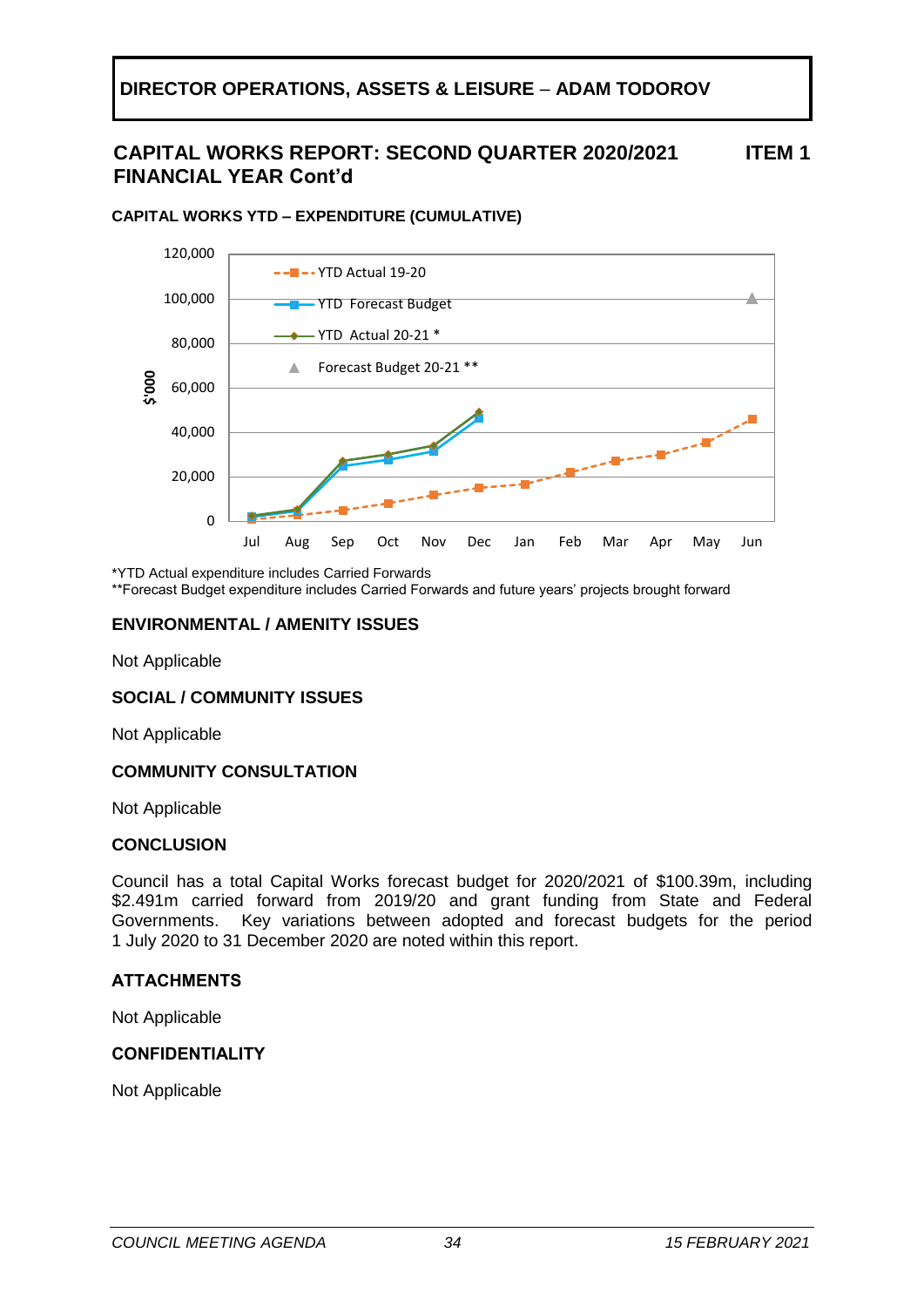#### **CAPITAL WORKS REPORT: SECOND QUARTER 2020/2021 FINANCIAL YEAR Cont'd ITEM 1**

# **RECOMMENDATION**

**THAT COUNCIL RECEIVES AND NOTES THE REPORT ON THE STATUS OF THE CAPITAL WORKS PROGRAM FOR THE PERIOD 1 JULY 2020 TO 31 DECEMBER 2020**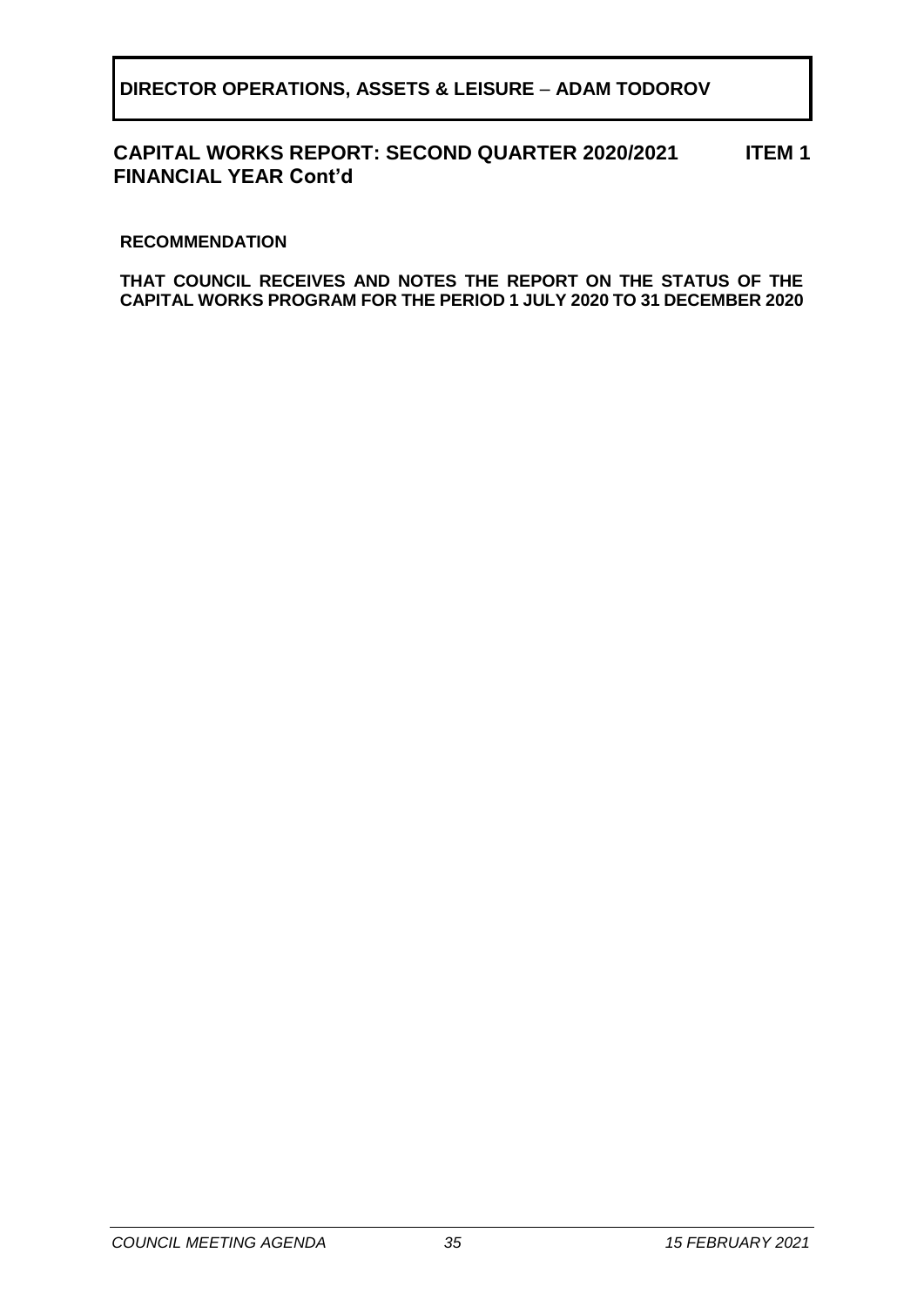# **JUBILEE PARK CRICKET AND COMMUNITY CENTRE - APPLICATION TO SPORT AND RECREATION VICTORIA.**

**ITEM 2**

# <span id="page-35-0"></span>**PURPOSE**

To seek Council endorsement to submit a funding application to Sport and Recreation Victoria to support the development of an indoor cricket training centre as part of stage two of the Jubilee Park Enhancement Plan, and to set aside \$600,000 as a committed contribution towards the project.

# **STRATEGIC / POLICY ISSUES**

The following directions contained in Maroondah 2040: Our Future Together and the Council Plan 2017-2021 (Year 4: 2020-2021) provide the strategic framework that underpins the purpose of this report.

### Outcome Area:

This project supports the following outcome areas:

# **A safe, healthy and active community**

In 2040, Maroondah will be a safe, healthy and active community where all people have the opportunity to experience enhanced levels of social, emotional and physical wellbeing.

### **An inclusive and diverse community**

In 2040, Maroondah will be an inclusive and equitable community where all people are valued, supported and socially connected, and diversity is embraced and celebrated.

### Key Directions 2020 – 2021:

- 1.2 Plan and advocate for the application of community safety principles that facilitate a safe built environment
- 1.9 Promote community wellbeing by supporting and empowering local community groups, sporting clubs and special interest groups across Maroondah

### Priority Action 2020-2021:

Establish a regional cricket hub at Jubilee Park sporting precinct.

# **BACKGROUND**

In December 2020, Council was invited to submit a full application to the Victorian Government's round two Economic Stimulus Program, in alignment with Sport & Recreation's Community Cricket Funding Program. Concept designs have been developed and refined in consultation with key stakeholders including Sport & Recreation Victoria, Cricket Victoria and the three tenant clubs of Jubilee Park, Ringwood Cricket Club, Ringwood Football/Netball Club and Ringwood All Abilities Sports Club. The Cricket Training Facility was a key component of stage two of the 2020 Jubilee Park Precinct Enhancement Plan. Stage One includes the rebuild of the Jubilee Park sporting pavilion to provide a facility with inclusive amenities and design features for all genders and abilities, which is currently in progress.

The cricket training facility will provide a dedicated, year-round all-weather training venue that services the training needs of both local and regional cricketers of all levels and abilities,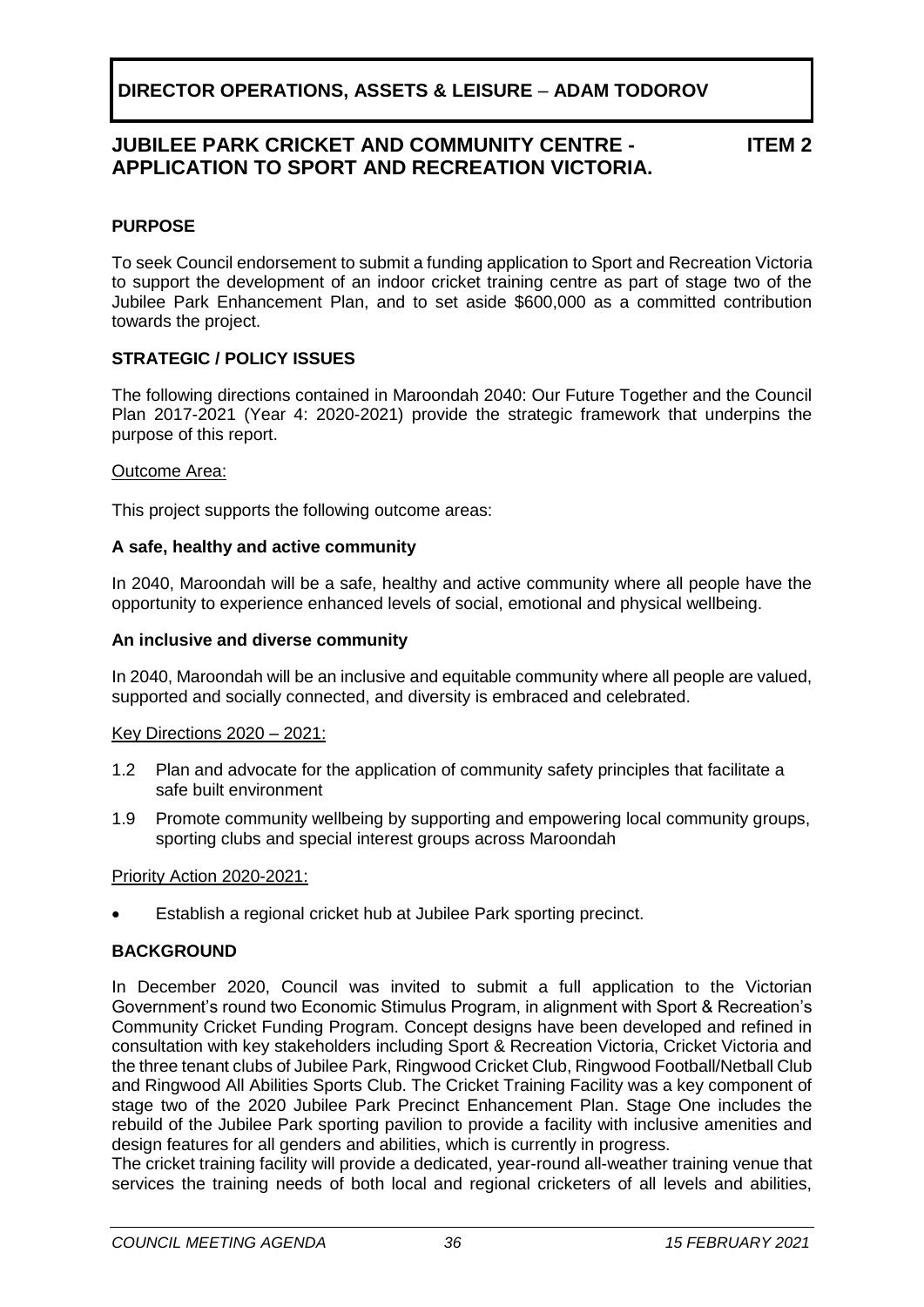# **JUBILEE PARK CRICKET AND COMMUNITY CENTRE - APPLICATION TO SPORT AND RECREATION VICTORIA. Cont'd**

**ITEM 2**

Cricket Victoria coach and player development initiatives and provide a facility which has incorporated the specific design needs of women and girls. The facility will also have multisport functionality to enable the facility to be utilised by the community for other recreational activities.

# **ISSUE / DISCUSSION**

The design process for stage one of the facility redevelopment was supported by a concurrent project funded by the Office for Women in Sport. The project, which received two years of funding, was provided to pilot the development of an inclusive, equitable governance model for the female friendly redesign of Jubilee pavilion and to support the tenant clubs to review and refine club policies and processes to support and encourage the inclusion of women and girls.

The stage two cricket training facility will continue to utilise this design model to ensure that the design meets the needs of women and girls, enabling the Jubilee Park venue to become a hub for the development and continued growth of female cricket in the Eastern Region.

# **FINANCIAL / ECONOMIC ISSUES**

The stage two cricket training facility is estimated to cost approximately \$3.5m. \$600,000 is proposed to be allocated from Councils Capital Works community facilities and sportsfield improvements budgets for this project, and the application to SRV is proposed to be for the residual, \$2.9m, required to complete the project.

# **COMMUNITY CONSULTATION**

The Cricket Training Facility was one of the key draft elements which were tested through a community consultation period in October and November 2019. During the four-week community consultation period, Council ran five on-site drop-in sessions, at various times and locations within the precinct. These sessions gave residents and users the opportunity to express their opinions on the proposed elements. Council advertised this consultation period via their website and social media avenues, as well as on site signage. The community was able to provide their feedback either through a drop-in session, online on the Council Your Say page, or a hard copy survey if that was their preference.

Council received more than 140 individual comments during this period, with a high percentage of support on most elements, including the Indoor Cricket training facility. Based on the feedback received and several further design workshops via zoom with key stakeholders, Council developed a draft Enhancement Plan, which was put out for community consultation via Council's website and Your Say page, with onsite signage, and social media, between June and July 2020. Following the feedback received, Council formally endorsed the Enhancement Plan for Jubilee Park at the Council Meeting on the 27<sup>th</sup> July 2020.

To ensure that the cricket training facility design meets the project aim in relation to the needs and priorities of women and girls, an engagement process was undertaken during December 2020 to engage with women and girls from the Eastern region. An online survey was designed in consultation with key stakeholders and distributed to clubs with women and girls' teams through the Councils in the Melbourne East Region Sport & Recreation Network and contacts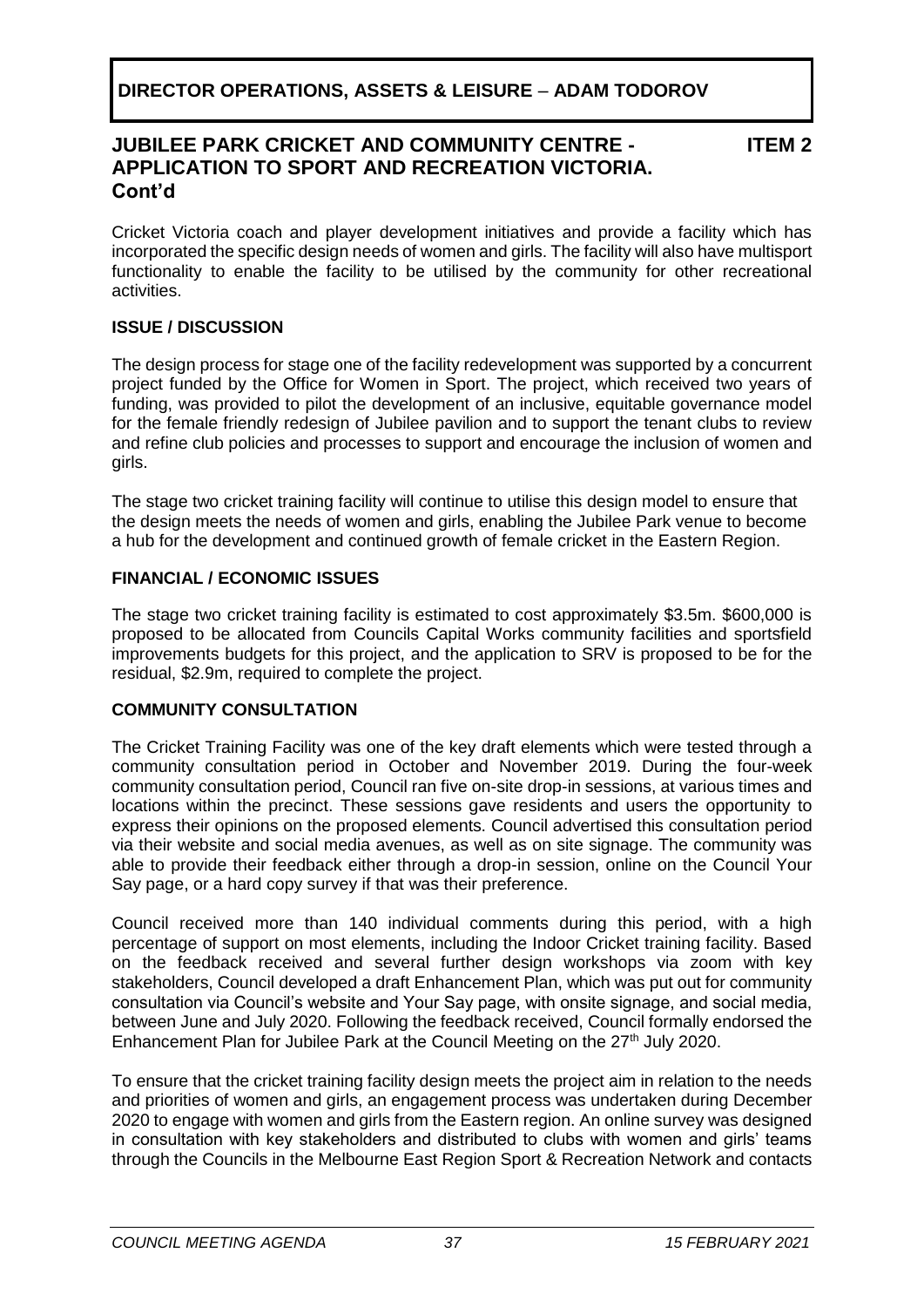# **JUBILEE PARK CRICKET AND COMMUNITY CENTRE - APPLICATION TO SPORT AND RECREATION VICTORIA. Cont'd**

**ITEM 2**

known to the Ringwood & District Cricket Association. Council received 158 responses from 18 clubs within the Region.

# **CONCLUSION**

Since 2018, Council has been undertaking a comprehensive codesign process with the tenant clubs of Jubilee Park to design a new pavilion and an indoor training facility to further support the inclusion of women and girls in a sporting environment once dominated by men and boys. The proposal is to develop a funding application to Sport and Recreation Victoria to support the development of the indoor cricket training centre as part of stage two of the Jubilee Park Enhancement Plan.

# **ATTACHMENTS**

Not Applicable

# **CONFIDENTIALITY**

Not Applicable

### **RECOMMENDATION**

**THAT COUNCIL ENDORSES THE SUBMISSION OF A FUNDING APPLICATION TO SPORT AND RECREATION VICTORIA TO SUPPORT THE DEVELOPMENT OF AN INDOOR CRICKET TRAINING CENTRE AS PART OF STAGE TWO OF THE JUBILEE PARK ENHANCEMENT PLAN AND SETS ASIDE \$600,000 AS A COMMITTED CONTRIBUTION TOWARDS THE PROJECT**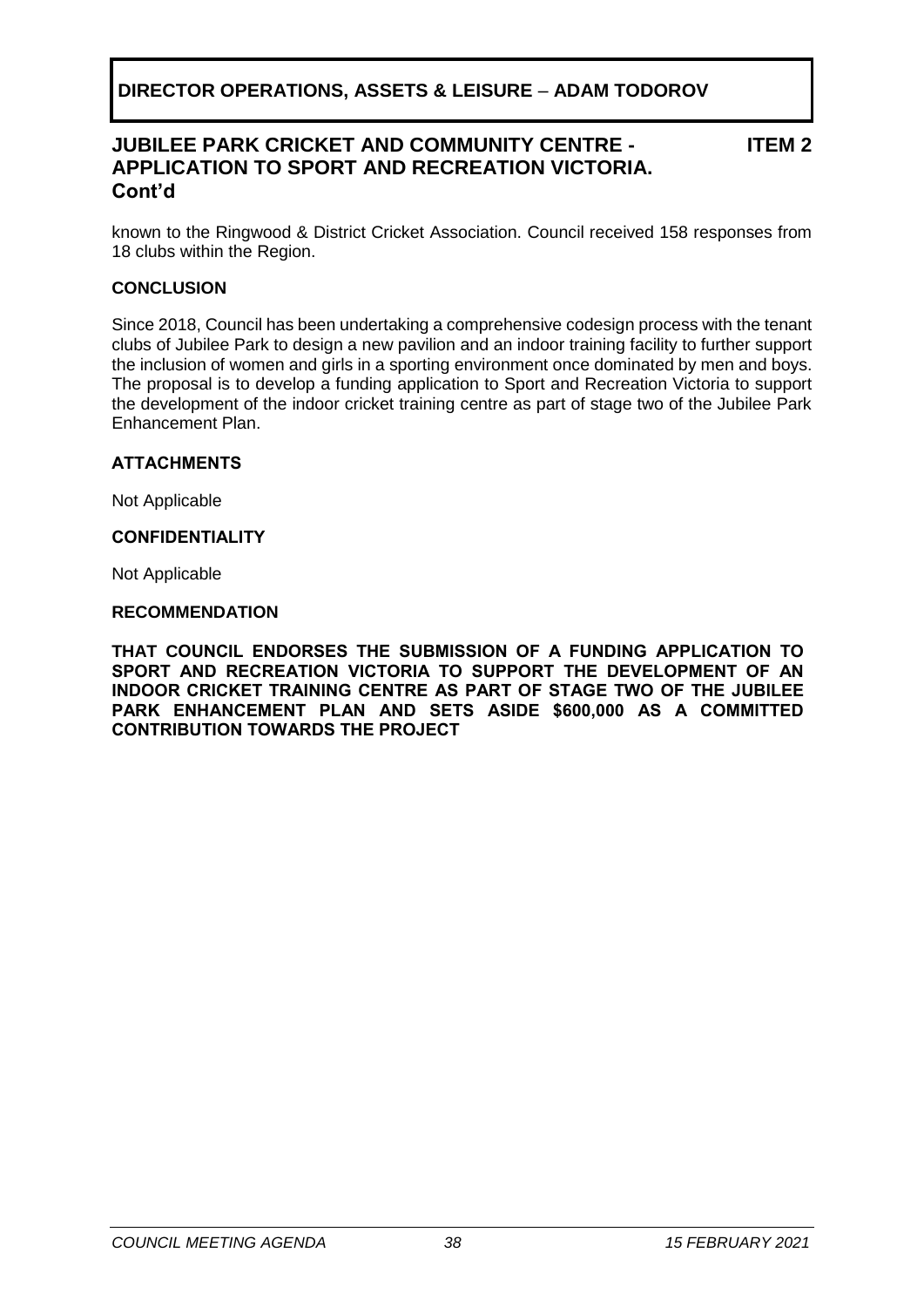# **DIRECTOR STRATEGY & COMMUNITY** – **PHIL TURNER**

# **COUNCIL PLAN 2017-2021 (YEAR 4: 2020/21) PRIORITY ACTION PROGRESS REPORT - QUARTER 2, 2020/21**

**ITEM 1**

# <span id="page-38-0"></span>**PURPOSE**

To provide an update on progress made towards implementation of Year 4 priority actions identified in the Council Plan 2017-2021, as at 31 December 2020.

# **STRATEGIC / POLICY ISSUES**

The following directions contained in Maroondah 2040: Our Future Together and the Council Plan 2017-2021 (Year 4: 2020-2021) provide the strategic framework that underpins the purpose of this report.

Outcome Area:A well governed and empowered community

Our Vision:In 2040, Maroondah will be a vibrant and diverse city with a healthy and active community, living in green leafy neighbourhoods which are connected to thriving and accessible activity centres contributing to a prosperous economy within a safe, inclusive and sustainable environment.

Key Directions 2020 – 2021:

- 8.1 Provide community inspired governance that is transparent, accessible, inclusive and accountable
- 8.2 Ensure responsible and sustainable management of Maroondah's resources, assets, infrastructure and natural environment
- 8.3 Nurture a continuous improvement council culture of being collaborative, strategic, sustainable and employing best practice, that positions Maroondah as a leader in local government

Priority Action 2020-2021:

Not Applicable

# **BACKGROUND**

The *Council Plan 2017-2021* is Maroondah City Council's key medium-term strategic document that sets key directions and priority actions to work towards the long-term community vision outlined in *Maroondah 2040: Our future together.*

The Council Plan plays a vital role in shaping Maroondah's future over a four-year period. It identifies both challenges and opportunities for our community at a local and regional level within the context of the community's long-term community vision, *Maroondah 2040: Our Future Together*. It also forms the basis for Council to make decisions regarding resources and priorities in response to community needs and aspirations.

The Council Plan is implemented through service delivery activities and initiatives across Council, and outcomes are measured and reported regularly.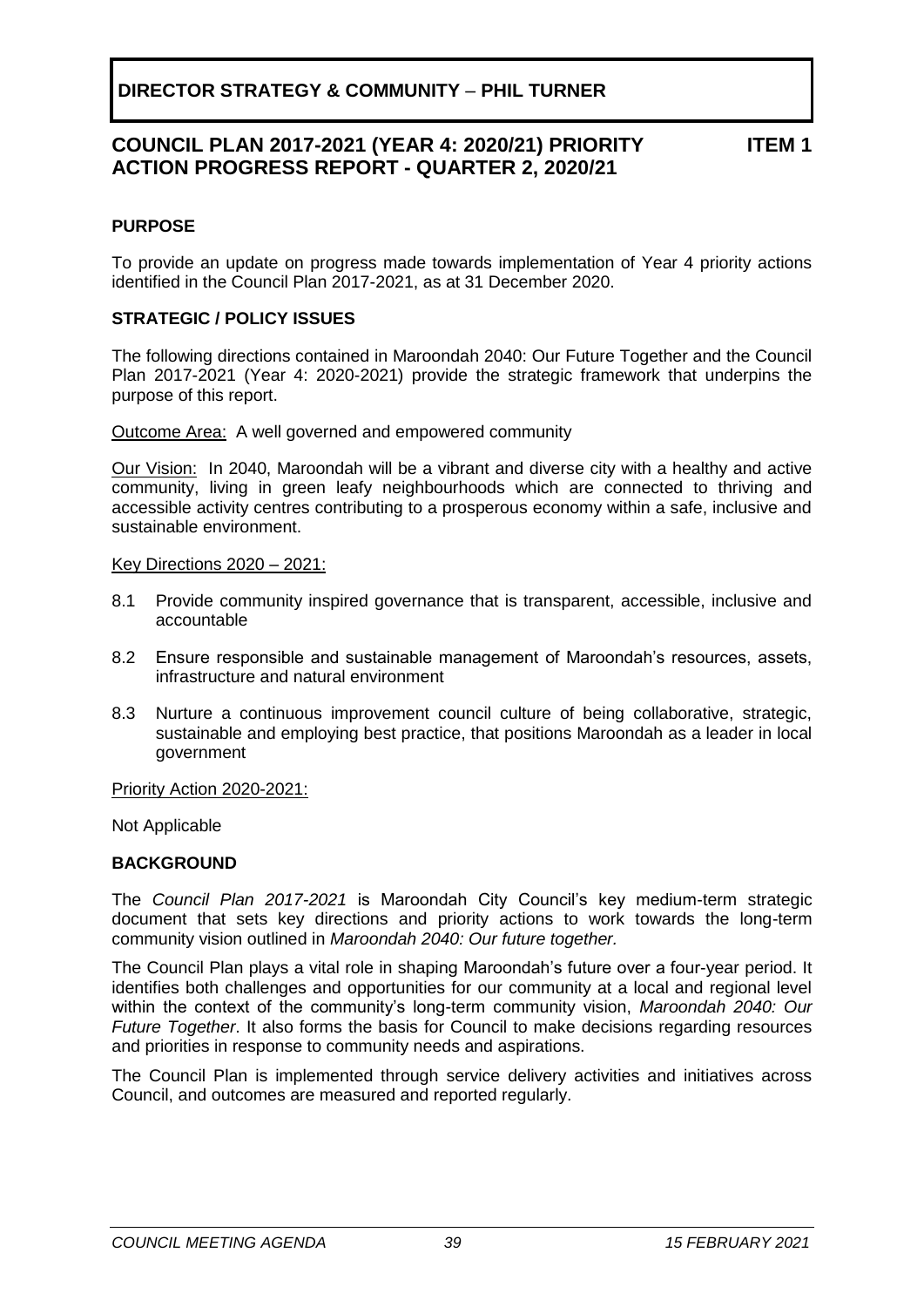# **DIRECTOR STRATEGY & COMMUNITY** – **PHIL TURNER**

### **COUNCIL PLAN 2017-2021 (YEAR 4: 2020/21) PRIORITY ACTION PROGRESS REPORT - QUARTER 2, 2020/21 Cont'd ITEM 1**

### **ISSUE / DISCUSSION**

Within the Council Plan, there are a range of priority actions identified that work towards delivery of the Maroondah 2040 Community Vision. These actions are updated annually to ensure the Plan continues to be aligned with *Maroondah 2040: Our future together (June 2020 Update),* the community's long-term vision, and is responsive to community needs and expectations.

The Council Plan is divided into eight future community outcome areas, each with a set of four-year key directions (strategies), four-year priority actions, strategic indicators and supporting strategies and plans. The priority actions identified work towards the achievement of the key directions, and ultimately toward the outcomes and visions outlined in *Maroondah 2040: Our future together (June 2020 Update).*

The attached report identifies the progress made by Council in delivering the 2020/21 priority actions identified in the *Council Plan 2017-2021*.

As at 31 December 2020, three actions are complete, 59 are in progress and three have been deferred. A number of priority actions are multi-year initiatives scheduled to be completed in future financial years.

# **FINANCIAL / ECONOMIC ISSUES**

Three priority actions have been deferred due to the impacts of the coronavirus (COVID-19) pandemic.

### **ENVIRONMENTAL / AMENITY ISSUES**

Not Applicable

# **SOCIAL / COMMUNITY ISSUES**

Not Applicable

### **COMMUNITY CONSULTATION**

Council Plan achievements are reported back to Council and the community through quarterly reporting and through the Maroondah City Council Annual Report at the end of each financial year.

### **CONCLUSION**

Council has made excellent progress during the past six months (1 July to 31 December 2020) towards the implementation of a broad range of Council Plan Priority Actions for the 2020/21 financial year.

# **ATTACHMENTS**

1. Council Plan Priority Actions - Year 4 2020-21 - As at 31 December 2020

### **CONFIDENTIALITY**

Not Applicable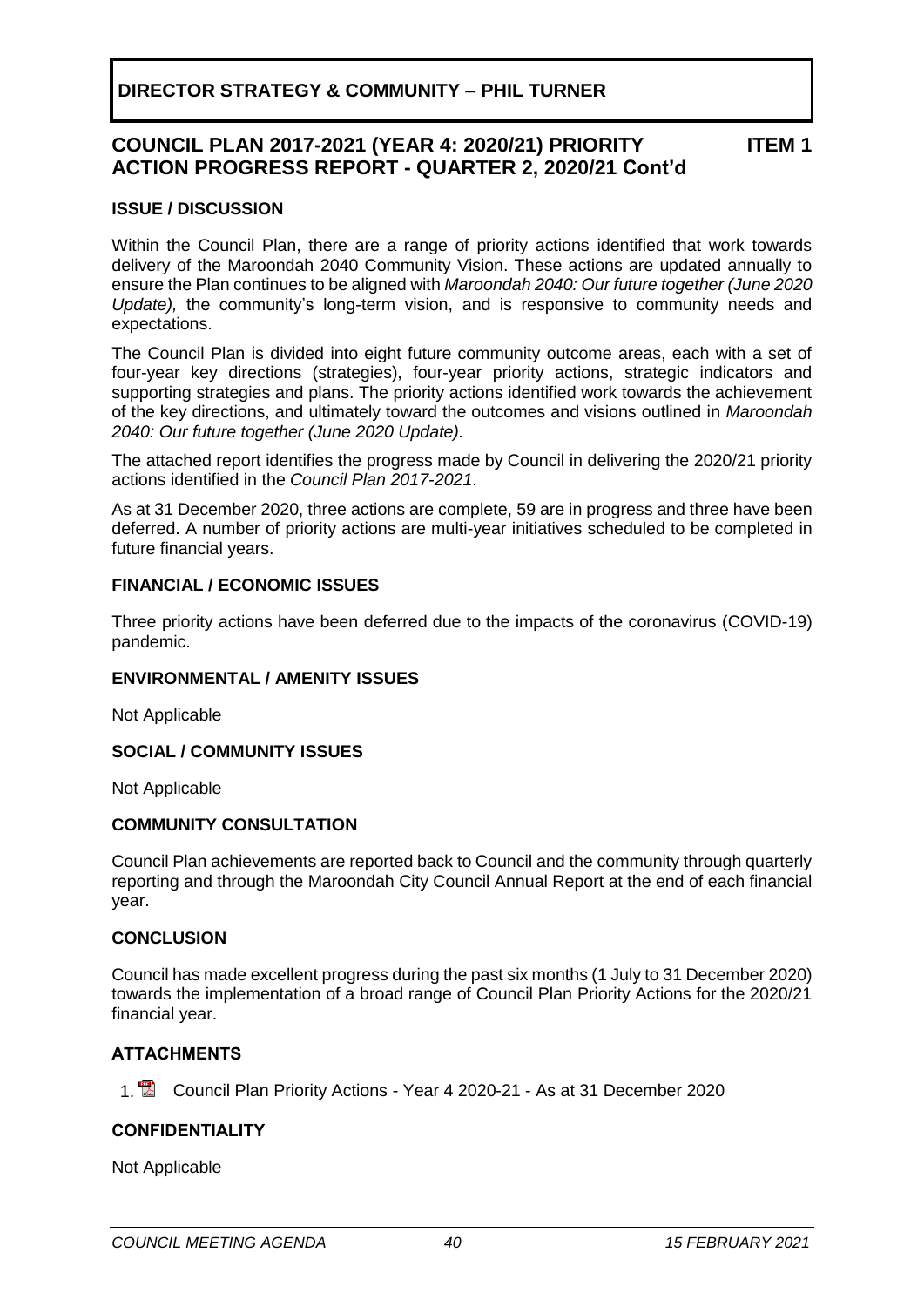#### **COUNCIL PLAN 2017-2021 (YEAR 4: 2020/21) PRIORITY ACTION PROGRESS REPORT - QUARTER 2, 2020/21 Cont'd ITEM 1**

# **RECOMMENDATION**

**THAT COUNCIL NOTE PROGRESS MADE TOWARDS THE DELIVERY OF 2020/21PRIORITY ACTIONS IDENTIFIED IN THE COUNCIL PLAN 2017-2021 AS AT 31 DECEMBER 2020**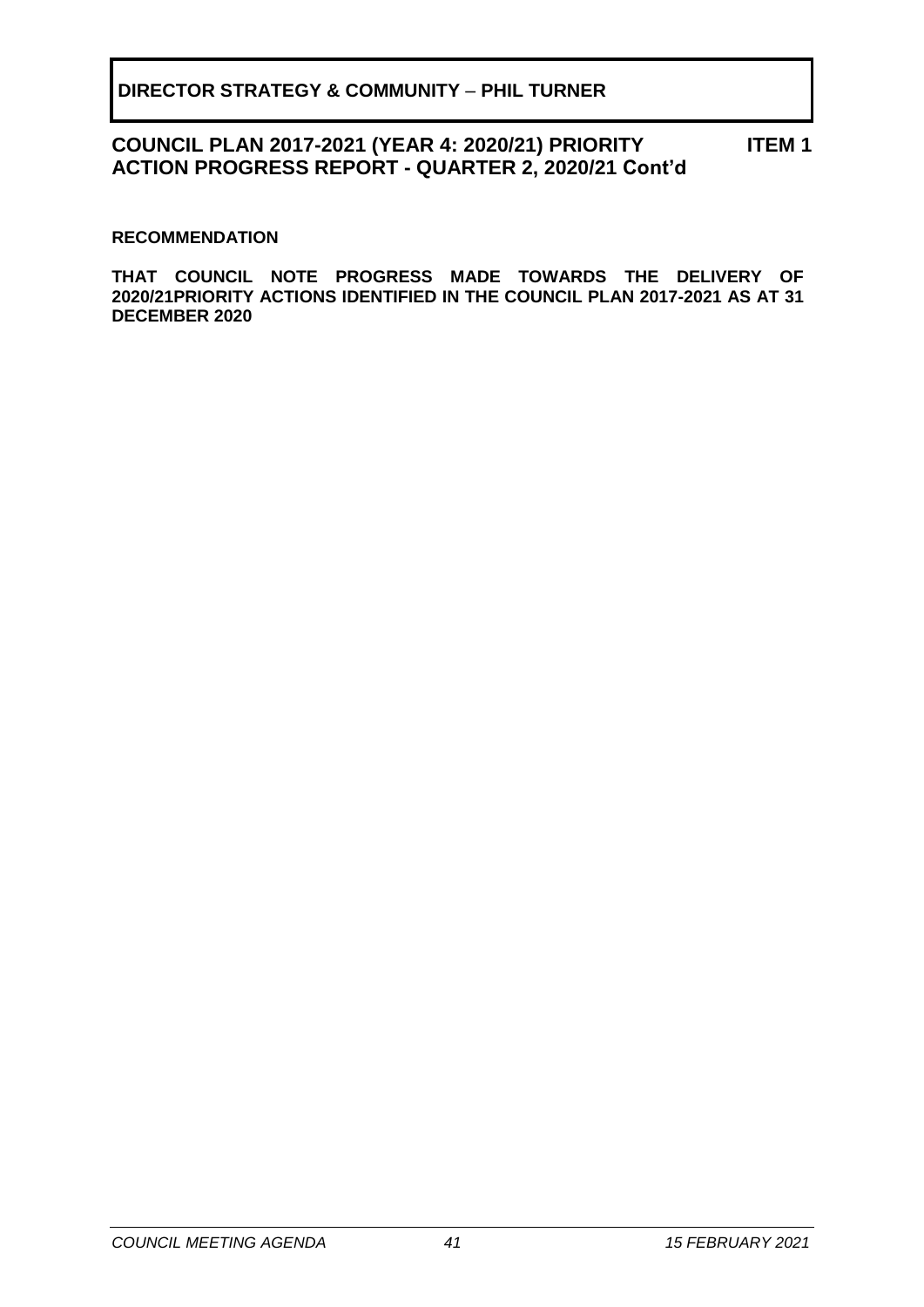# **LOCAL GOVERNMENT PERFORMANCE REPORTING FRAMEWORK - SERVICE INDICATOR PROGRESS REPORT - QUARTER 2, 2020/21**

**ITEM 2**

# <span id="page-41-0"></span>**PURPOSE**

To provide a report of Council's indicators of service performance as measured by the Local Government Performance Reporting Framework (LGPRF) for the 2020/21 financial year to date (1 July 2020 to 31 December 2020).

# **STRATEGIC / POLICY ISSUES**

The following directions contained in Maroondah 2040: Our Future Together and the Council Plan 2017-2021 (Year 4: 2020-2021) provide the strategic framework that underpins the purpose of this report.

Outcome Area:A well governed and empowered community.

Our Vision:In 2040, Maroondah will be a vibrant and diverse city with a healthy and active community, living in green leafy neighbourhoods which are connected to thriving and accessible activity centres contributing to a prosperous economy within a safe, inclusive and sustainable environment.

### Key Directions 2020-2021:

- 8.1 Provide enhanced governance that is transparent, accessible, inclusive and accountable
- 8.2 Ensure responsible and sustainable management of Maroondah's resources, assets, infrastructure and natural environment
- 8.4 Foster a culture of innovation, cooperation, commitment, communication and continuous improvement that positions Maroondah City Council as a leader in local government

Priority Action 2020-21:

Not Applicable

# **BACKGROUND**

The Local Government Performance Reporting Framework (LGPRF) is a mandatory reporting system developed by Local Government Victoria which was introduced in 2014 to ensure all Victorian Councils are measuring and reporting on their performance in a consistent way.

The LGPRF is a Victorian Government initiative aimed at ensuring transparency and accountability of the local government sector performance to ratepayers and the public. The Framework is made up of service performance, financial performance and sustainability measures, along with a governance and management checklist. Together these components build a comprehensive picture of local government performance.

These measures are reported in Council's Annual Report as part of the Report of Operations and Performance Statement sections as required by the *Local Government (Planning and Reporting) Regulations 2020* and associated elements of the *Local Government Act 2020*.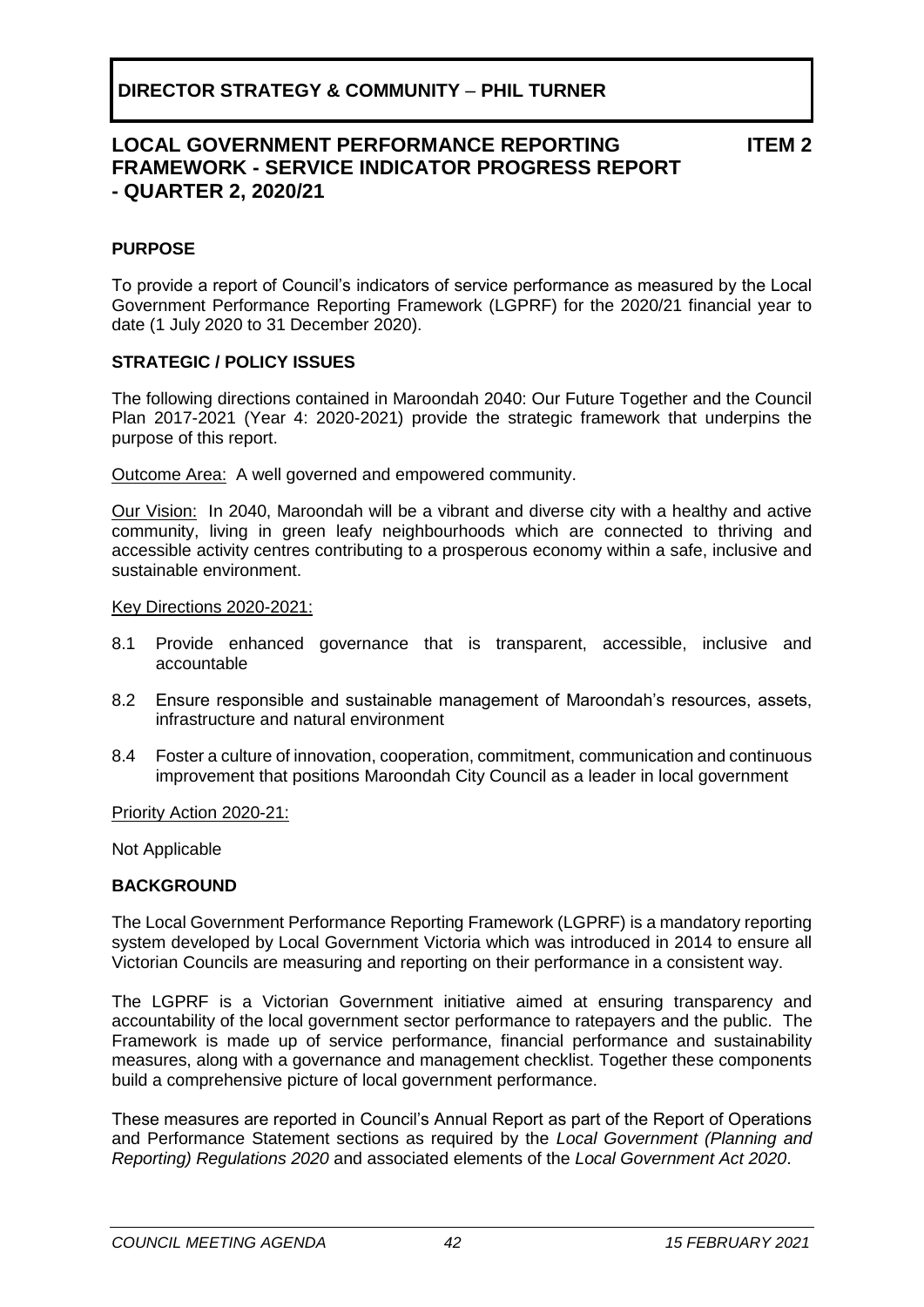# **LOCAL GOVERNMENT PERFORMANCE REPORTING FRAMEWORK - SERVICE INDICATOR PROGRESS REPORT - QUARTER 2, 2020/21 Cont'd**

**ITEM 2**

End of financial year results are also publicly released on the Victorian Government's 'Know Your Council' website in November each year. This site provides information on the sector and enables users to benchmark the relative performance of Council's on LGPRF indicators.

# **ISSUE / DISCUSSION**

Maroondah City Council continues to monitor LGPRF results on a quarterly basis for service performance indicators and annually for financial performance and sustainable capacity indicators.

Service performance indicators are subject to fluctuations and not necessarily reflective of the final year result. Some individual indicators will reflect seasonality or phasing of service delivery so are not indicative of the year result. Indicators relying on the annual Community Satisfaction Survey will be updated during the final quarter of the financial year.

At this stage of the financial year, most service indicators are progressing as expected. Despite the coronavirus (COVID-19) pandemic, it is pleasing to see that most indicators of services are in line with expected results at this stage of the financial year. A number of indicator results have been impacted by COVID19, particularly in relation to the utilisation levels and service costs for aquatic facilities, the number of active borrowers for libraries in Maroondah, and participation in key age and stage Maternal and Child Health (MCH) appointments.

Council will continue to monitor its performance against the LGPRF indicators and report quarterly to ensure accountability and transparency.

# **FINANCIAL / ECONOMIC ISSUES**

Not Applicable

# **ENVIRONMENTAL / AMENITY ISSUES**

Not Applicable

# **SOCIAL / COMMUNITY ISSUES**

Not Applicable

# **COMMUNITY CONSULTATION**

End of 2020/21 financial year results will be publicly released in Council's Annual Report 2020/21. It is expected that they will also be placed on the Victorian Government's 'Know Your Council' website in November 2021.

# **CONCLUSION**

LGPRF service performance indicators for the 2020/21 financial year to date as at 31 December 2020 are presented in the attached report.

It is important to note that these quarterly results will not necessarily reflect or be predictive of annual performance due to phasing of service delivery across the year and seasonal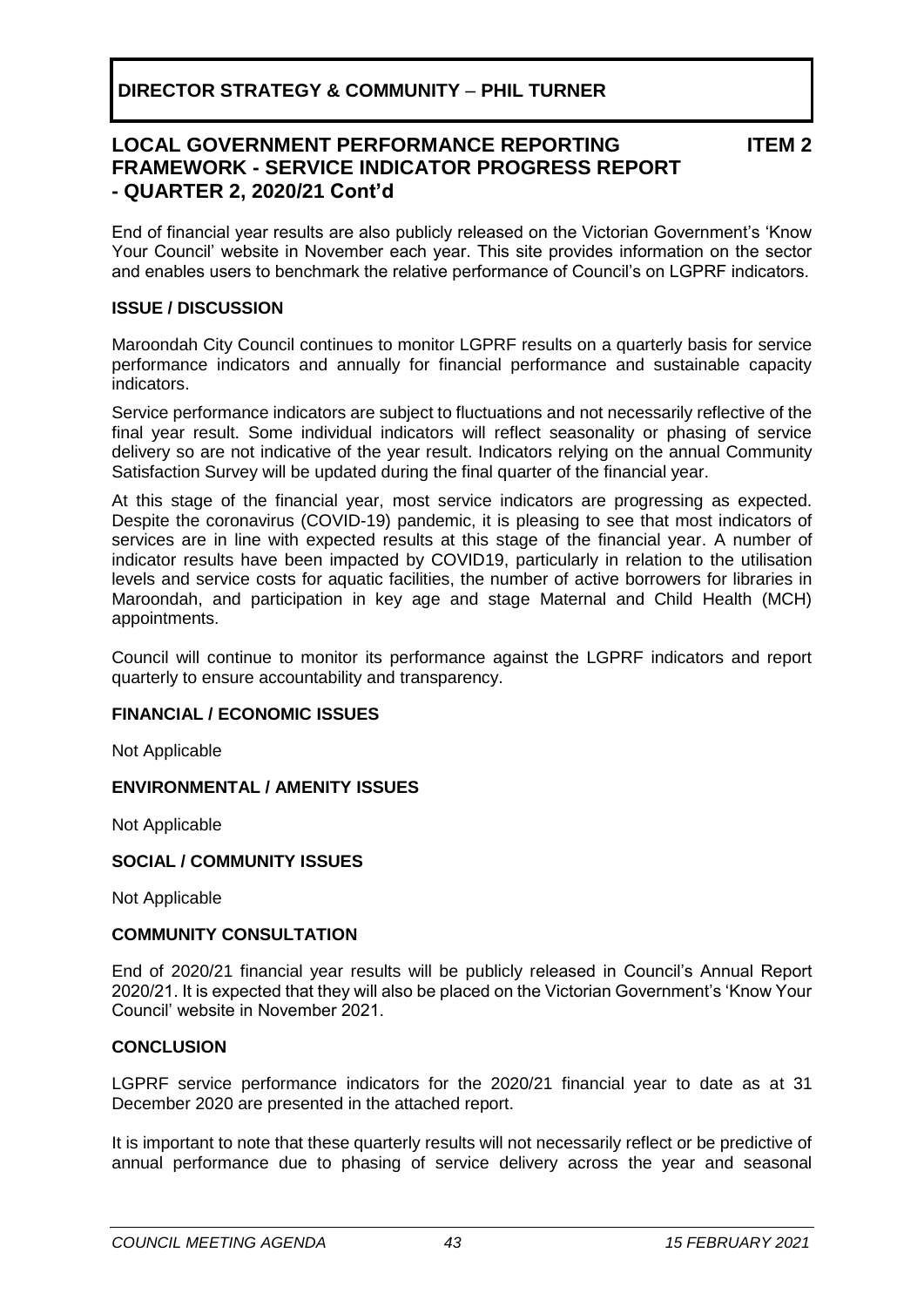# **DIRECTOR STRATEGY & COMMUNITY** – **PHIL TURNER**

# **LOCAL GOVERNMENT PERFORMANCE REPORTING FRAMEWORK - SERVICE INDICATOR PROGRESS REPORT - QUARTER 2, 2020/21 Cont'd**

**ITEM 2**

influences. There are a number of indicators that have been impacted by the COVID-19 pandemic.

Annual results for the full 2020/21 financial year will be published in Council's Annual Report 2020/21 and on the Victorian Government 'Know Your Council' website in November 2021.

### **ATTACHMENTS**

1. LGPRF Service Indicator Performance Progress Report 2020/21 - As at 31 December 2020

### **CONFIDENTIALITY**

Not Applicable

### **RECOMMENDATION**

**THAT COUNCIL NOTES THE LOCAL GOVERNMENT PERFORMANCE REPORTING FRAMEWORK SERVICE PERFORMANCE RESULTS FOR FINANCIAL YEAR TO DATE AS AT 31 DECEMBER 2020**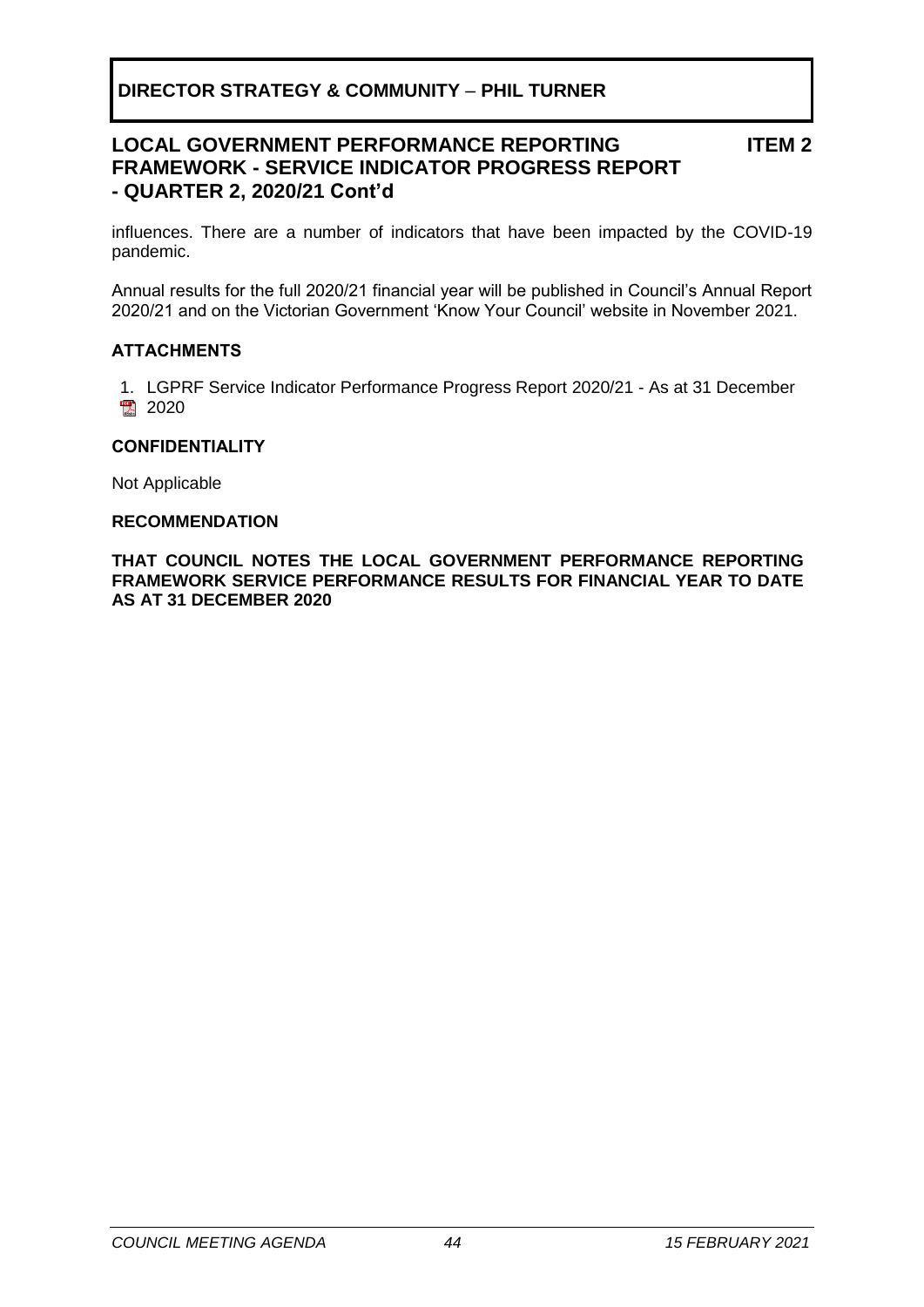# **DIRECTOR DEVELOPMENT & AMENITY** – **ANDREW FUAUX**

# **EMERGENCY MANAGEMENT ARRANGEMENTS - LEGISLATION CHANGES**

**ITEM 1**

# <span id="page-44-0"></span>**PURPOSE**

The purpose of this report presents recommendations to Council to align with the reformed emergency management planning arrangements outlined in the *Emergency Management Legislation Act 2018* (EMLA Act).

# **STRATEGIC / POLICY ISSUES**

The following directions contained in Maroondah 2040: Our Future Together and the Council Plan 2017-2021 (Year 4: 2020-2021) provide the strategic framework that underpins the purpose of this report.

Outcome Area:A well governed and empowered community

Our Vision:In 2040, Maroondah will be an empowered community actively engaged in local decision making, led by an innovative community inspired Council that collaborates regionally and proactively champions local needs.

### Key Directions 2020 – 2021:

8.6 Work in partnership with key agencies and other levels of government to provide leadership in emergency preparedness, response and recovery processes.

# **BACKGROUND**

Municipal level amendments in the *Emergency Management Legislation Act* 2018 came into effect on 1 December 2020. The legislation shifts responsibility for proactive municipal emergency management planning from Council to the existing but reformed, multi-agency Municipal Emergency Management Planning Committee (MEMPC). Council will be responsible for convening, chairing and participating in this committee.

While some similarities with the existing MEMPC structure remain, the EMLA Act places the responsibility on the development and continuous review of the Municipal Emergency Management Plan (MEMP) on the MEMPC rather than Council. The adequacy of the new MEMP, will now be reviewed and when finalised endorsed by a Regional Emergency Management Planning Committee (REMPC).

# **ISSUE / DISCUSSION**

Throughout 2020, the *Emergency Management Legislation Amendment Act 2018* (EMLA Act 2018) introduced changes to emergency management planning under the existing *Emergency Management Act* 2013 (EM Act 2013). This has been a staged process, beginning with State level arrangements, then Regional level and now Municipal level arrangements.

Of significance to Maroondah Council is the *Emergency Management Act 2013* (as amended by the *Emergency Management Legislation Amendment Act 2018* (EMLA Act)) now transfers responsibility for municipal level planning *from* Council *to* the newly established Municipal Emergency Management Planning Committee. (The Committee continues to be named the same way).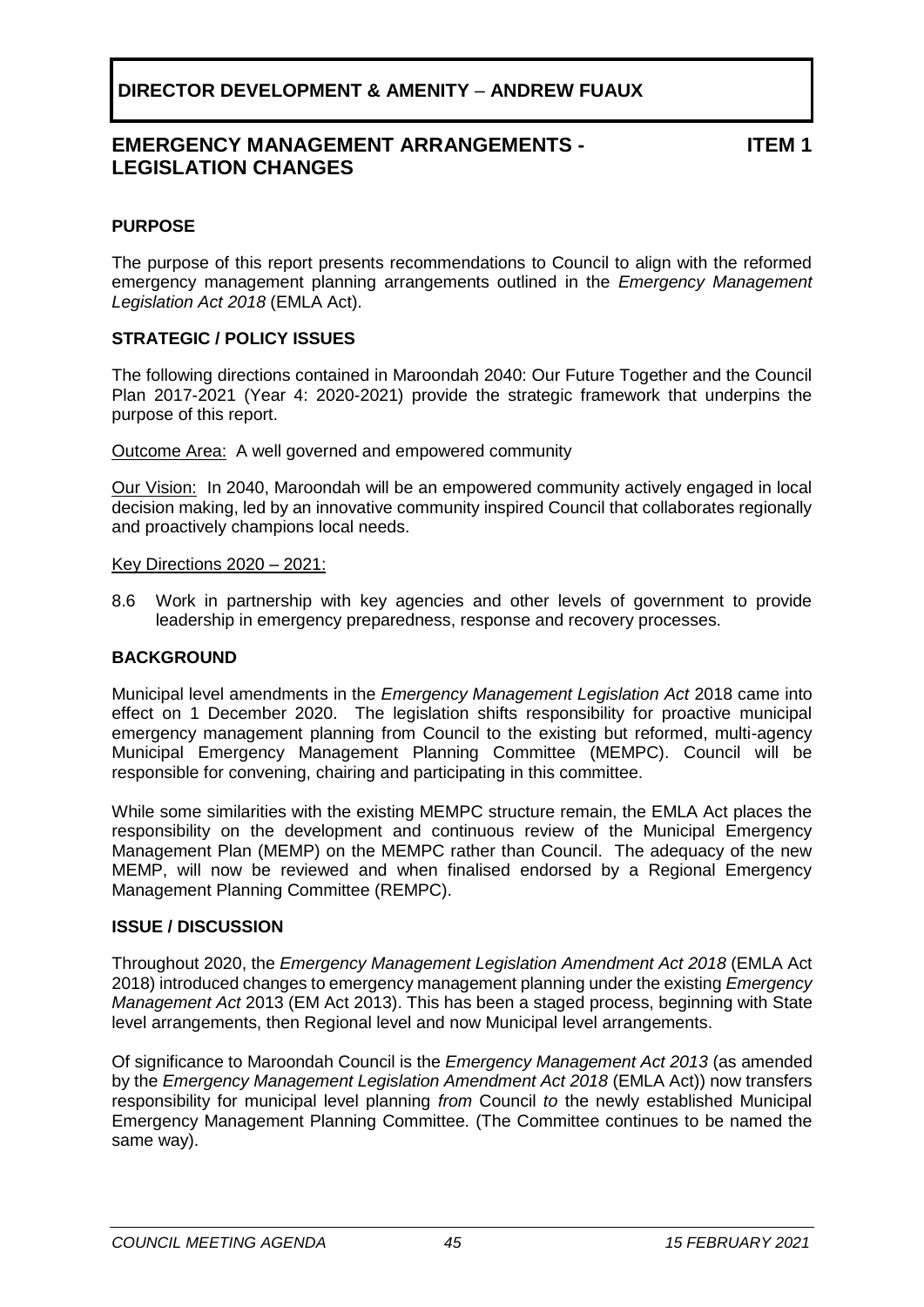# **DIRECTOR DEVELOPMENT & AMENITY** – **ANDREW FUAUX**

# **EMERGENCY MANAGEMENT ARRANGEMENTS - LEGISLATION CHANGES Cont'd**

**ITEM 1**

This is a result of significant feedback from Councils that Municipal Emergency Management Plans should be developed as multi-agency plans. Importantly, it is now the responsibility of the Committee Agencies as a whole, to deliver the emergency management plan, not just the Council.

Councils will convene and chair the committee which recognises the expertise, networks, and ability to coordinate across agencies at this level. However, planning is a shared responsibility of the MEMPC.

Core membership for the MEMPC includes Council, Victoria Police, Country Fire Authority and/or Fire Rescue Victoria, Ambulance Victoria, Victoria State Emergency Service, Australian Red Cross and the Department of Health and/or Department of Families, Fairness and Housing (dependent on machinery of Government changes currently being implemented).

The MEMPCs also require at least one recovery representative, one community/ group representative, and one other representative (for example, industry). Council has multiple community and business representatives on the group, and these existing members on the Maroondah MEMPC have been invited to join the new MEMPC, as well as other stakeholders.

As delegated by the Chief Executive Officer, Maroondah Council's Manager, Health, Local Laws and Emergency Management has been nominated to chair the new MEMPC in accordance with the Act.

# **FINANCIAL / ECONOMIC ISSUES**

Not Applicable

# **ENVIRONMENTAL / AMENITY ISSUES**

Not Applicable

# **SOCIAL / COMMUNITY ISSUES**

Not Applicable

# **COMMUNITY CONSULTATION**

The reform process and requirements were discussed and agreed at the most recent meeting of the existing MEMPC on 12 November 2020.

# **CONCLUSION**

It is recommended that Council adopts the recommendations to ensure compliance with the Act and *Emergency Management Act 2013*.

# **ATTACHMENTS**

Not Applicable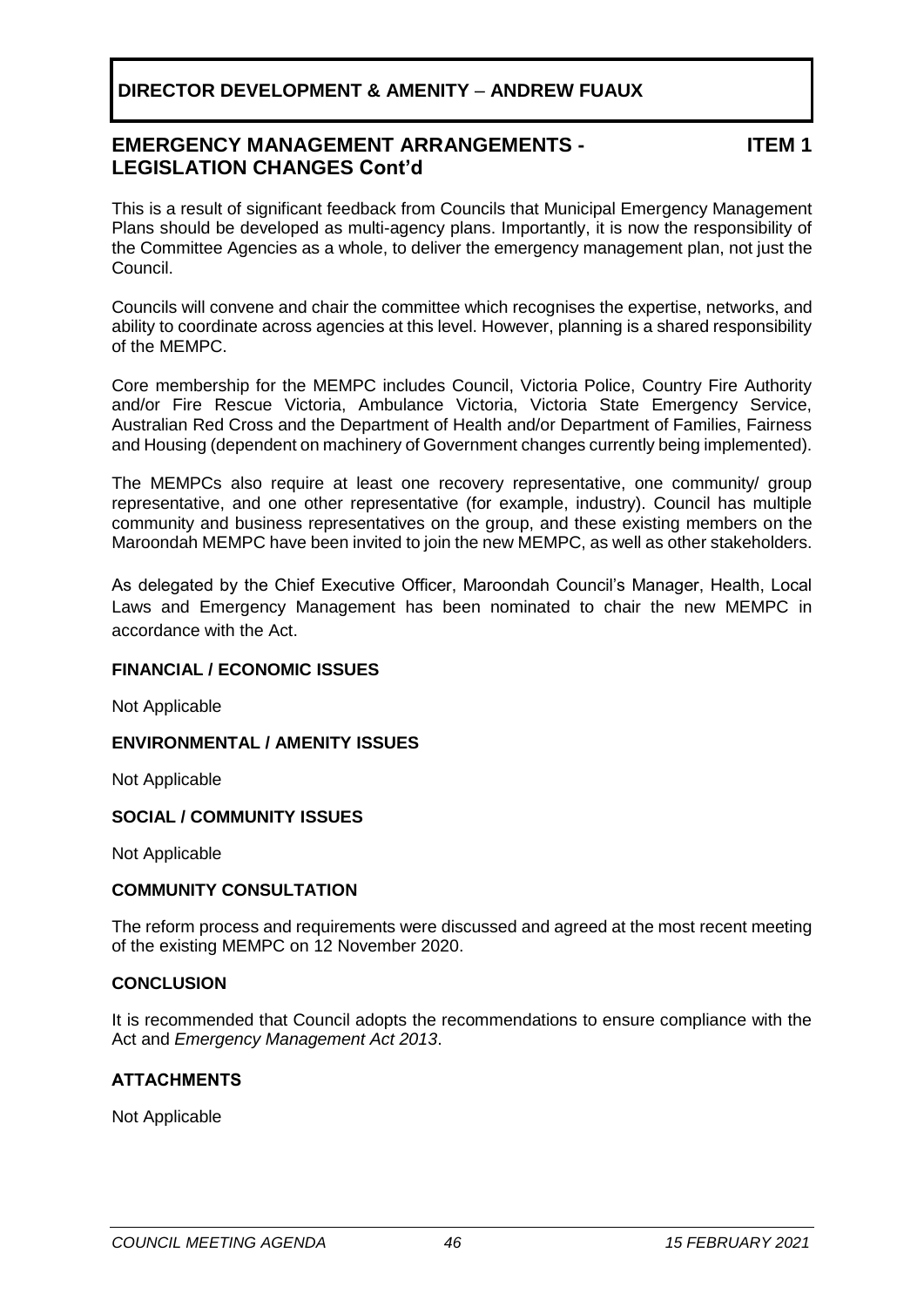# **EMERGENCY MANAGEMENT ARRANGEMENTS - LEGISLATION CHANGES Cont'd**

**ITEM 1**

# **CONFIDENTIALITY**

Not Applicable

# **RECOMMENDATION**

### **THAT COUNCIL**

- **1. AUTHORISES THE DISESTABLISHMENT OF THE EXISTING MUNICIPAL EMERGENCY MANAGEMENT PLANNING COMMITTEE (MEMPC) ESTABLISHED UNDER S21(3)-(5) OF THE** *EMERGENCY MANAGEMENT ACT 1986***, IN RECOGNITION THAT ON 1 DECEMBER 2020 THESE PROVISIONS ARE REPEALED BY S82(2) OF THE E***MERGENCY MANAGEMENT LEGISLATION AMENDMENT ACT 2018* **AND REPLACED BY THE PROVISIONS OF S68 OF THE**  *EMERGENCY MANAGEMENT LEGISLATION AMENDMENT ACT 2018*
- **2. AUTHORISES THE CHIEF EXECUTIVE OFFICER TO FACILITATE THE ESTABLISHMENT OF THE NEW MEMPC IN ACCORDANCE WITH THE PROVISIONS OF S68 OF THE** *EMERGENCY MANAGEMENT LEGISLATION AMENDMENT ACT 2018* **(WHICH INSERTS A NEW 'PART 6-MUNCIPAL EMERGENCY MANAGEMENT PLANNING COMMITTEES' INTO THE**  *EMERGENCY MANAGEMENT ACT 2013* **ON 1 DECEMBER 2020)**
- **3. NOTES THAT, UNDER THE TERMS OF REFERENCE PROVIDED AND THE**  *EMERGENCY MANAGEMENT LEGISLATION AMENDMENT ACT 2018* **(WHICH INSERTS S59 AND 59F INTO THE** *EMERGENCY MANAGEMENT ACT 2013* **ON 1 DECEMBER 2020), COUNCIL'S ROLE IS TO ESTABLISH THE COMMITTEE. ONCE ESTABLISHED, THE COMMITTEE EXISTS SEPARATELY TO COUNCIL AND IS NOT A COMMITTEE OF COUNCIL**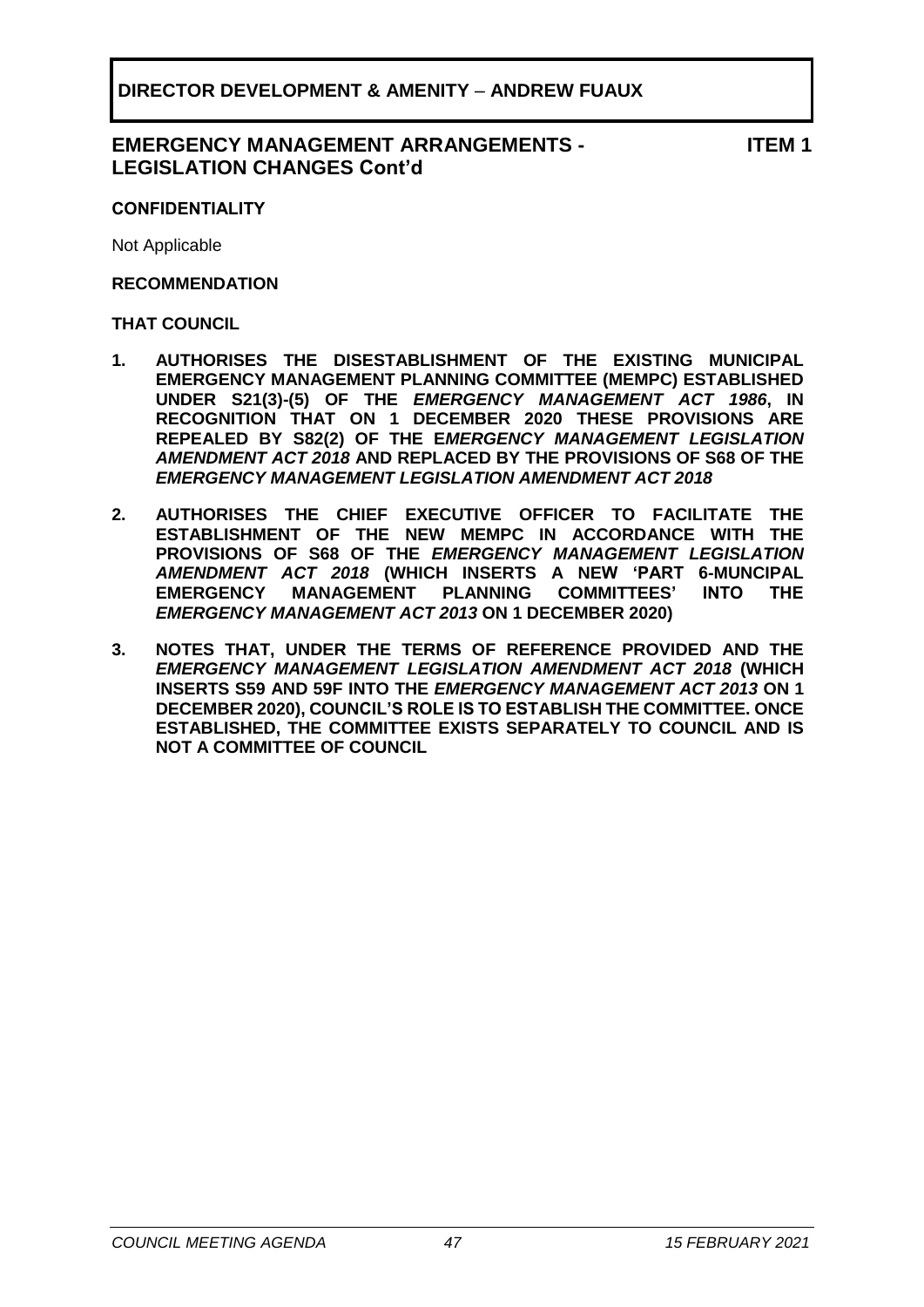# <span id="page-47-0"></span>**TELSTRA LEASE - SILCOCK RESERVE ITEM 1**

# **BACKGROUND**

In March 1993 Council entered a ten (10) year lease with Telstra for approx. 32 square meters at Silcock Reserve, located near the north east exit from the Reserve to Lincoln Road. At that time the Lease provided for two further terms of 5 years each.

On expiry of the Lease on 28 February 2013, Council and Telstra were unable to reach an agreement of terms for a new lease and consequently the lease has been in overhold since that time.

During the overhold period, Telstra in association with Council's solicitors, have established a National Council Telecommunications Lease specifically aimed at leases of/on Council land.

In July 2020 Telstra representatives initiated the renewal of the expired tenure. In September 2020 an updated Rental Determination was obtained by Council contract valuers Westlink Consulting and accepted by Telstra.

The essential terms of the new lease are:

- A term of 9 years expiring on 30 September 2029
- Rental of \$22,000 per annum (exclusive of GST) payable yearly in advance; and
- Annual rental increases of 3%

# **ATTACHMENTS**

1. **The Telstra Lease - Lincoln Road Croydon - 30 Nov 2020 Council Report** 

# **CONFIDENTIALITY**

Not Applicable

# **RECOMMENDATION**

**THAT COUNCIL SIGNS AND SEALS THE COUNCIL TELECOMMUNICATIONS LEASE - TELSTRA FOR PART OF COUNCIL LAND AT SILCOCK RESERVE, 72 LINCOLN ROAD, CROYDON**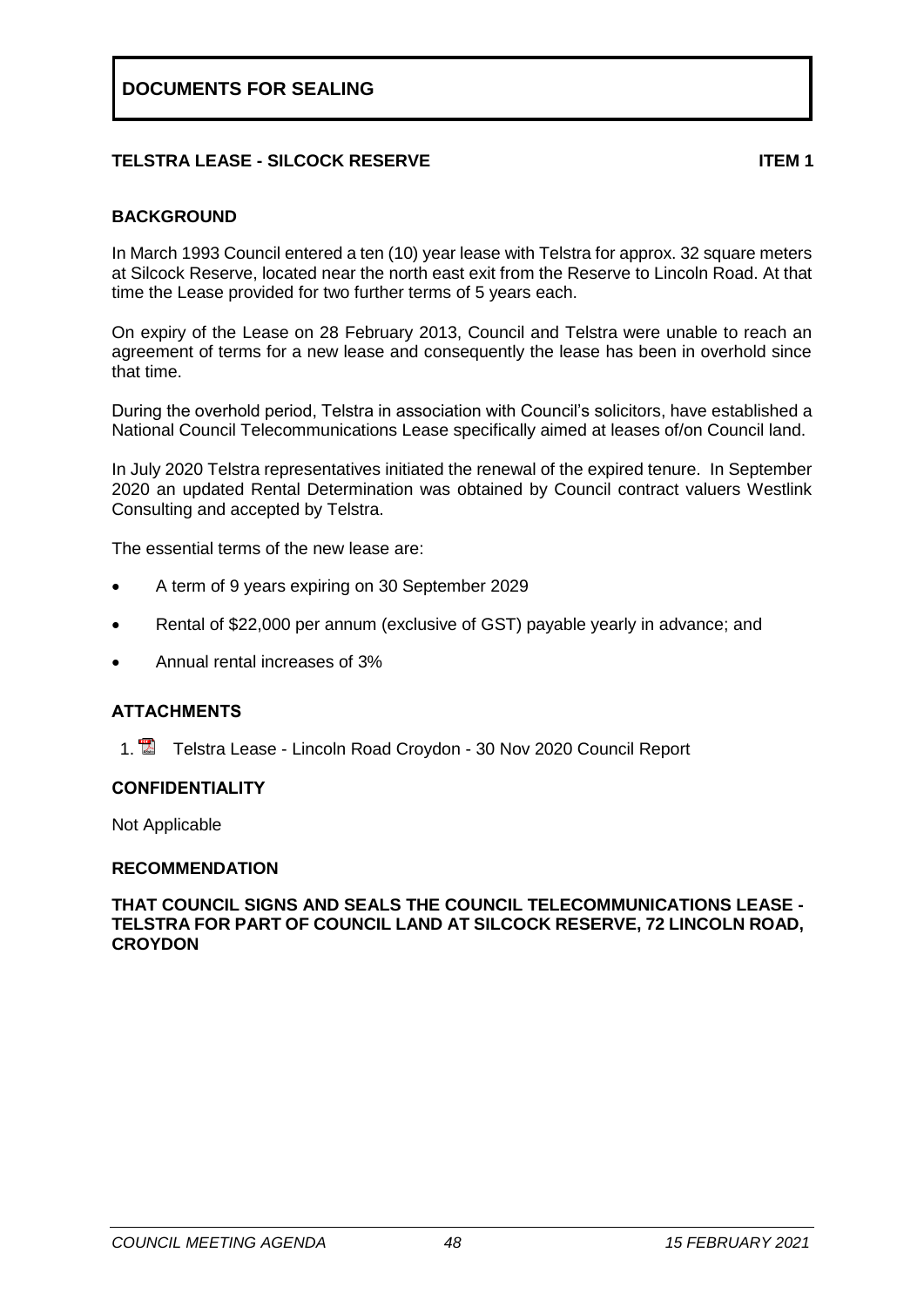# <span id="page-48-0"></span>**LETTER UNDER SEAL - RECOGNITION OF 2021 AUSTRALIA DAY HONOURS**

**ITEM 2**

# **LETTERS UNDER SEAL**

Council policy regarding Honours/Recognition of Milestones and Achievements provides that recipients of Australian Honours who reside within the City of Maroondah, also be acknowledged on such recognition by Council and presented with a Letter Under Seal.

The Australian Honours comprise of:

- Order of Australia medal,
- Australian Bravery decorations,
- Military medals for Gallantry and for Distinguished and Conspicuous Service,
- Commemorative medals.
- Meritorious Service and Long Service medals, and
- Public Service Medals

The Honours List is published twice a year, for Australia Day (January) and Queen's Birthday (June).

Council has been made aware of the following recognition given in the 2021 Australia Day Honours List as recently announced by the Governor General:

- Mr Peter Thomas Gurr OAM awarded the Medal of the Order of Australia (OAM) in the General Division for service to the Community, and to palliative care organisations.
- Mrs Janet Ann Howard OAM awarded the Medal of the Order of Australia (OAM) in the General Division for service to cricket and the Maroondah Community.
- Ms Norma Kathleen Seip OAM awarded the Medal of the Order of Australia (OAM) in the General Division for services to the community health sector through various advocacy and advisory roles.
- Mr David James Alexander-Fleming OAM awarded the Medal of the Order of Australia (OAM) in the General Division for service to the community, particularly through first aid organisations.
- Ms Wilma Veronica Culton awarded the Public Service Medal (PSM) in recognition for outstanding public services to education in Victoria.

Council notes that due to the continuing restrictions of the Covid-19 pandemic, awards will be presented to recipients at a later date, when the public gallery is open to the public during a Council meeting.